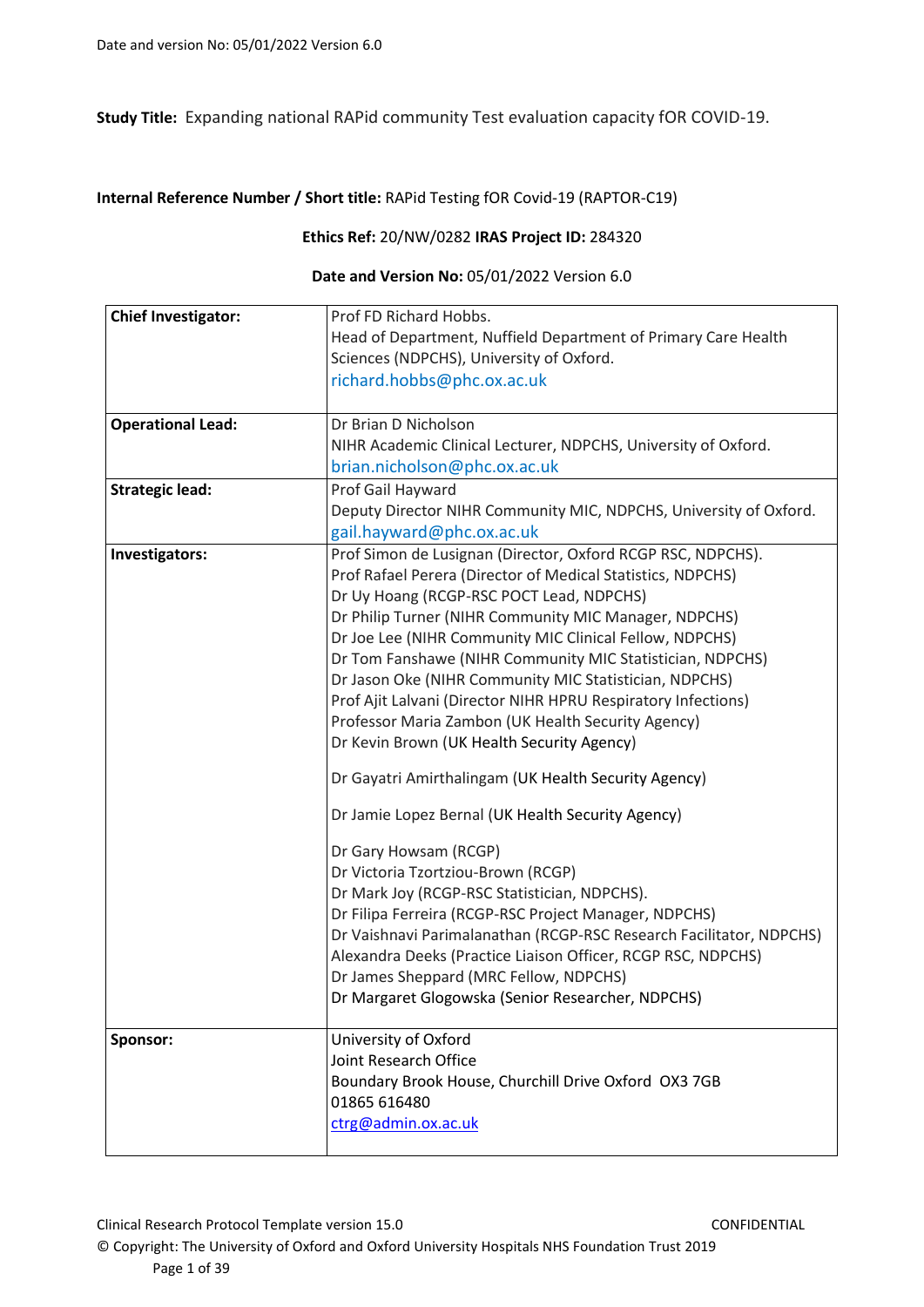| Funder:                              | NIHR, UK Research and Innovation, Asthma UK, British Lung Foundation, |
|--------------------------------------|-----------------------------------------------------------------------|
|                                      | and the University of Oxford MSD COVID-19 Research Response Fund      |
|                                      |                                                                       |
| <b>Chief Investigator Signature:</b> |                                                                       |
|                                      |                                                                       |

There are no potential conflicts of interest to declare.

### **Confidentiality Statement**

This document contains confidential information that must not be disclosed to anyone other than the Sponsor, the Investigator Team, HRA, host organisation, and members of the Research Ethics Committee, unless authorised to do so.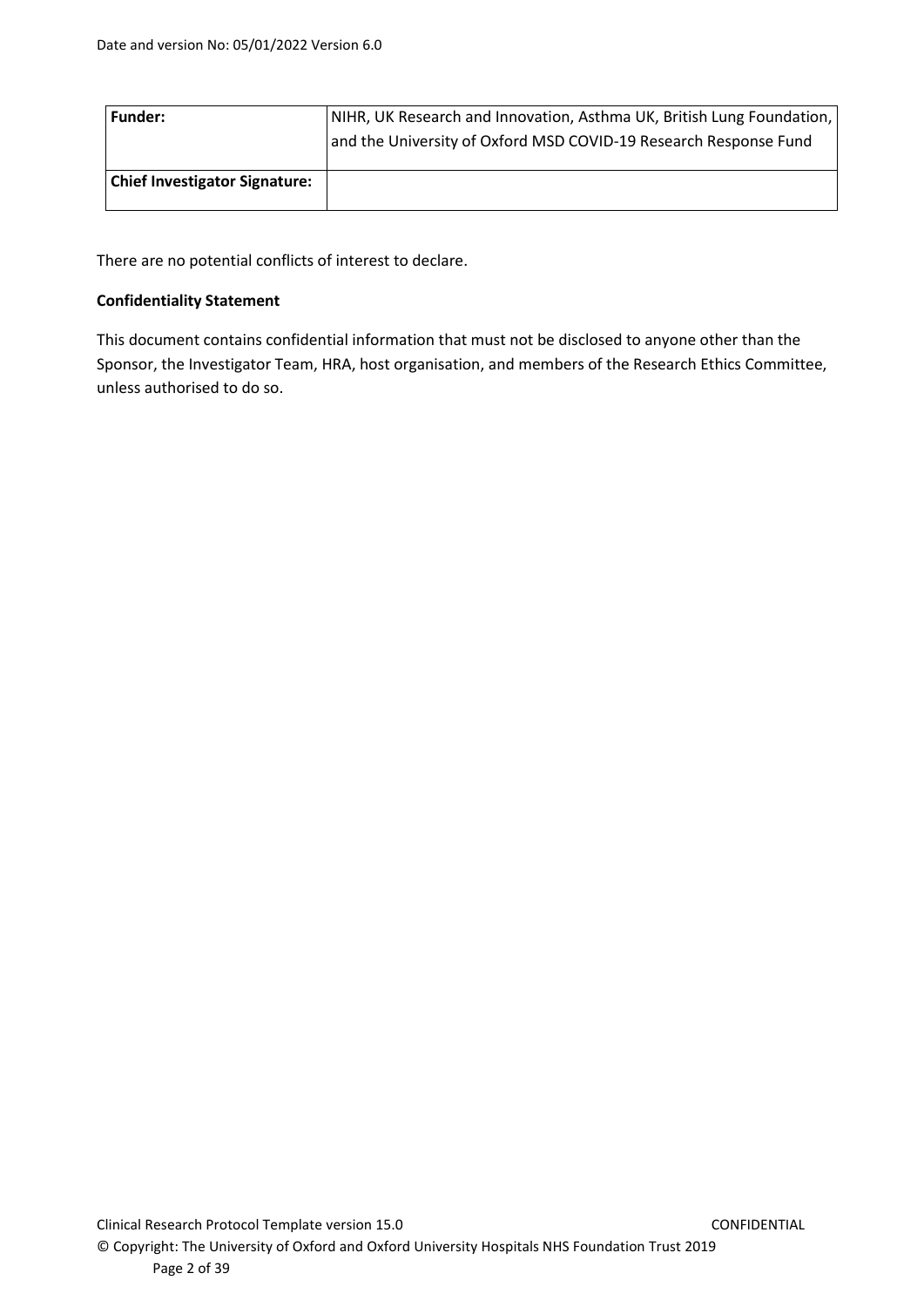# **TABLE OF CONTENTS**

| 1.  |        |  |                                                                                      |  |
|-----|--------|--|--------------------------------------------------------------------------------------|--|
| 2.  |        |  |                                                                                      |  |
| 3.  |        |  |                                                                                      |  |
| 4.  |        |  |                                                                                      |  |
| 5.  |        |  |                                                                                      |  |
| 6.  |        |  |                                                                                      |  |
| 7.  |        |  |                                                                                      |  |
|     |        |  |                                                                                      |  |
| 8.  |        |  |                                                                                      |  |
|     | 8.1.   |  |                                                                                      |  |
|     | 8.2.   |  |                                                                                      |  |
|     | 8.2.1. |  |                                                                                      |  |
|     | 8.3.   |  |                                                                                      |  |
| 9.  |        |  |                                                                                      |  |
|     |        |  |                                                                                      |  |
|     |        |  |                                                                                      |  |
| 10. |        |  |                                                                                      |  |
|     | 10.1.  |  |                                                                                      |  |
|     | 10.2.  |  |                                                                                      |  |
|     | 10.3.  |  |                                                                                      |  |
|     | 10.4.  |  |                                                                                      |  |
|     |        |  |                                                                                      |  |
|     | 10.5.  |  |                                                                                      |  |
|     | 10.6.  |  |                                                                                      |  |
|     | 10.7.  |  | Description of study intervention(s), comparators and study procedures (clinical) 20 |  |
|     | 10.8.  |  |                                                                                      |  |
|     | 10.9.  |  |                                                                                      |  |
|     | 10.10. |  |                                                                                      |  |
|     | 10.11. |  |                                                                                      |  |
|     | 10.12. |  |                                                                                      |  |
|     | 10.13. |  |                                                                                      |  |
| 11. |        |  |                                                                                      |  |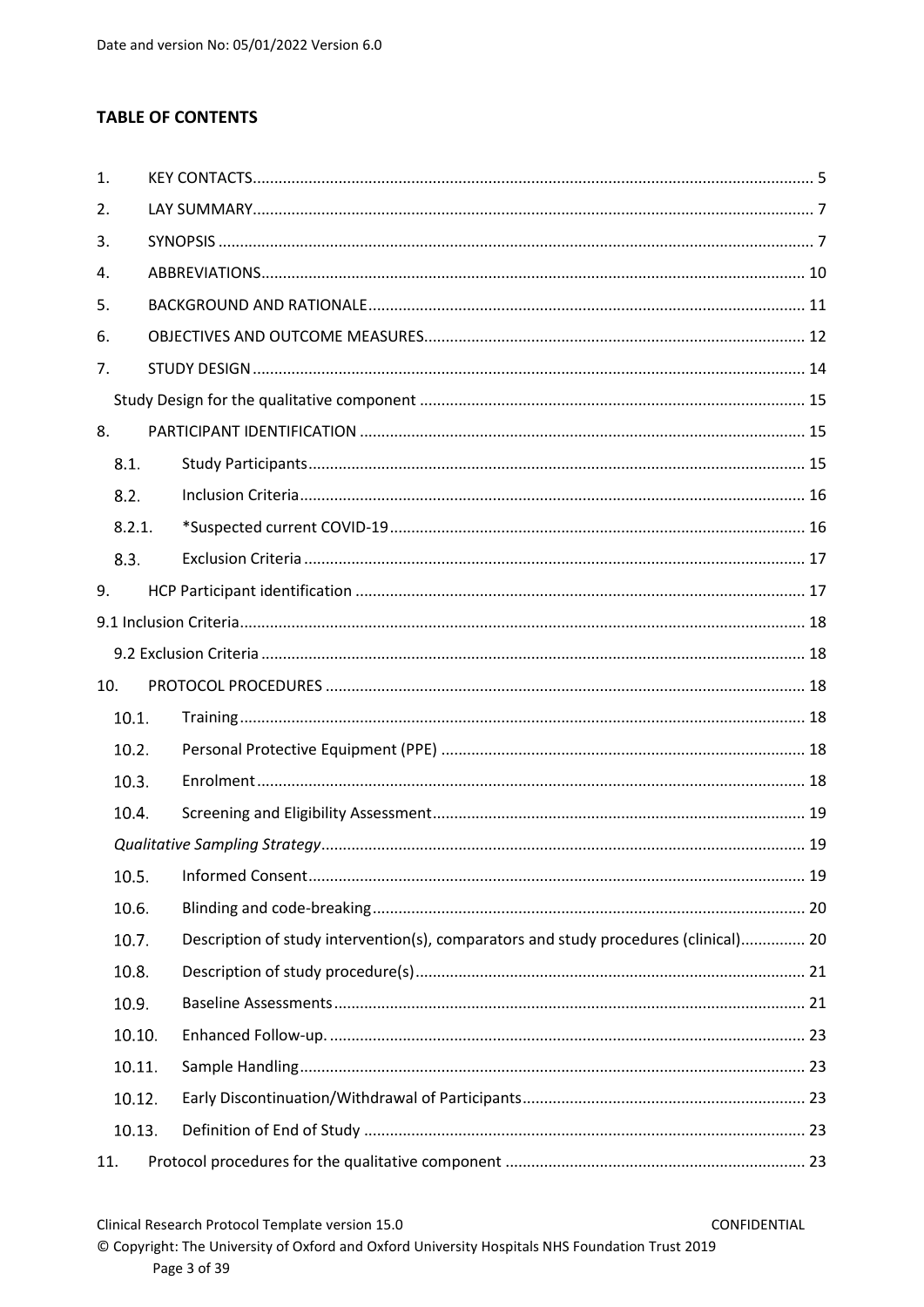| 11.1. |                                                                                               |  |
|-------|-----------------------------------------------------------------------------------------------|--|
| 11.2. |                                                                                               |  |
| 11.3. |                                                                                               |  |
| 11.4. |                                                                                               |  |
| 11.5. | Withdrawal of data by a clinician(s), may require additional observations to be conducted. 25 |  |
| 11.6. |                                                                                               |  |
| 12.   |                                                                                               |  |
| 12.1. |                                                                                               |  |
| 12.2. |                                                                                               |  |
| 13.   |                                                                                               |  |
| 13.1. |                                                                                               |  |
| 13.2. |                                                                                               |  |
| 13.3. | Composite Reference Standards to Mitigate Imperfections in the Reference Standard 27          |  |
| 13.4. |                                                                                               |  |
| 13.5. |                                                                                               |  |
| 13.6. |                                                                                               |  |
| 14.   |                                                                                               |  |
| 14.1. |                                                                                               |  |
| 14.2. |                                                                                               |  |
| 14.3. |                                                                                               |  |
| 14.4. |                                                                                               |  |
| 15.   |                                                                                               |  |
|       |                                                                                               |  |
|       |                                                                                               |  |
| 16.   |                                                                                               |  |
| 17.   |                                                                                               |  |
| 18.   |                                                                                               |  |
| 19.   |                                                                                               |  |
| 20.   |                                                                                               |  |
| 20.1. |                                                                                               |  |
| 20.2. |                                                                                               |  |
| 20.3. |                                                                                               |  |
| 20.4. |                                                                                               |  |
| 20.5. |                                                                                               |  |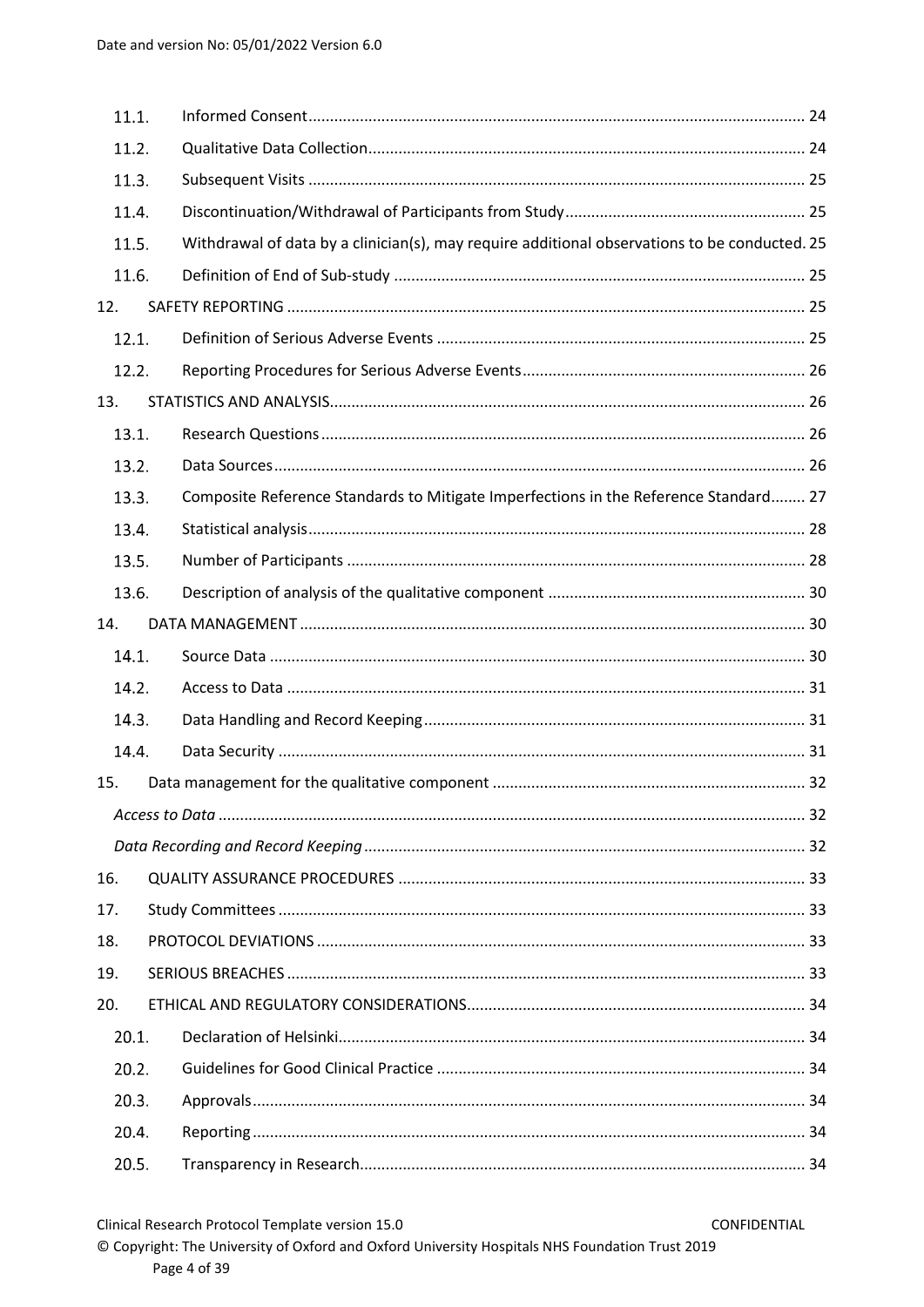| 20.6. |    |                                                                                  |  |
|-------|----|----------------------------------------------------------------------------------|--|
| 20.7. |    |                                                                                  |  |
| 21.   |    |                                                                                  |  |
| 21.1. |    |                                                                                  |  |
| 21.2. |    |                                                                                  |  |
| 21.3. |    |                                                                                  |  |
| 22.   |    |                                                                                  |  |
| 23.   | 35 | DEVELOPMENT OF A NEW PRODUCT/ PROCESS OR THE GENERATION OF INTELLECTUAL PROPERTY |  |
|       |    |                                                                                  |  |
|       |    |                                                                                  |  |
| 24.   |    |                                                                                  |  |
| 25.   |    |                                                                                  |  |

# <span id="page-4-0"></span>**1. KEY CONTACTS**

| <b>Chief Investigator</b> | Prof FD Richard Hobbs.                                         |
|---------------------------|----------------------------------------------------------------|
|                           | Head of Department, Nuffield Department of Primary Care Health |
|                           | Sciences (NDPCHS), University of Oxford.                       |
|                           | richard.hobbs@phc.ox.ac.uk                                     |
|                           | +44 (0)1865 617851/2                                           |
| Sponsor                   | University of Oxford                                           |
|                           | Joint Research Office                                          |
|                           | Boundary Brook House, Churchill Drive Oxford OX3 7GB           |
|                           | 01865 616480                                                   |
|                           | ctrg@admin.ox.ac.uk                                            |
| Funder(s)                 | Grant Acceptance, Offer and Management                         |
|                           | UK Research and Innovation                                     |
|                           | <b>Polaris House</b>                                           |
|                           | Swindon                                                        |
|                           | <b>SN2 1FL</b>                                                 |
|                           | Tel: 01793 867121                                              |
|                           | grantspostaward@funding.ukri.org                               |
|                           | COVID-19 Research Response Fund                                |
|                           | <b>Medical Science Division</b>                                |
|                           | University of Oxford                                           |
|                           | Level 3, John Radcliffe Hospital                               |
|                           | Oxford OX3 9DU                                                 |
|                           | research@medsci.ox.ac.uk                                       |
|                           |                                                                |
|                           | NIHR School for Primary Care Research                          |

Clinical Research Protocol Template version 15.0 CONFIDENTIAL

© Copyright: The University of Oxford and Oxford University Hospitals NHS Foundation Trust 2019 Page 5 of 39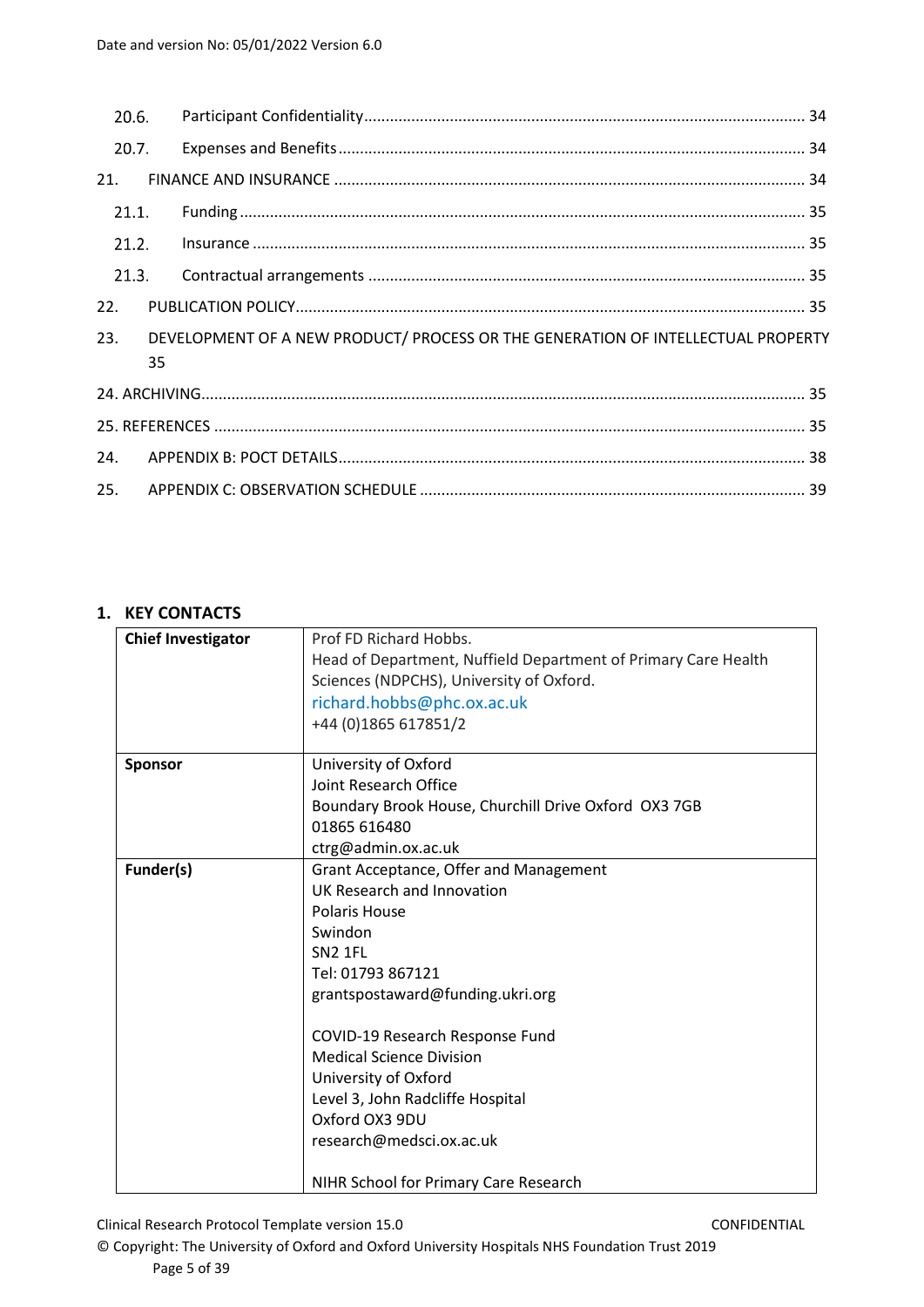|                   | Nuffield Department of Primary Care Health Sciences<br>Radcliffe Primary Care<br><b>Woodstock Road</b><br>Oxford, OX2 6GG<br>kristen.thomas@phc.ox.ac.uk |
|-------------------|----------------------------------------------------------------------------------------------------------------------------------------------------------|
|                   |                                                                                                                                                          |
| Statistician      | Professor Rafael Perera                                                                                                                                  |
|                   | <b>Director of Medical Statistics</b>                                                                                                                    |
|                   | Nuffield Department of Primary Care Health Sciences                                                                                                      |
|                   | <b>Radcliffe Primary Care Building</b>                                                                                                                   |
|                   | University of Oxford                                                                                                                                     |
|                   | <b>Woodstock Rd</b>                                                                                                                                      |
|                   | OX26GG                                                                                                                                                   |
|                   |                                                                                                                                                          |
| <b>Committees</b> | <b>Study Management Committee</b>                                                                                                                        |
|                   | Prof FD Richard Hobbs (Chair)                                                                                                                            |
|                   | Head of Department, Nuffield Department of Primary Care Health                                                                                           |
|                   | Sciences (NDPCHS), University of Oxford.                                                                                                                 |
|                   | richard.hobbs@phc.ox.ac.uk                                                                                                                               |
|                   | +44 (0) 1865 617851/2                                                                                                                                    |
|                   | Dr Brian D Nicholson (Deputy Chair)                                                                                                                      |
|                   | Prof Gail Hayward                                                                                                                                        |
|                   | Prof Simon de Lusignan                                                                                                                                   |
|                   | <b>Prof Rafael Perera</b>                                                                                                                                |
|                   | Dr Philip Turner                                                                                                                                         |
|                   | Ms Mary Logan                                                                                                                                            |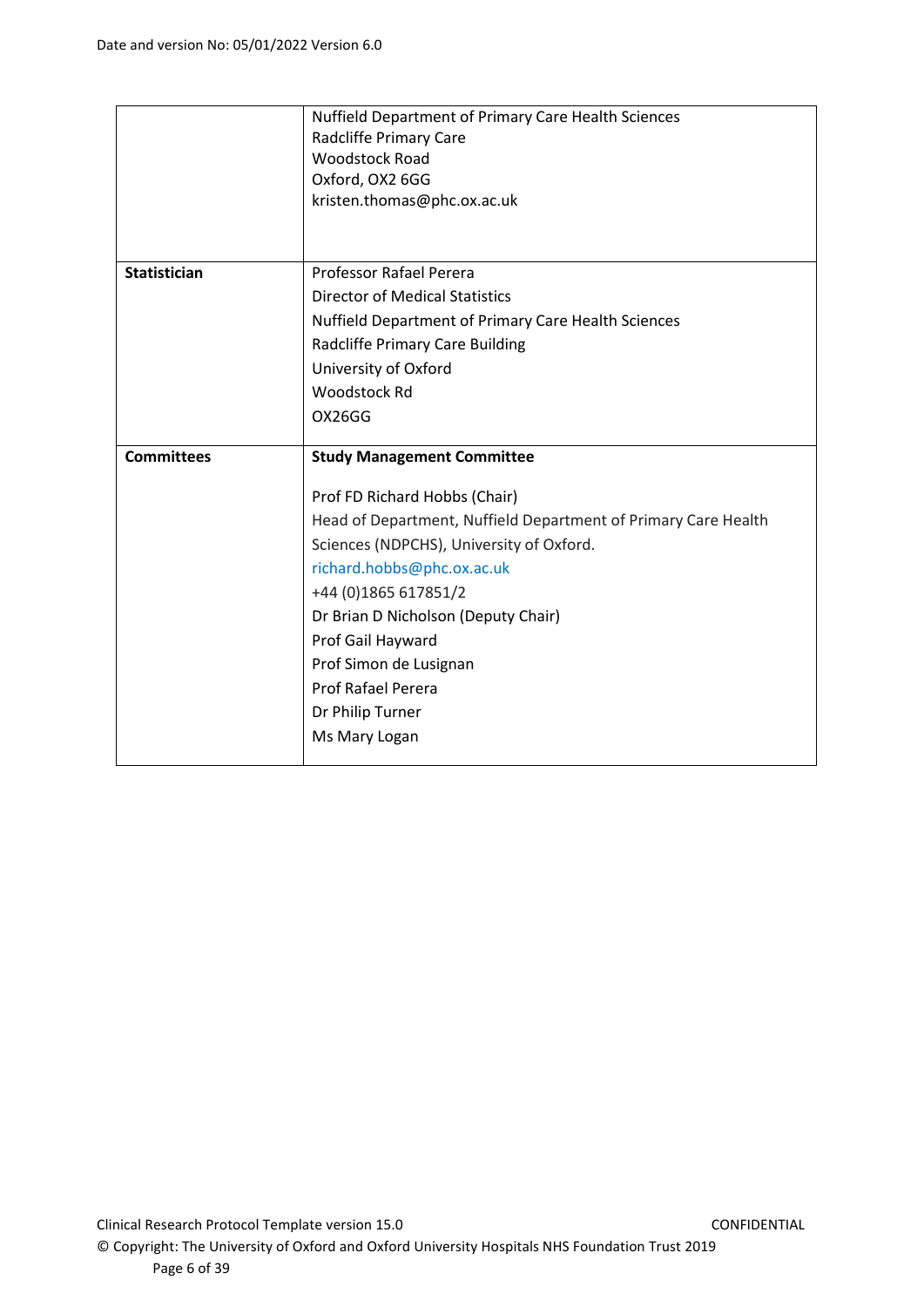# <span id="page-6-0"></span>**2. LAY SUMMARY**

The NHS urgently needs quick, accurate rapid diagnostic tests to diagnose people with coronavirus or to confirm that people do not have the infection. Point-of-care Tests (POCTs) can be used in community settings where there is no easy access to a specialist laboratory. They provide quick results that allow people to get immediate advice about self-isolation and treatment, potentially blocking further spread of infection in the community. Companies are quickly developing new rapid diagnostic tests, but we do not know how well they work. Some tests give a result like a pregnancy test by using a drop of blood from a finger prick. Others use saliva, or a swab to collect a sample from the nose or throat.

Companies check tests work in their laboratories, but usually tests do not work as well when used in the field with real patients. Accurate rapid diagnostic tests are important so that people are not falsely reassured when they are infected, and are not wrongly diagnosed when they are not really infected. In this study, people attending community settings, such as GP surgeries or coronavirus testing centres, will be invited to join our research study to compare new POCTs for coronavirus with laboratory tests so we can see how good the new tests are in a coordinated and efficient way.

As well as finding out how well these new POCTs work in diagnosing coronavirus in the community, we also want to answer other important questions about the new tests. We need to explore how health care professionals (HCPs)/clinicians are using the tests, which would help us to work out if the tests can be successfully brought into use in other health care settings in the community. This means exploring how easy or difficult clinicians find using them and how the tests fit into the ways clinicians are already working. In this study, we want to observe clinicians as they use the tests and talk to them about it, to get a bigger picture of how the new tests can fit into how coronavirus is diagnosed in the community.

| <b>Study Title</b>                 | Expanding national RAPid community Test evaluation capacity fOR COVID-19.                                                                                                                                                                                                 |
|------------------------------------|---------------------------------------------------------------------------------------------------------------------------------------------------------------------------------------------------------------------------------------------------------------------------|
| Internal ref. no. /<br>short title | RAPid Testing fOR Covid-19 (RAPTOR-C19).                                                                                                                                                                                                                                  |
| Study registration                 | https://doi.org/10.1186/ISRCTN14226970                                                                                                                                                                                                                                    |
| Sponsor                            | University of Oxford<br>Joint Research Office<br>Boundary Brook House, Churchill Drive Oxford OX3 7GB<br>01865 616480<br>ctrg@admin.ox.ac.uk                                                                                                                              |
| Funder                             | NIHR, UK Research and Innovation, Asthma UK, the British Lung Foundation, and the<br>University of Oxford MSD COVID-19 Research Response Fund                                                                                                                             |
| <b>Study Design</b>                | Prospective Parallel Diagnostic Accuracy Study<br>Qualitative research, employing Focused ethnography methodology (embedded in<br>RAPTOR-C19), including observation and informal interviewing                                                                            |
| <b>Study Participants</b>          | Community patients with suspected current COVID-19<br>For the qualitative component, HCPs/Clinicians administering Point-of-Care (POC)<br>tests as part of RAPTOR-C19 diagnostic accuracy study, who give consent to<br>participate, in settings which agree to take part |
| Sample Size                        | Dependent on POCT under evaluation and COVID-19 prevalence, but the range of<br>expected participants is 500 to 1000 per test.                                                                                                                                            |

# <span id="page-6-1"></span>**3. SYNOPSIS**

Clinical Research Protocol Template version 15.0 CONFIDENTIAL

© Copyright: The University of Oxford and Oxford University Hospitals NHS Foundation Trust 2019 Page 7 of 39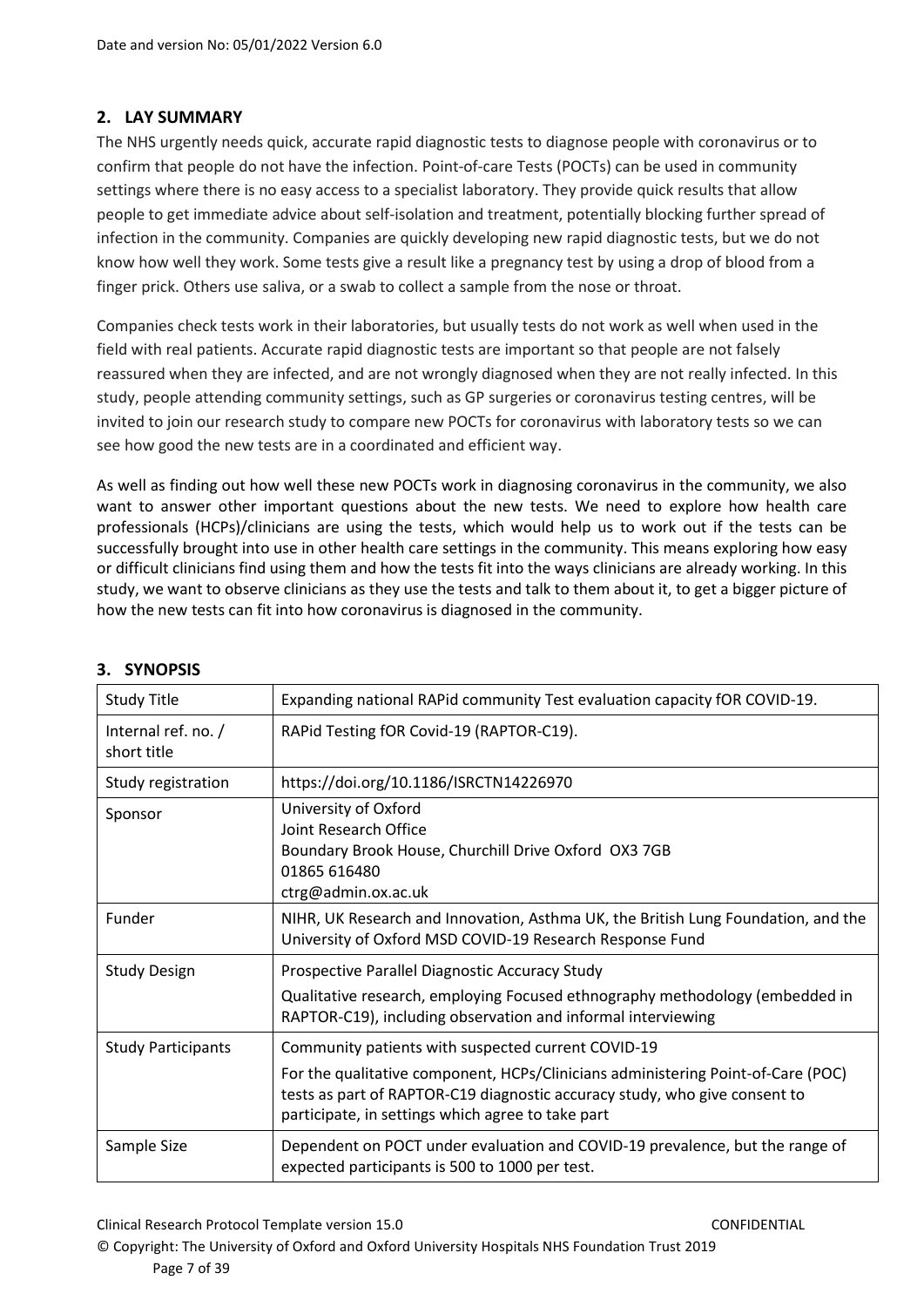|                                      | For the qualitative component, this is dependent on number of sites researcher is<br>able to access/number of clinicians who give consent to participate. Would aim to<br>observe 12-15 tests, for each of the POC tests administered by participating<br>clinicians. |                                                                                                                                                                                                 |                       |
|--------------------------------------|-----------------------------------------------------------------------------------------------------------------------------------------------------------------------------------------------------------------------------------------------------------------------|-------------------------------------------------------------------------------------------------------------------------------------------------------------------------------------------------|-----------------------|
| <b>Planned Study Period</b>          | 04-JUN-2020 to 03-OCT-2022.<br>For the qualitative component, as soon as approval is granted up to 03.10.2022<br>(fitting with RAPTOR-C19 timeline).                                                                                                                  |                                                                                                                                                                                                 |                       |
| <b>Planned Recruitment</b><br>period | 04-JUN-2020 to 30-JUN-2022.<br>For the qualitative component, as soon as approval is granted up to 30.06.2022<br>(fitting with RAPTOR-C19 timeline).                                                                                                                  |                                                                                                                                                                                                 |                       |
|                                      | Objectives                                                                                                                                                                                                                                                            | <b>Outcome Measures</b>                                                                                                                                                                         | Timepoint(s)          |
| Primary                              | Assess the diagnostic<br>1.<br>accuracy of multiple<br>current and emerging<br>point-of-care tests<br>(POCTS) for active SARS-<br>COV-2 infection in the<br>community setting.                                                                                        | <b>Standard diagnostic</b><br><u>1.</u><br>accuracy of (POCTS) for<br>active SARS-COV-2<br>infection with reference<br>to the UK Health Security<br>Agency reference<br>standard or equivalent. | <b>Baseline visit</b> |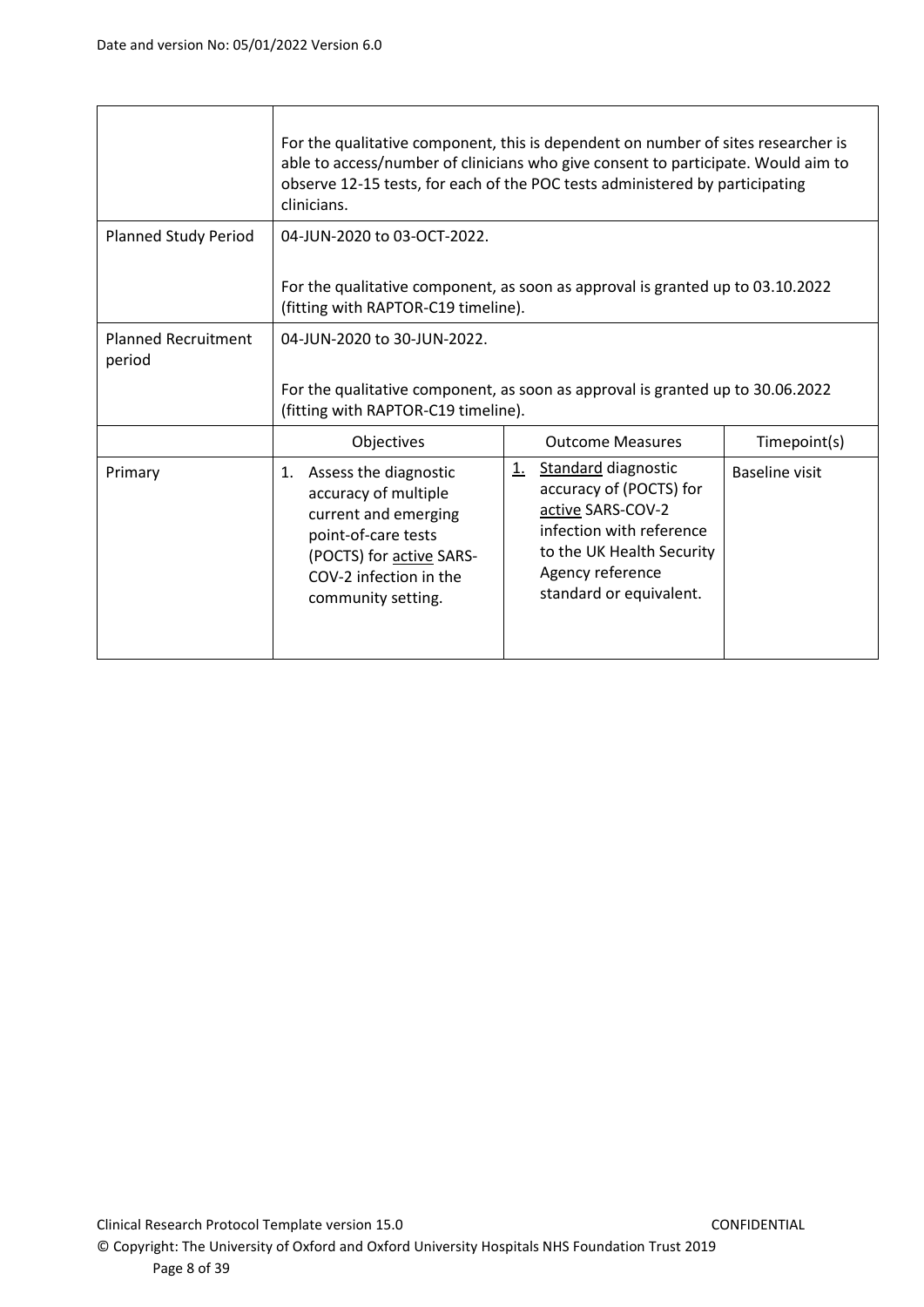| Secondary                                                                | Assess the diagnostic<br>1.<br>accuracy of multiple<br>current and emerging<br>(POCTS) for active SARS-<br>COV-2 infection in the<br>community setting against<br>a composite reference<br>standard.                                                                                                                                                                                                                                                                                                                                                                                                                                                                                                                                                                                                                             | <b>Enhanced diagnostic</b><br>1.<br>accuracy of POCTs for<br>active SARS-COV-2<br>infection assessed<br>against a composite<br>reference standard using<br>multiple tests data,<br>linked EHRs data, and                           | Baseline visit,<br>follow-up visit (day<br>28) and follow-up<br>in EHR |
|--------------------------------------------------------------------------|----------------------------------------------------------------------------------------------------------------------------------------------------------------------------------------------------------------------------------------------------------------------------------------------------------------------------------------------------------------------------------------------------------------------------------------------------------------------------------------------------------------------------------------------------------------------------------------------------------------------------------------------------------------------------------------------------------------------------------------------------------------------------------------------------------------------------------|------------------------------------------------------------------------------------------------------------------------------------------------------------------------------------------------------------------------------------|------------------------------------------------------------------------|
|                                                                          |                                                                                                                                                                                                                                                                                                                                                                                                                                                                                                                                                                                                                                                                                                                                                                                                                                  | patient reported<br>outcomes data                                                                                                                                                                                                  |                                                                        |
|                                                                          | Assess the diagnostic<br>2.<br>accuracy of multiple<br>current and emerging<br>multiplex (POCTS) for<br>either active influenza A/B<br>or respiratory syncytial<br>virus (RSV) infection, or<br>both, where these viruses<br>form an element of a<br>POCT multiplex testing<br>strategy which<br>incorporates SARS-CoV-2.                                                                                                                                                                                                                                                                                                                                                                                                                                                                                                        | <b>Standard diagnostic</b><br>2.<br>accuracy of multiplex<br>(POCTS) for active<br>influenza A/B or RSV<br>infection or both, with<br>reference to the UK<br><b>Health Security Agency</b><br>reference standard or<br>equivalent. | <b>Baseline visit</b>                                                  |
| Intervention(s)                                                          |                                                                                                                                                                                                                                                                                                                                                                                                                                                                                                                                                                                                                                                                                                                                                                                                                                  | SARS-COV-2 POCTs; respiratory multiplex POCTs which incorporate SARS-CoV-2                                                                                                                                                         |                                                                        |
| Comparator                                                               | (RSV), or composite reference standards for SARS-CoV-2                                                                                                                                                                                                                                                                                                                                                                                                                                                                                                                                                                                                                                                                                                                                                                           | Clinical laboratory tests for SARS-CoV-2, influenza A/B and respiratory syncytial virus                                                                                                                                            |                                                                        |
| Aim/Research<br>Questions/Objectives<br>for the qualitative<br>component | Research Aim<br>To explore how clinicians conduct rapid POCTs deployed as part of RAPTOR-C19 in<br>community settings<br><b>Research Objective</b><br>To gather data on:<br>The process of administering the POCTs within the RAPTOR-C19 diagnostic<br>accuracy study by clinicians in community settings. This will include the<br>POCT device preparation, biological sample preparation and collection,<br>analysis of sample, recording of results.<br>How the POCTs fit into the workflow of the whole testing procedure,<br>$\bullet$<br>including barriers and facilitators to using the POCTs.<br>Clinician views of the usability of the POCTs and their insights into<br>$\bullet$<br>administering and processing the POC tests.<br>Clinician views of learning how to use the POCTs and training given.<br>$\bullet$ |                                                                                                                                                                                                                                    |                                                                        |

Clinical Research Protocol Template version 15.0 CONFIDENTIAL

© Copyright: The University of Oxford and Oxford University Hospitals NHS Foundation Trust 2019 Page 9 of 39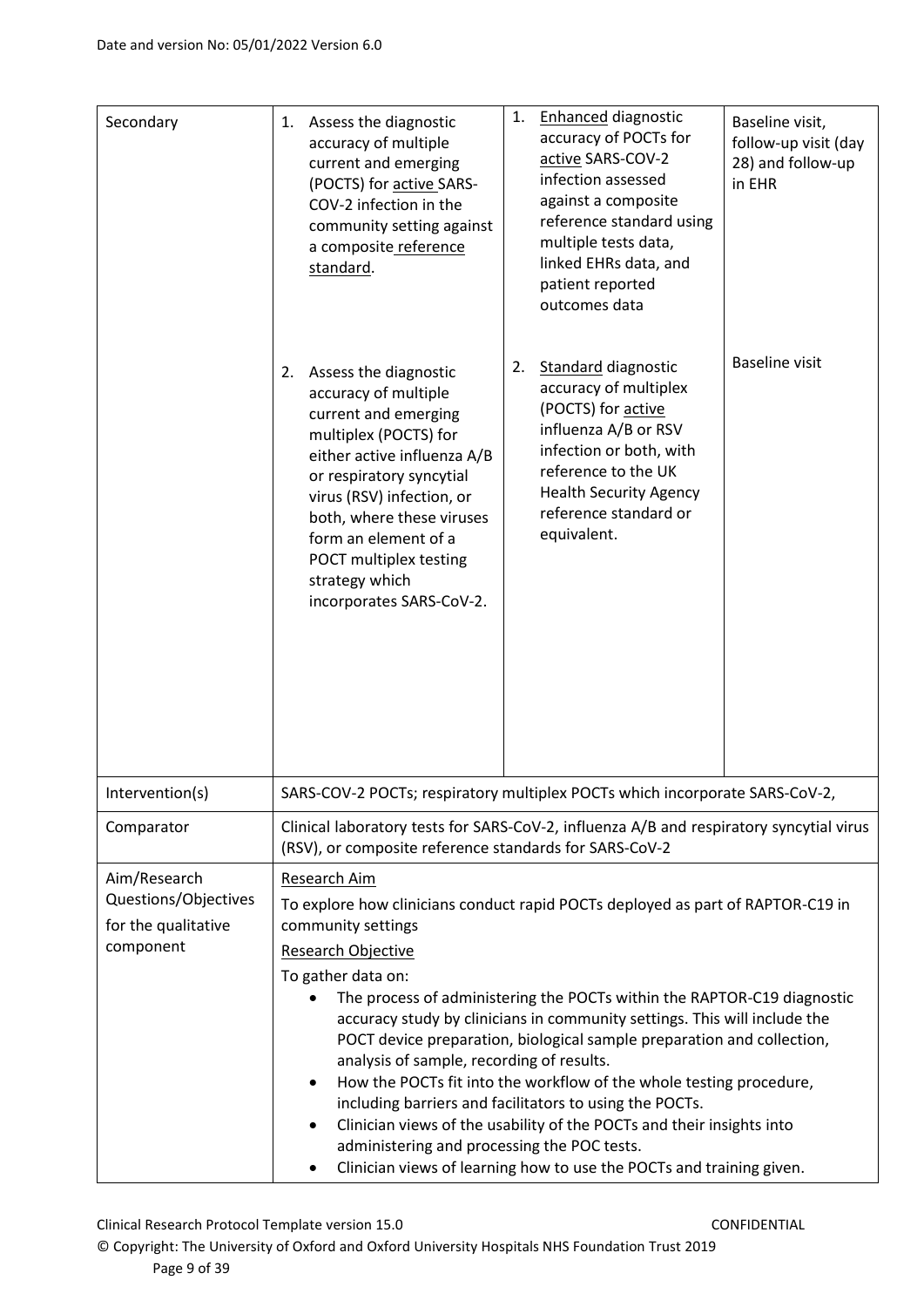# <span id="page-9-0"></span>**4. ABBREVIATIONS**

| CI.                | Chief Investigator                                                      |
|--------------------|-------------------------------------------------------------------------|
| <b>CMR System</b>  | <b>Customer Relation Management System</b>                              |
| <b>CONDOR</b>      | COVID-19 National DiagnOstic Research and Evaluation Platform           |
| COVID-19           | Coronavirus Disease 2019                                                |
| <b>CRN</b>         | <b>Clinical Research Network</b>                                        |
| <b>DHSC</b>        | Department of Health and Social Care                                    |
| <b>DSP</b>         | Data Security and Privacy                                               |
| eCRF               | <b>Electronic Case Report Form</b>                                      |
| <b>EHR</b>         | <b>Electronic Health Record</b>                                         |
| <b>EMIS</b>        | <b>Egton Medical Information Systems</b>                                |
| <b>ETL Process</b> | Extract, Transform, Load Process                                        |
| FN.                | <b>False Negative</b>                                                   |
| FP                 | <b>False Positive</b>                                                   |
| <b>GCP</b>         | <b>Good Clinical Practice</b>                                           |
| <b>GDPR</b>        | General Data Protection Regulation                                      |
| GP                 | <b>General Practitioner</b>                                             |
| <b>HCP</b>         | <b>Health Care Professional</b>                                         |
| <b>HRA</b>         | <b>Health Research Authority</b>                                        |
| <b>ICF</b>         | <b>Informed Consent Form</b>                                            |
| <b>ICMJE</b>       | International Committee of Medical Journal Editors                      |
| <b>IVDs</b>        | In Vitro Diagnostics                                                    |
| LFIA               | Lateral Flow Immunoassay                                                |
| <b>NDPCHS</b>      | Nuffield Department of Primary Care Health Sciences                     |
| <b>MIC</b>         | NIHR Community Healthcare MedTech and In vitro Diagnostics Co-operative |
| <b>NHS</b>         | <b>National Health Service</b>                                          |
| <b>NHSX</b>        | <b>NHS User Experience</b>                                              |
| <b>NIHR</b>        | National Institute for Health Research                                  |
| OMOP CDM           | Observational Medical Outcomes Partnership Common Data Model            |
| OP/NP swab         | Oropharyngeal/Nasopharyngeal swab                                       |
| <b>ORCHID</b>      | Oxford Royal College of General Practitioners Clinical Informatics Hub  |
| PC                 | <b>Primary Care</b>                                                     |
| PI                 | Principal Investigator                                                  |
| PIC                | <b>Patient Identification Centre</b>                                    |

Clinical Research Protocol Template version 15.0 CONFIDENTIAL

© Copyright: The University of Oxford and Oxford University Hospitals NHS Foundation Trust 2019 Page 10 of 39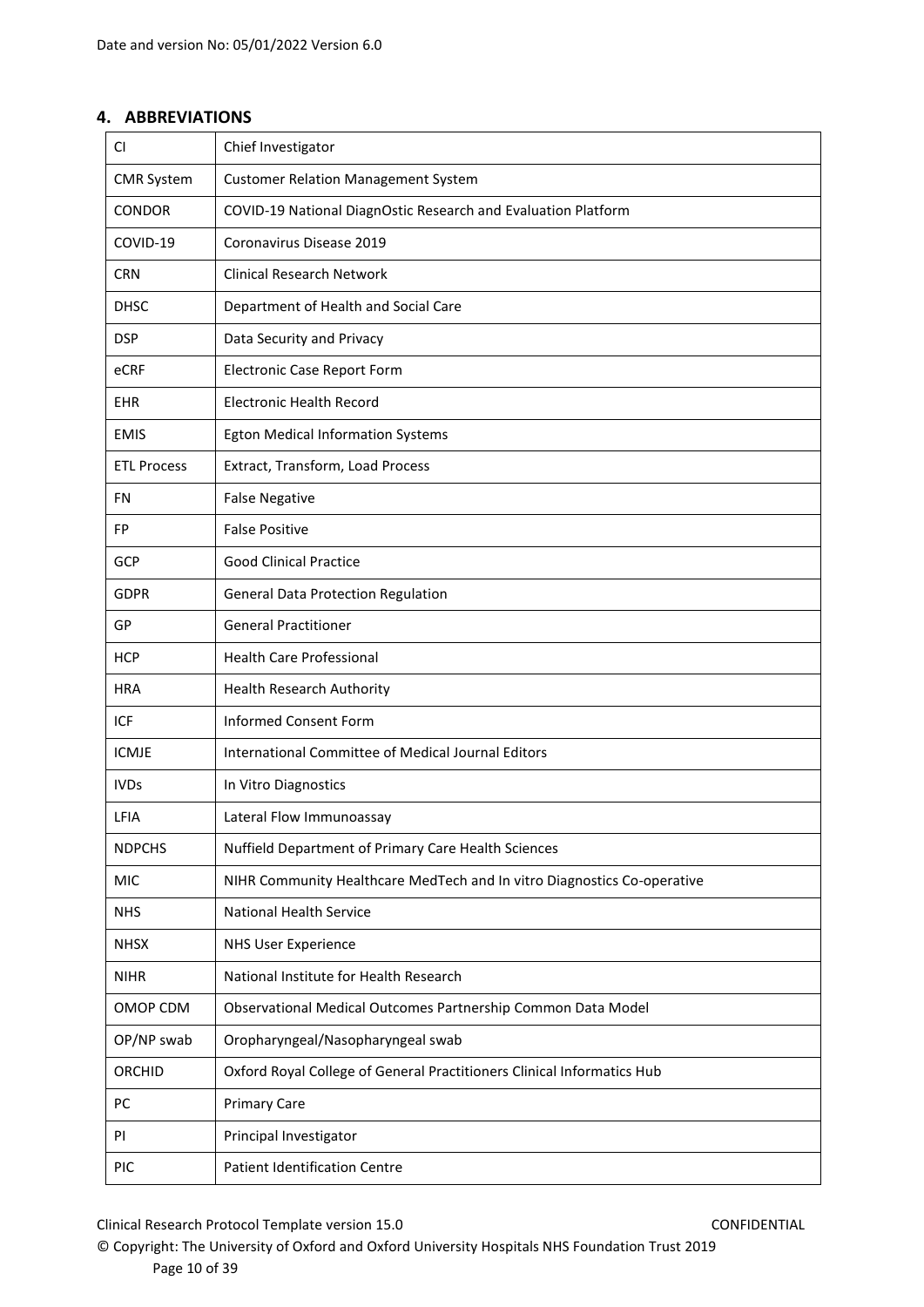| <b>POCT</b>      | Point-Of-Care Test                                                       |
|------------------|--------------------------------------------------------------------------|
| <b>PIS</b>       | Participant Information Sheet                                            |
| RCGP-RSC         | Royal College of General Practitioners Research and Surveillance Network |
| <b>REC</b>       | <b>Research Ethics Committee</b>                                         |
| <b>RGEA</b>      | Research Governance, Ethics & Assurance, University of Oxford            |
| <b>RSV</b>       | <b>Respiratory Syncytial Virus</b>                                       |
| RT-PCR           | Reverse Transcriptase Polymerase Chain Reaction                          |
| <b>SAP</b>       | <b>Statistical Analysis Plan</b>                                         |
| SARS-CoV-2       | Severe Acute Respiratory Syndrome Coronavirus 2                          |
| <b>SNOMED CT</b> | Systematized Nomenclature of Medicine -- Clinical Terms                  |
| SOP              | <b>Standard Operating Procedure</b>                                      |
| <b>STARD</b>     | <b>Standards for Reporting Diagnostic Accuracy Studies</b>               |
| ΤN               | <b>True Negative</b>                                                     |
| TP               | <b>True Positive</b>                                                     |
| <b>TPP</b>       | The Phoenix Partnership                                                  |
| <b>UKHSA</b>     | UK Health Security Agency (formerly PHE)                                 |

# <span id="page-10-0"></span>**5. BACKGROUND AND RATIONALE**

There are currently no rapid diagnostic tests that have been evaluated as fit-for-purpose in NHS primary care that aim to identify whether adults are currently, or have been, infected by SARS-COV-2.

The UK and wider world is in the midst of the 2019 novel coronavirus (SARS-CoV-2) pandemic. Accurate diagnosis of infection, identification of immunity and monitoring the clinical progression of infection are of paramount importance to our response, and for all of these diagnostics are central. Widespread population testing has proven difficult in western countries and has been limited by test availability, diagnostic test sensitivity, human resources and long turnaround times (up to 72 hours). This has limited our ability to control the spread of infection and to develop effective clinical pathways to enable early social isolation of infected patients, early treatment for those most at risk and early return to work for those with resolved infection and potential immunity.

POCTs can be used in the community where there is no easy access to a specialist laboratory, in locations such as NHS general practices. POCTs provide quick results that allow people to get immediate advice about self-isolation and treatment, potentially blocking further spread of infection in the community. In-context evaluation of POCTs in the community is important as test accuracy can vary based on the prevalence of disease in the population tested. The severity of the COVID-19 disease in the community is much lower than in hospital patients. Symptomatic acutely unwell hospitalised patient are likely to have higher viral loads that are easier to detect, and may be undergoing invasive procedures to collect samples from the lower respiratory tract, that have a higher yield. Testing only severe patients introduces spectrum bias, and biases the results to overestimate test performance. It is important to diagnose hospital patients, but from a public health point of view the most concerning patients are ambulatory outpatients, who may spread the

Clinical Research Protocol Template version 15.0 CONFIDENTIAL © Copyright: The University of Oxford and Oxford University Hospitals NHS Foundation Trust 2019 Page 11 of 39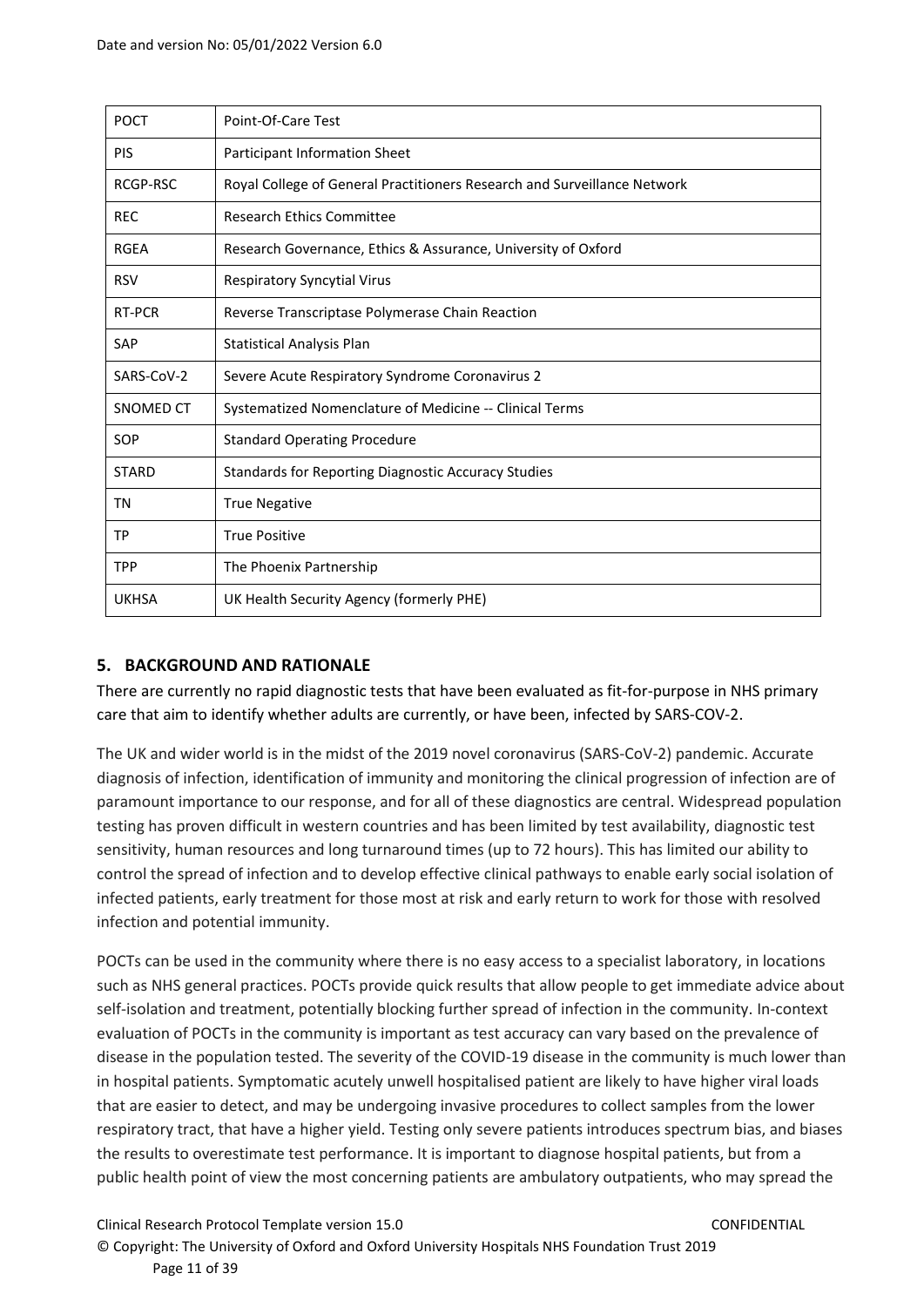virus much further in the community if falsely reassured. Evaluations of COVID-19 POCTs are therefore required in each clinical setting. Community based POCTs may lead to additional public health impacts such as reducing onward household transmission of SARS-COV-2, improving surveillance of NHS and social care staff, accurate prevalence estimates, and understanding of SARS-COV-2 transmission dynamics in the population. Multiplex POCTs for respiratory pathogens which incorporate tests for SARS-CoV-2 and other respiratory viruses such as influenza A/B and RSV may support differential diagnoses in patients with respiratory symptoms, ensuring that advice and treatment decisions are appropriate to the cause of disease.

RAPTOR-C19 will provide the community testbed to the COVID-19 National DiagnOstic Research and Evaluation Platform (CONDOR). Its platform design will allow for both flexibility in which POCTs are evaluated and for changes in UKHSA choice of reference standard. All POCTs will be detailed in the Appendices to this protocol. POCTs will only be added after submission to the appropriate approval bodies.

CONDOR is the collaborative national platform for COVID-19 diagnostics research and evaluation. CONDOR will evaluate the analytical performance of in vitro diagnostics (IVDs) (molecular, antigen and antibody tests) via its laboratory network, and evaluate the in-context clinical performance (diagnostic and prognostic accuracy) of IVDs (self-tests, POCTs and laboratory platforms) in the network of community and secondary care settings. These include the community, emergency departments, acute ambulatory care and acute medicine units, critical care units and hospital at home services.

However, as well as determining how well these new POCTs work in diagnosing SARS-CoV-2 in the community compared with the reference standard, there are other questions about the new tests which are important and play a role in determining whether they can be successfully implemented. Such questions include their acceptability to the clinicians administering them, the practicalities of conducting the new POCTs, as well as how the new POCTs fit into the context within which the clinicians are working. Such issues reach beyond clinical effectiveness and cost-effectiveness and cannot be fully explored or understood using quantitative designs alone. There has been warning that unless qualitative research is adopted in diagnostic evaluation there will be inadequate appraisal and unnecessary expense, with tests being both poorly evaluated and implemented (1).

The aim of the qualitative component is to explore how clinicians conduct rapid POCTs, deployed as part of RAPTOR-C19 in community settings, to understand wider issues around their practicality and usability.

A focused ethnographic approach has been chosen to explore these issues and data collection methods will include direct observation of clinicians conducting COVID testing and unscheduled, informal interviews with clinicians about the testing process.

There are no potential risks to clinicians who choose to participate, other than allowing their conduct of the testing to be observed and being prepared to have conversations with the researcher about the testing. As the focus will be on the testing procedures, it is not anticipated that any of the conversations are likely to include topics which would be sensitive, embarrassing or upsetting nor that criminal or other disclosures requiring action could occur.

The population under study would be the clinicians in the community settings taking part in RAPTOR-C19 who would be prepared to take part.

# <span id="page-11-0"></span>**6. OBJECTIVES AND OUTCOME MEASURES**

Clinical Research Protocol Template version 15.0 CONFIDENTIAL © Copyright: The University of Oxford and Oxford University Hospitals NHS Foundation Trust 2019 Page 12 of 39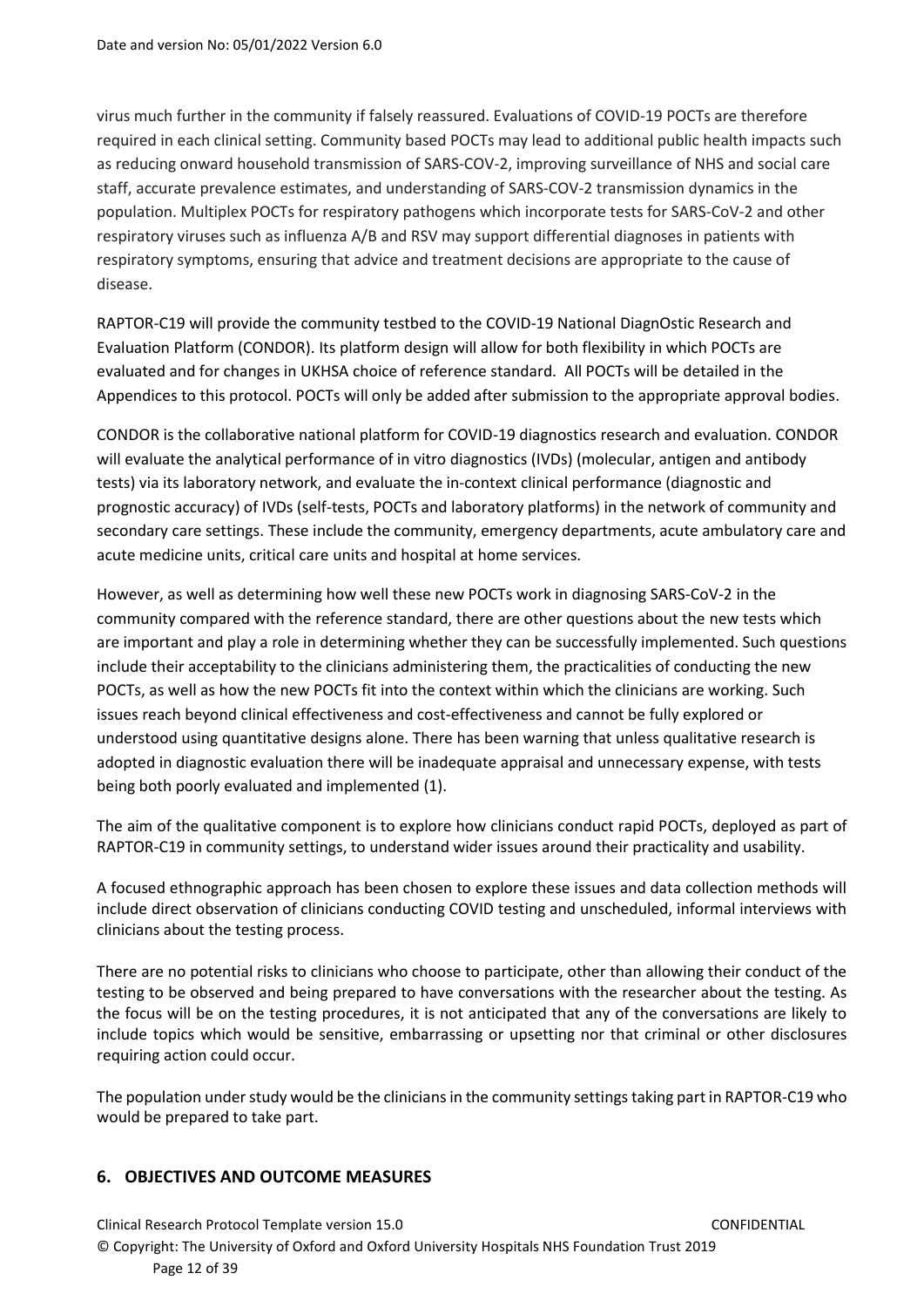|    | <b>Objectives</b>                                                                                                                                                                                                                                                                                          | <b>Outcome Measures</b>                                                                                                                                                                                                                                                                                                                                                                                                                                                                                                                        | Timepoint(s)<br>οf<br>evaluation of this<br>outcome measure<br>(if applicable) |
|----|------------------------------------------------------------------------------------------------------------------------------------------------------------------------------------------------------------------------------------------------------------------------------------------------------------|------------------------------------------------------------------------------------------------------------------------------------------------------------------------------------------------------------------------------------------------------------------------------------------------------------------------------------------------------------------------------------------------------------------------------------------------------------------------------------------------------------------------------------------------|--------------------------------------------------------------------------------|
|    | Primary                                                                                                                                                                                                                                                                                                    |                                                                                                                                                                                                                                                                                                                                                                                                                                                                                                                                                |                                                                                |
|    | 1. Assess the diagnostic accuracy of<br>multiple current and emerging<br>point-of-care tests (POCTS) for<br>active SARS-CoV-2 infection in the<br>community setting.                                                                                                                                       | 1. Standard diagnostic accuracy of<br>(POCTS) for active SARS-CoV-2 infection<br>with reference to the UK Health Security<br>Agency reference standard or equivalent.                                                                                                                                                                                                                                                                                                                                                                          | Baseline visit.                                                                |
|    | Secondary                                                                                                                                                                                                                                                                                                  |                                                                                                                                                                                                                                                                                                                                                                                                                                                                                                                                                |                                                                                |
| 1. | Assess the diagnostic accuracy<br>of multiple current and<br>emerging (POCTS) for active<br>SARS-CoV-2 infection in the<br>community setting against a<br>composite reference standard.                                                                                                                    | Enhanced diagnostic accuracy of<br>1.<br>POCTs for active SARS-CoV-2<br>infection assessed against a<br>composite reference standard using<br>multiple tests data, linked EHRs data,<br>and patient reported outcomes data                                                                                                                                                                                                                                                                                                                     | Baseline visit,<br>follow-up visit (day<br>28) and follow-up<br>in EHR         |
| 2. | Assess the diagnostic accuracy<br>of multiple current and<br>emerging multiplex (POCTS) for<br>either active influenza A/B or<br>respiratory syncytial virus (RSV)<br>infection, or both, where these<br>viruses form an element of a<br>POCT multiplex testing strategy<br>which incorporates SARS-CoV-2. | Standard diagnostic accuracy of<br>2.<br>multiplex (POCTS) for active influenza<br>A/B or RSV infection or both, with<br>reference to the UK Health Security<br>Agency reference standard or<br>equivalent.                                                                                                                                                                                                                                                                                                                                    | <b>Baseline visit</b>                                                          |
|    | Aim of the qualitative component                                                                                                                                                                                                                                                                           | Objectives of the qualitative component:                                                                                                                                                                                                                                                                                                                                                                                                                                                                                                       |                                                                                |
| 1. | To explore how clinicians<br>conduct rapid POCTs, deployed<br>as part of RAPTOR-C19, in<br>community settings.                                                                                                                                                                                             | To explore the process of<br>1.<br>administering the POCTs within the<br>RAPTOR-C19 diagnostic accuracy<br>study by clinicians in community<br>settings. This will include the POCT<br>device preparation, biological sample<br>preparation and collection, analysis<br>of sample, recording of results.<br>To examine the POCTs fit into the<br>2.<br>workflow of the whole testing<br>procedure, including barriers and<br>facilitators to using the POCTs.<br>To explore clinicians' views of the<br>3.<br>usability of the POCTs and their |                                                                                |

Clinical Research Protocol Template version 15.0 CONFIDENTIAL

© Copyright: The University of Oxford and Oxford University Hospitals NHS Foundation Trust 2019 Page 13 of 39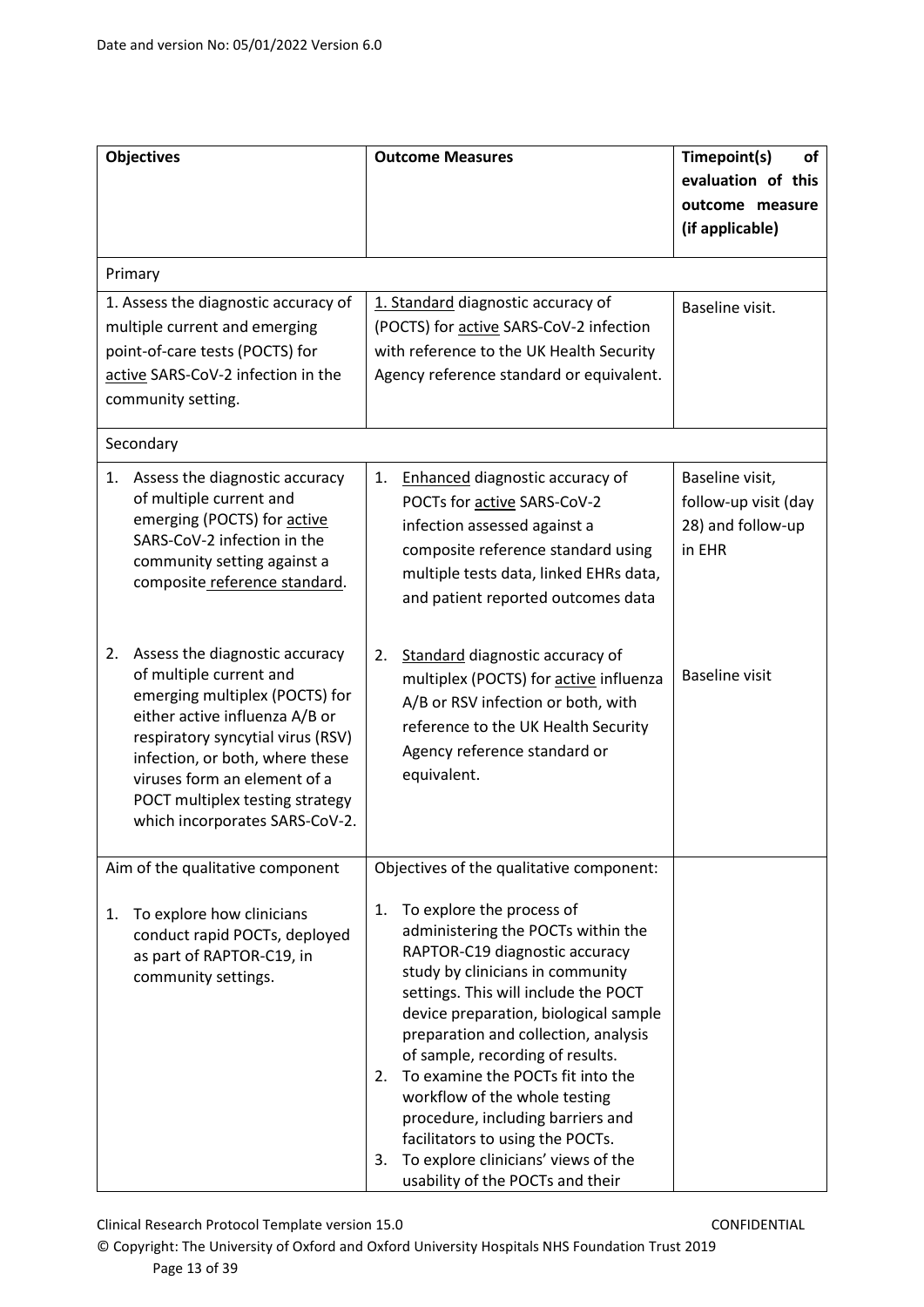| insights into administering and<br>processing the POC tests.<br>To explore clinicians' views of<br>4.<br>learning how to use the POCTs and<br>training given. |
|---------------------------------------------------------------------------------------------------------------------------------------------------------------|
|---------------------------------------------------------------------------------------------------------------------------------------------------------------|

# <span id="page-13-0"></span>**7. STUDY DESIGN**

RAPTOR-C19 incorporates a series of prospective observational parallel diagnostic accuracy studies of SARS-CoV-2 POCTS against laboratory and composite reference standards in patients with suspected current COVID-19 attending community settings.

### *Scenario 1.*

For adult patients (≥ 16 years old) with suspected, current COVID-19 who are having an oropharyngeal/nasopharyngeal (OP/NP) swab for laboratory SARS-CoV-2 Reverse Transcriptase Polymerase Chain Reaction (RT-PCR) clinically will be asked to consent to:

- 1. answer a short questionnaire about eligibility and their clinical details
- 2. use at least one, but the intention is to assess multiple, POCTs for SARS-CoV-2, or POCTs which incorporate SARS-CoV-2 as an element of a multiplex panel or testing strategy for respiratory viruses including either influenza A/B, RSV, or both
- 3. agree to results of their clinical test being shared with researchers
- 4. the study team accessing their NHS EHRs for one year
- 5. further contact from the study team to track symptoms and health status (daily after the first study visit until the second visit)

The parent or legal guardian of children (< 16 years old) with suspected current COVID-19 will be asked to provide parental consent on behalf of their child who is having an OP/NP swab for laboratory SARS-CoV-2 RT-PCR clinically to:

- 1. answer a short questionnaire about eligibility and their clinical details
- 2. use at least one, but the intention is to assess multiple, POCTs for SARS-CoV-2, or POCTs which incorporate SARS-CoV-2 as an element of a multiplex panel or testing strategy for respiratory viruses including either influenza A/B, RSV, or both
- 3. agree to results of their clinical test being shared with researchers
- 4. the study team accessing their child's NHS EHRs for one year
- 5. further contact from the study team to track symptoms and health status (daily after the first study visit for 28 days)

## *Scenario 2.*

For community settings, such as national testing centres that are not trialling a POCT under their own governance or providing an appropriate oropharyngeal/nasopharyngeal (OP/NP) swab for laboratory Reverse Transcriptase Polymerase Chain Reaction (RT-PCR) as part of clinical care:

Adult patients (≥ 16 years old) with suspected current COVID-19 will be asked to consent to: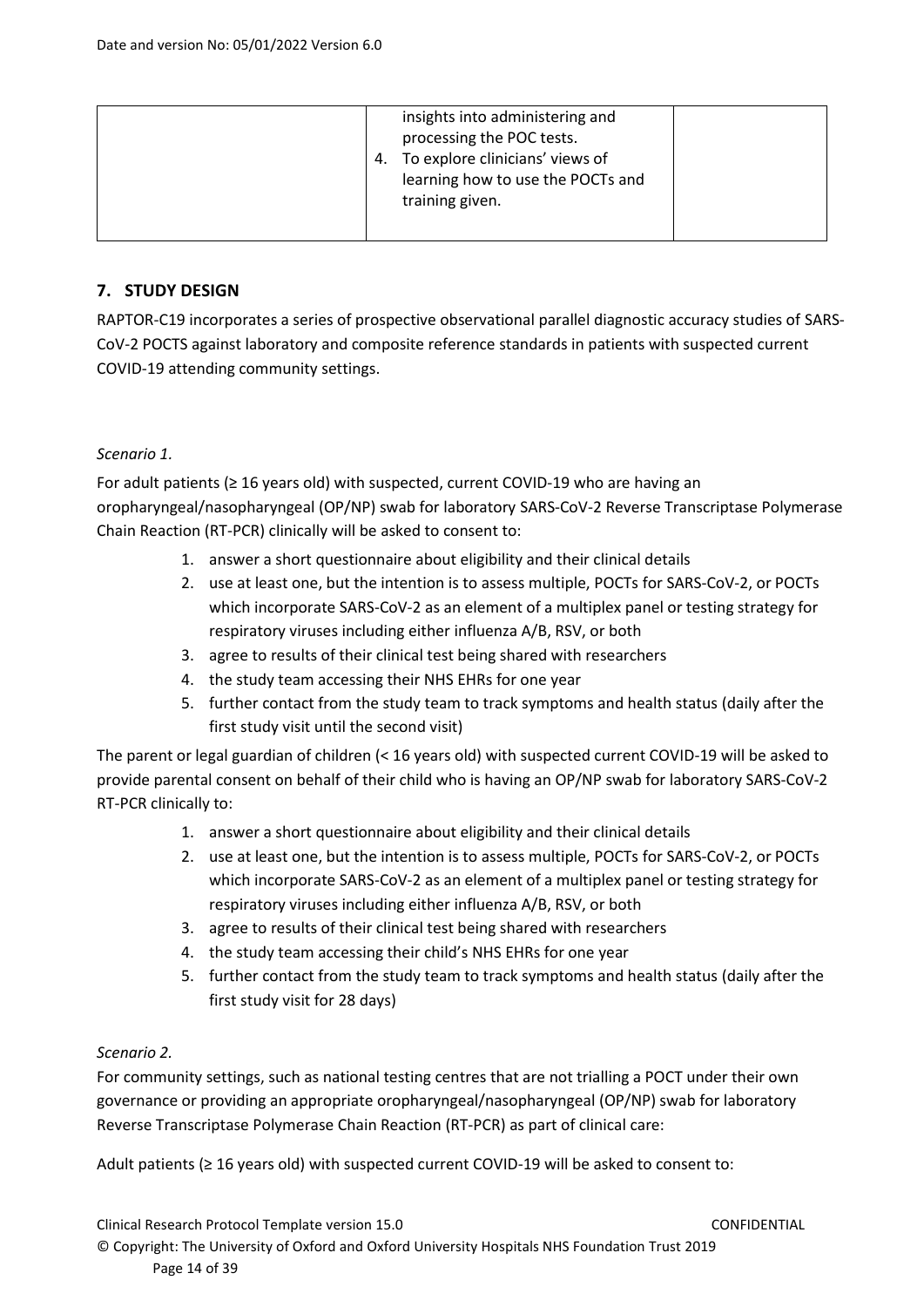- 1. answer a short questionnaire about eligibility and their clinical details
- 2. use at least one, but the intention is to assess multiple, POCTs for SARS-CoV-2, or POCTs which incorporate SARS-CoV-2 as an element of a multiplex panel or testing strategy for respiratory viruses including either influenza A/B, RSV, or both
- 3. having a oropharyngeal/nasopharyngeal (OP/NP) swab for laboratory respiratory virus (including SARS-CoV-2) Reverse Transcriptase Polymerase Chain Reaction (RT-PCR)
- 4. the study team accessing their NHS EHRs for one year.
- 5. further contact from the study team to track symptoms and health status (daily after the first study visit until the second visit)

The parent or legal guardian of children (< 16 years old) with suspected, current COVID-19 will be asked to provide parental consent on behalf of their child to:

- 1. answer a short questionnaire about eligibility and their clinical details
- 2. use at least one, but the intention is to assess multiple, POCTs for SARS-CoV-2
- 3. having a oropharyngeal/nasopharyngeal (OP/NP) swab for laboratory respiratory virus (including SARS-CoV-2) Reverse Transcriptase Polymerase Chain Reaction (RT-PCR)
- 4. the study team accessing their child's NHS EHRs for one year
- 5. further contact from the study team to track symptoms and health status (daily after the first study visit for 28 days)

### *Scenario 3.*

For community settings, such as national testing centres that are trialling the same POCT under their own governance, relevant de-identified data and test results from children and adults with suspected current COVID-19 will be shared with the study team by means of data sharing agreement. Data from evaluations in these settings (both OP/NP swabs and POCT) will be limited to the assessment of standard diagnostic accuracy (primary objective).

## <span id="page-14-0"></span>**Study Design for the qualitative component**

Ethnography has the capacity to generate information-rich, detailed accounts of complex clinical and organisational issues, including professionals' approaches to practice and service delivery, professional and interprofessional relationships in health care and how professionals interact with patients (2,3). It can provide a subtle understanding of organisations and how they operate and can highlight differences between what people say and what they do (4,5,6).

A flexible, ethnographic methodology will be used in this study. In recent times, the concept of 'focused ethnography' (7) has emerged as a means of capturing data on specific topics in healthcare in order to improve care and care processes. Certain features of focused ethnography will be utilised in this study, including short-term, intermittent field visits rather than full-time immersion in the particular field and an emphasis on data analysis involving the whole research team rather than an individual researcher alone (8).

## <span id="page-14-2"></span><span id="page-14-1"></span>**8. PARTICIPANT IDENTIFICATION**

## **Study Participants**

- adults aged ≥16 years old presenting to community settings with suspected, current COVID-19.
- for those at GP surgeries, having clinical OP/NP swabs for laboratory SARS-CoV-2 RT-PCR
- children aged <16 years old presenting to community settings with suspected, current COVID-19

Clinical Research Protocol Template version 15.0 CONFIDENTIAL © Copyright: The University of Oxford and Oxford University Hospitals NHS Foundation Trust 2019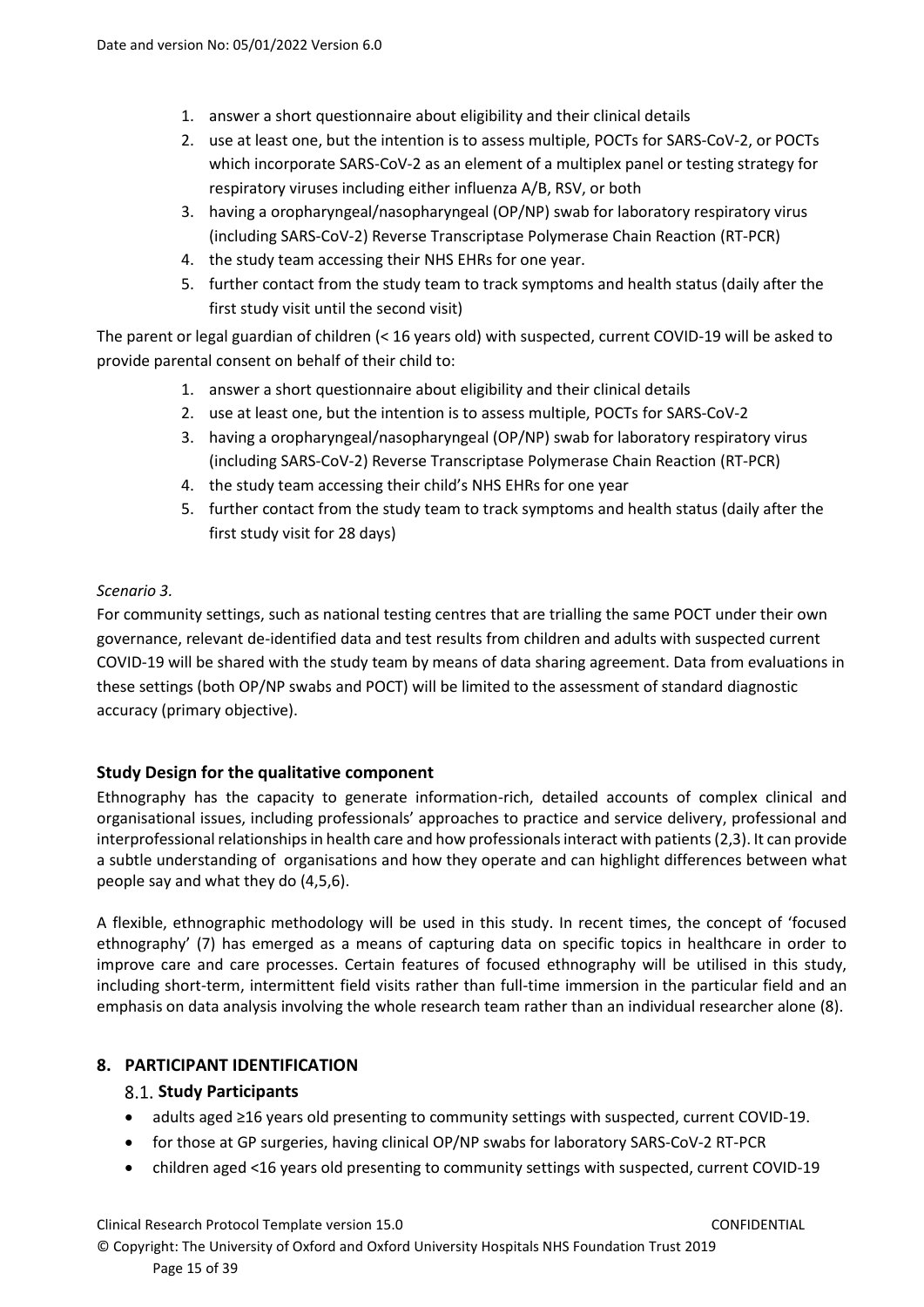# **Inclusion Criteria**

<span id="page-15-0"></span>Adults (≥16 years old)

- males or females
- with suspected, current or SARS-CoV-2 infection\*
- for those at GP surgeries, having OP/NP swab for laboratory SARS-CoV-2 RT-PCR as part of clinical care
- willing and able to give informed consent for participation in the study

## Children (< 16 years old)

- males or females
- with suspected, current SARS-CoV-2 infection\*
- for those at GP surgeries, having OP/NP swab for laboratory SARS-CoV-2 RT-PCR as part of clinical care
- parent or legal guardian is willing and able to give informed consent for participation in the study

# **8.2.1. \*Suspected current COVID-19**

<span id="page-15-1"></span>The clinical presentation of COVID-19 is broad and remains poorly characterised. Restricting testing to a narrow spectrum of clinical features would lead to a limited evaluation of in-context test utility. In general practice settings, the working definition of suspected current COVID-19 will be based on the clinical judgment of the primary care practitioner and/or the account of the participant. In all community settings, the clinical characteristics of the participant and reasons for testing will be documented.

The overarching UK Government's case definition for possible COVID-19 is: a new continuous cough (coughing a lot for more than an hour, three or more coughing episodes in 24 hours, or if the person usually has a cough it may be worse than usual); and/or a high temperature (feeling hot to touch on the chest or back without needing to record a temperature); and/or a loss of, or change to, your sense of smell or taste (9).

Emerging global evidence shows that the clinical features of COVID-19 are potentially much broader, with little discriminatory value between patients who develop severe and non-severe infection (10) (Figure 7.2.1).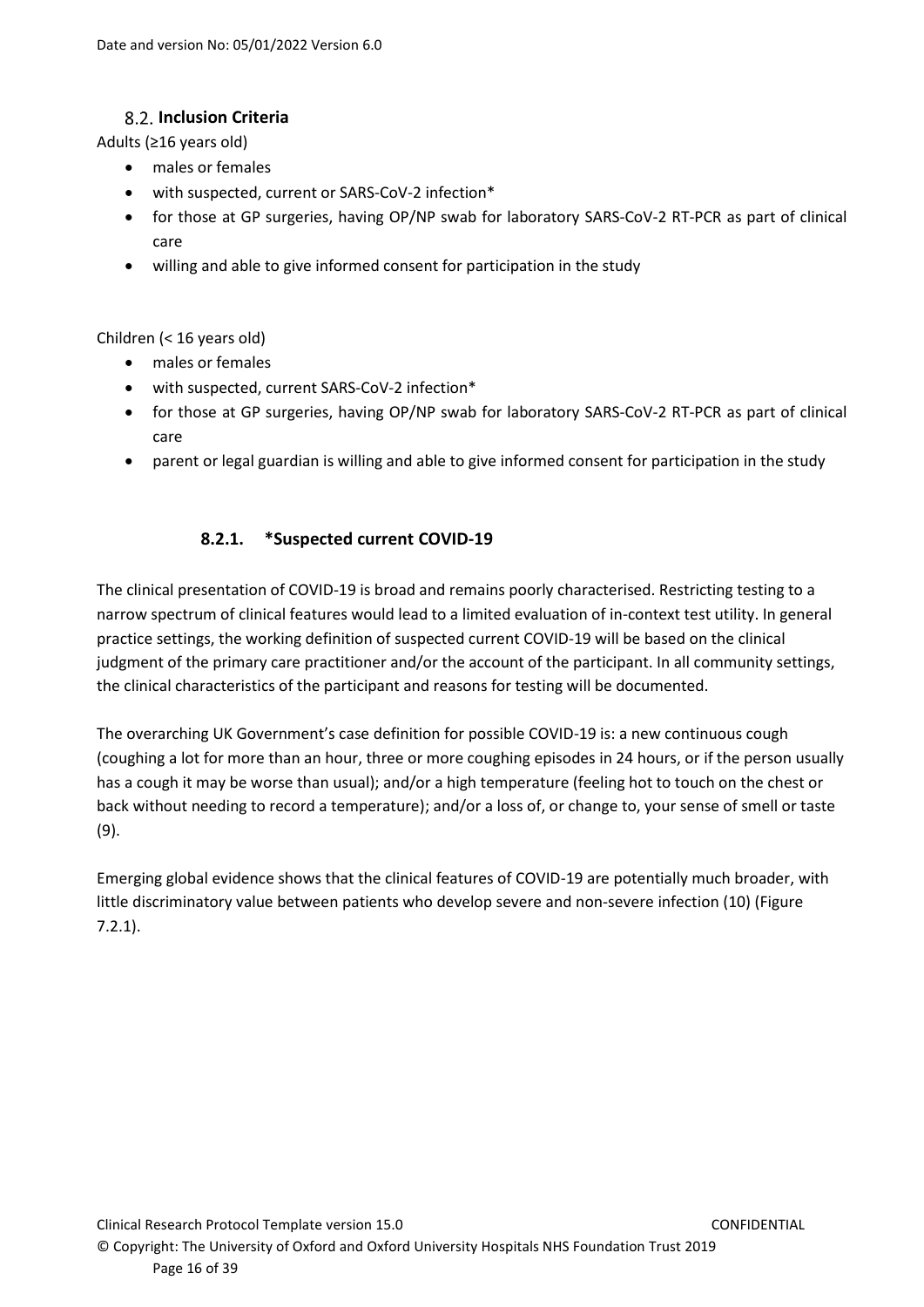

**Figure 7.2.1. Symptoms reported in non-severe and severe COVID-**19

The working definition of suspected current COVID-19 will be based on the current advice (11) to consider COVID-19 in people who during the COVID-19 pandemic have:

- 1. symptoms thought to be associated with COVID-19, including but not limited to: fever, cough, fatigue, dyspnoea, sputum production, anosmia, change in sense of taste, shortness of breath, myalgia, chills, dizziness, headache, sore throat, hoarseness, nausea, vomiting, diarrhoea, nasal congestion
- 2. acute respiratory distress syndrome
- 3. either clinical or radiological evidence of pneumonia
- 4. atypical presentations, for example an acute functional decline or frailty syndrome in an older person, if they are immunocompromised
- 5. lived or worked in close contact with somebody who has tested positive for SARS-CoV-2, including NHS staff

## <span id="page-16-0"></span>**Exclusion Criteria**

The participant may not enter the study if ANY of the following apply:

- adults unable to understand the study information and give consent to take part in the study
- need for immediate hospitalisation
- <span id="page-16-1"></span>• previously enrolled in this study in relation to the individual test being evaluated

## **9. HCP Participant identification**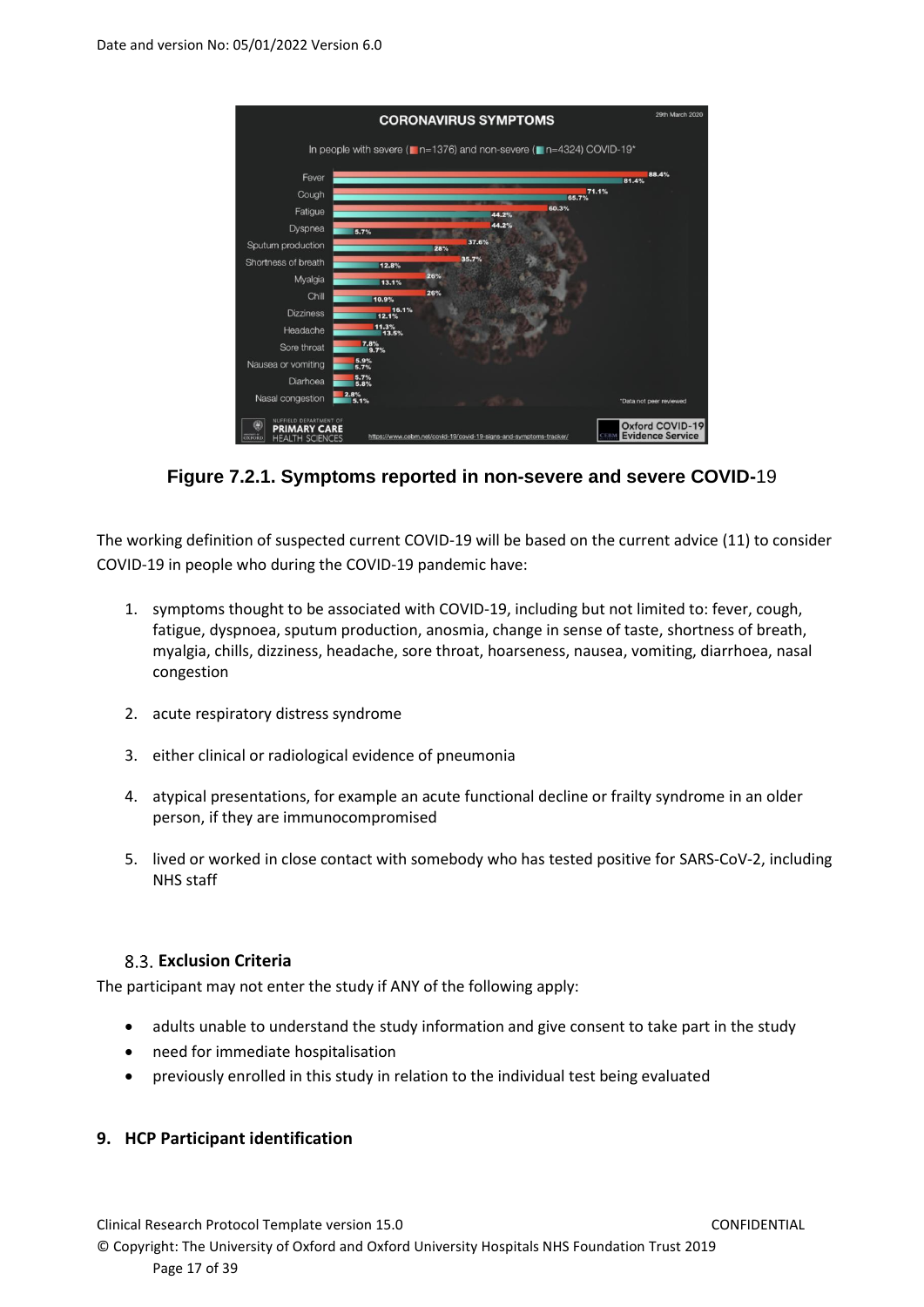Permissions will be sought for the qualitative researcher to be given access to the community settings where the new POCTs are being conducted. Staff already involved in the RAPTOR-C19 study will be made aware of what the ethnographic research is about and invited to take part if they are willing to be observed.

It is anticipated that for each test being evaluated conducted as part of RAPTOR-C19, approximately 12-15 observations would be sought, ideally across sites and across clinicians. If possible, observation will occur until no new issues or information are emerging from the observations and informal conversations.

## <span id="page-17-0"></span>**9.1 Inclusion Criteria**

- Clinicians involved in conducting the new POCTs as part of the RAPTOR-C19 diagnostic accuracy study
- <span id="page-17-1"></span>• Willing and able to give consent for participation in the study.

### **9.2 Exclusion Criteria**

• The inclusion criteria specify the participants who are eligible to take part and the only clinicians to be excluded will be those who do not wish to take part.

## <span id="page-17-3"></span><span id="page-17-2"></span>**10. PROTOCOL PROCEDURES**

#### $10.1.$ **Training**

Prior to opening recruitment, RAPTOR-C19 staff will use manufacturer's instructions to develop training materials for the tests. RAPTOR-C19 staff will liaise with the manufacturers where clarification is required on use of the POCT. They will arrange training via teleconference with study staff to allow rapid dissemination in compliance with social distancing advice. Online tutorials and/or YouTube videos will be made available. These will be updated as necessary, as new POCTs are introduced into the study. During the study, RAPTOR-C19 staff will be available to support study sites and answer any queries.

#### $10.2.$ **Personal Protective Equipment (PPE)**

<span id="page-17-4"></span>All RAPTOR-C19 sites will be required to follow the current UKHSA infection prevention and control guidance regarding collection and processing of samples at all times including that regarding personal and protective equipment (PPE). Contact will be minimised by using electronic and/or verbal consent. The availability of appropriate PPE will be ensured in collaboration with the NIHR Health Protection Unit in respiratory Infections.

#### $10.3.$ **Enrolment**

## <span id="page-17-5"></span>This is not a randomised study.

Participants will be selected from RAPTOR-C19 sites, including participating GP surgeries and community testing centres. GP surgeries that have submitted an expression of interest to take part in the study will be selected with the help of the RCGP-RSC and the NIHR clinical research network (CRN), and will consist of GP surgeries that are willing and able to adhere to the requirements of the trial protocol. Testing centres will be selected in discussion with the UK Government's Department for Health and Social Care, or the relevant organisational structures within devolved administrations of the UK.

RAPTOR-C19 has a bespoke data collection solution hosted by uMed and developed by the RAPTOR-C19 team and uMed. Through a series of secure webpages, the platform will allow the participant, or the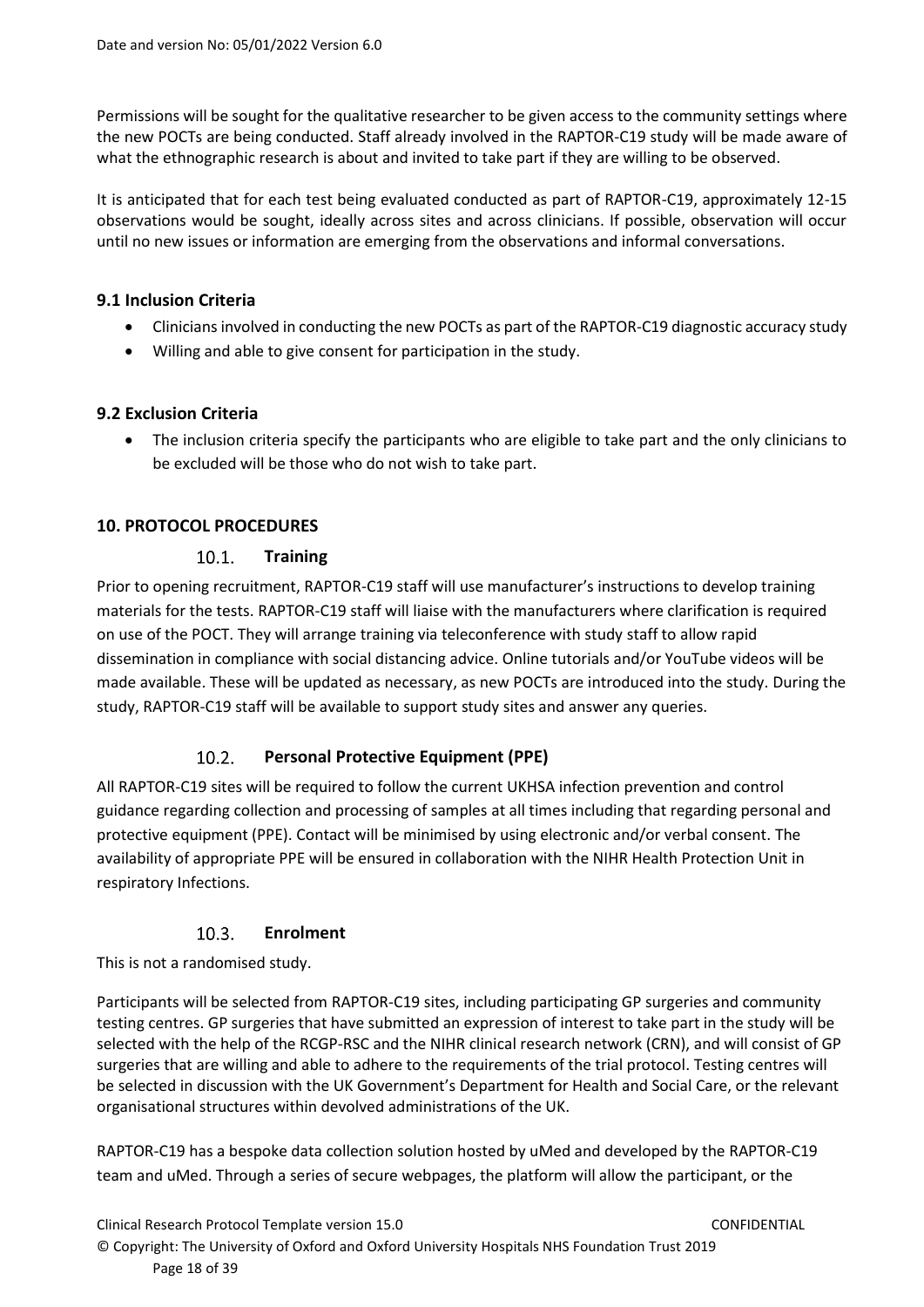researcher on behalf of the participant, to record eligibility and to document consent. If the participant consents to be included in the study they will be asked for further study specific information, which will be entered into the eCRF. RAPTOR-C19 will provide study sites with a wireless Wi-Fi and 4G enabled Tablet. However, eligibility, consent and additional participant information will be collected from eligible participants using forms accessed via any internet enabled device.

Participants will be asked if they are happy to take part in the study and if they indicate they are, the recruitment process outlined in 10.4 and 10.5 will be followed.

#### $10.4.$ **Screening and Eligibility Assessment**

<span id="page-18-0"></span>There are two routes to potential participants being screened for eligibility: opportunistic and virtual. Opportunistic screening follows a patient initiated contact with the RAPTOR-C19 study site. Virtual screening would be supported by the uMed platform for patients identified as at-risk or in an at-risk group.

Overall, potential participants will be assessed for eligibility if they meet one of the following criteria:

- 1. current infection
	- a. they attend or contact the RAPTOR-C19 site in relation to suspected current COVID-19
	- b. clinical suspicion of current COVID-19 occurs during an assessment for an unrelated problem
	- c. current infection is suspected through EHRs review
	- d. they have been in close contact with a positive COVID-19 case
	- e. they respond to study promotional materials

## <span id="page-18-1"></span>*Qualitative Sampling Strategy*

Access for ethnographic field work to different sites participating in RAPTOR-C19 (e.g. GP surgeries and national COVID-19 test centres; PICs not included) will be sought by the research team and sampling will be dependent upon the community health care settings to which the researcher is granted access, creating an opportunistic or convenience sample of sites.

In a similar way, observation of clinicians will be limited to those who are happy to take part and who are available at the times when the researcher is present. The nature of the research topic requires flexibility around sampling but the clinicians who take part will be those who are directly involved in delivering the new POCTs and therefore have current, relevant experience of the phenomenon of interest.

#### $10.5.$ **Informed Consent**

<span id="page-18-2"></span>The RAPTOR-C19 site will ask eligible and willing patients (or their parent/carer, where applicable) to complete an e-consent process.

Informed consent will be obtained in line with Good Clinical Practice (GCP) guidelines. It is imperative that all non-essential contact between the participants, researchers, and practice staff is prevented in order to minimise the risk of SARS-CoV-2 transmission.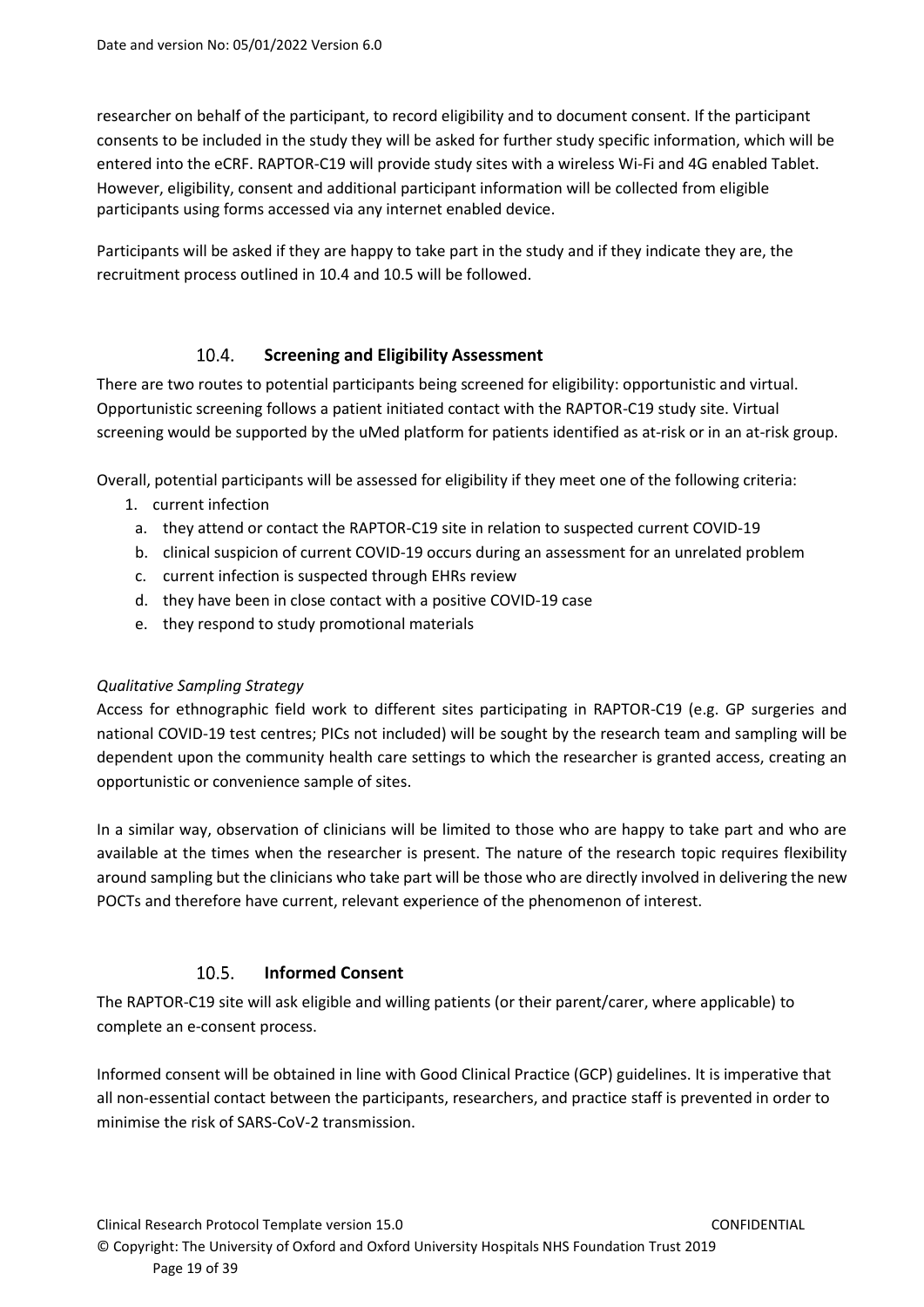To achieve this, we will use a combination of digital written consent and/or researcher recorded verbal consent in this study. Written information will be available in the form of posters at the RAPTOR sites, and as electronic participant information accessible online, and included on the uMed platform and RAPTOR-C19 Tablet. Consent could be completed in discussion with the RAPTOR team in person, over video-link, or on the telephone.

For participants using the uMed platform, it will guide the participant, or the participant's parents / guardians, through the consent questions, or the researcher will read out the questions from the form, recording the participant's responses electronically. The completed consent form will be exported into a .pdf document and emailed securely to the participant.

The participant will be allowed as much time as wished to consider the information, and the opportunity to question the researcher or other independent parties to decide whether they will participate in the study. All answers will be stored electronically and securely.

#### $10.6.$ **Blinding and code-breaking**

<span id="page-19-1"></span><span id="page-19-0"></span>There is no blinding and or no code breaking

### $10.7.$ **Description of study intervention(s), comparators and study procedures (clinical)**

Biological samples to test for SARS-CoV-2 will be collected from all participants. Participants will be asked to submit samples as appropriate for each candidate POCT being evaluated. These may include OP/NP swab, saliva.

# *POCTs:*

The index POCT will be at least one, but the intention is to assess multiple, candidate POCTs for active (adults (>16) and children (<16)) infection. If multiple POCTs are being assessed, these may target a combination of current SARS-CoV-2 infection SARS-CoV-2 infection. Candidate POCTs for active infection that incorporate SARS-CoV-2 detection may also target other respiratory pathogens such as influenza A/B and RSV as part of a respiratory testing panel strategy. The order in which the tests are conducted will not be randomised but the sequencing of the tests will be documented in the eCRF. For qualitative POCTs, a photograph of the result will be captured in the eCRF to allow independent classification.

Participants will be asked to submit samples as appropriate for each candidate POCT being evaluated by following the POCT instructions provided by the manufacturer (these will be edited if deemed necessary by the RAPTOR-C19 and PPI group). For POCTs that require assistance to complete, the researcher will assist the participant whilst adhering to safe PPE use. The participant will complete the tests observed by the researcher to monitor POCT ease of use and identify safety issues.

All POCT consumables will be discarded as clinical waste as soon as the POCT is complete and the results have been captured. No POCT samples will be retained by the RAPTOR-C19 team. POCT results must not be shared with the patient and they must not be used to make any clinical decisions.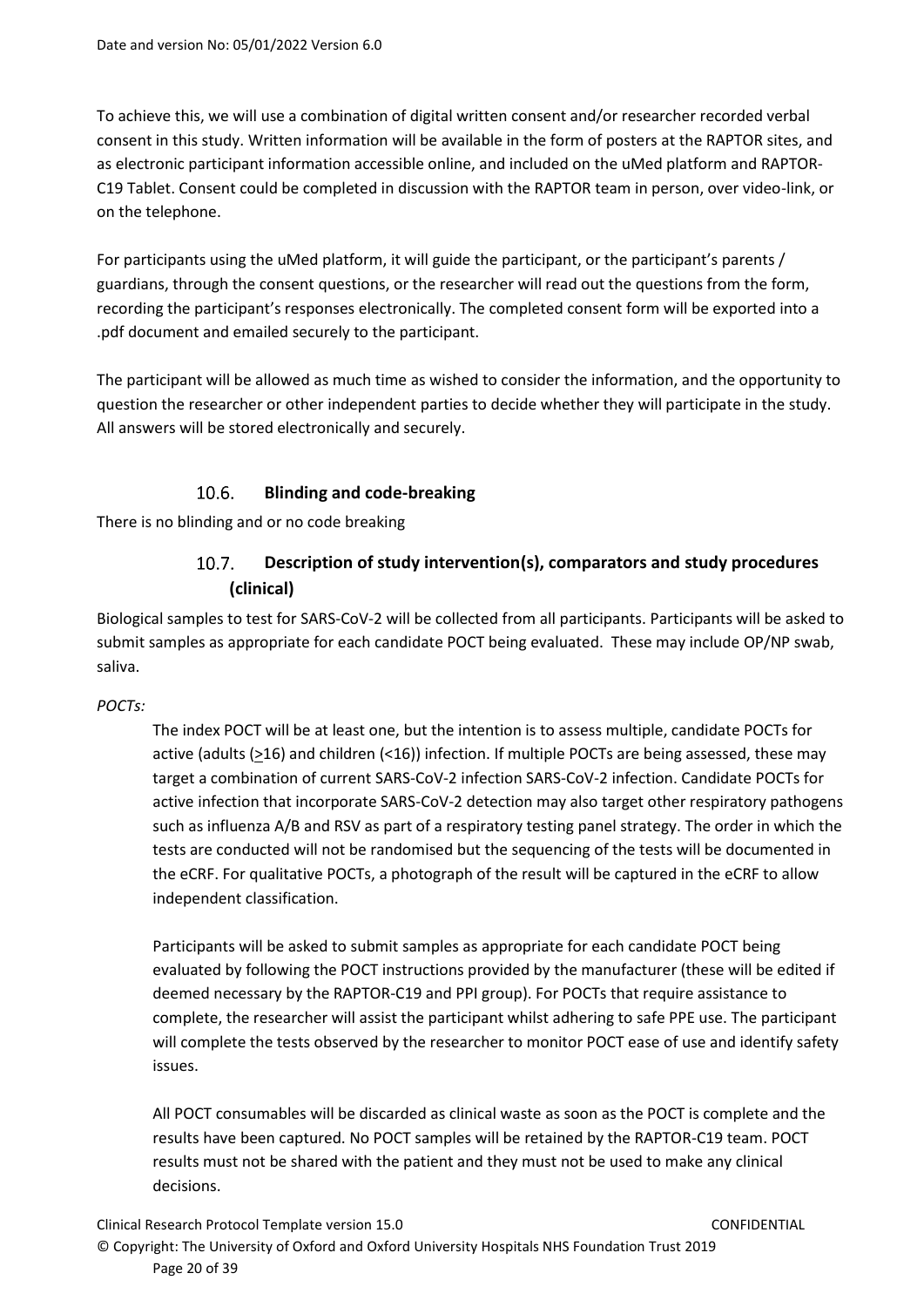## *Reference laboratory tests***:**

For adults and children, a reference test sample for current infection will be taken at the first visit.

The priority is to maintain a consistent reference standard across all RAPTOR-C19 participants and sites taking part in the evaluation of an individual POCT.

In settings where the RAPTOR-C19 reference standard for current infection is routinely offered as part of clinical care (section 7, scenario 1, above) these tests will be done as part of clinical care. Participants will receive clear instructions on how to self-sample, as per standard advice. If participants are unable to self-swab a staff member will take the sample. Individuals can have these done whether or not they agree to be part of research. Participants will be agreeing that results of these clinical tests can be shared with the research team. The sample material remains at all times the responsibility of the testing laboratory, and not study remit.

In settings where the reference standard for current infection is not routinely offered, these tests will be offered as part of the research. Participants will receive clear instructions on how to selfsample, as per standard advice. If participants are unable to self-swab a staff member will take the sample. The samples will be sent to the central laboratory but remain the responsibility of the study and will not be retained past the end of the study. The results of these tests will be reported to the research team.

The initial reference standard to be used in RAPTOR-C19 is the UKHSA reference standard. We acknowledge that the UKHSA reference standard may change throughout the study as more accurate reference tests are adopted. POCTs will always be benchmarked against the current best practice. We will develop composite references standards to mitigate the imperfect reference tests. We will adjust our statistical analysis to reflect these potential changes.

# *Additional data*

De-identified data received from other sources, only for assessment of standard diagnostic accuracy (primary objective), will comprise demographic data, POCT and reference test results. If a data provider does not use the contemporaneous RAPTOR-C19 reference standard, an assessment of the suitability of the laboratory and assay used will be conducted by the CONDOR team.

#### $10.8.$ **Description of study procedure(s)**

<span id="page-20-0"></span>This platform study is being set up to evaluate multiple POCTS, including those selected by DHSC and triaged for community evaluation by CONDOR.

<span id="page-20-1"></span>When RAPTOR-C19 identifies which further tests are to be evaluated, prior to evaluation of the POCT, a substantial amendment will be submitted describing the POCT, instructions for use, safety characteristics, and any maintenance required. All POCTs will be conducted and all material left at the study site.

#### $10.9.$ **Baseline Assessments**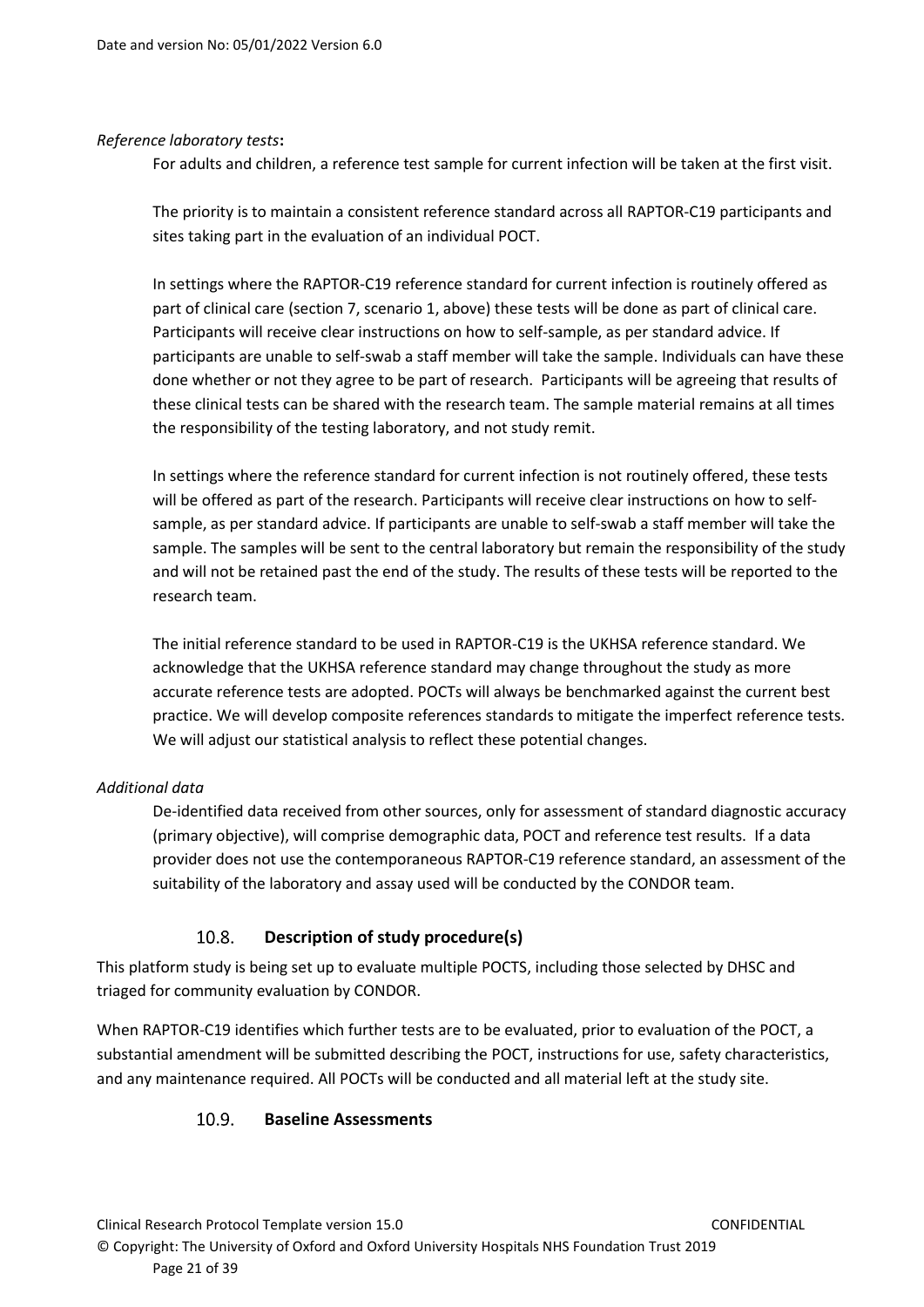For adults (≥16 years old), the study visit will follow the same protocol when current COVID-19 is suspected. In each instance, the baseline visit will involve the POCT(s) under evaluation and RT-PCR for laboratory reference testing. For children (< 16), study visits will follow the same protocol as for adults.

Following consent being provided, the eCRF will then be used to capture study data. Section 1 and 2 will be automatically completed to ensure that each participant has a unique number. Section 3 can be completed by the participant alone or with assistance from the RAPTOR-C19 team. Section 4 will be completed by the RAPTOR-C19 team.

The following data from each participant:

- **1. Study site number**
- **2. Participant number**
- **3. Spectrum of disease data** (for criticism of spectrum bias)
	- a. gender
	- b. age
	- c. ethnicity
	- d. comorbidities
	- e. current date
	- f. symptoms
	- g. duration of symptoms
	- h. household COVID-19 contacts
	- i. clinical observations (if available)
	- j. immediate place of care
	- k. care home resident
	- l. vaccine status (experimental or new COVID vaccine)

### m. **4. Test data**

- a. POCT (repeated subsection if multiples POCTs)
	- i. POCT for active infection
	- ii. Test ID
	- iii. Time of test
	- iv. Who is performing the POCT (for inter-operator reliability)
	- v. Results
		- a description and photo of qualitative results
		- a continuous quantitative result with units of measurement
	- vi. Acceptability of test (Likert scale)
	- vii. Problems (errors / indeterminate results / not done / failed with reason)
- b. Reference standard swab
	- i. Test completion
	- ii. Time of test
	- iii. Self-swab?
	- iv.
- c. Sequencing of tests

Where de-identified data from other settings is to be provided to the study under a data sharing agreement, this will include 3a-h and k-l of the eCRF, above, and 4a and b.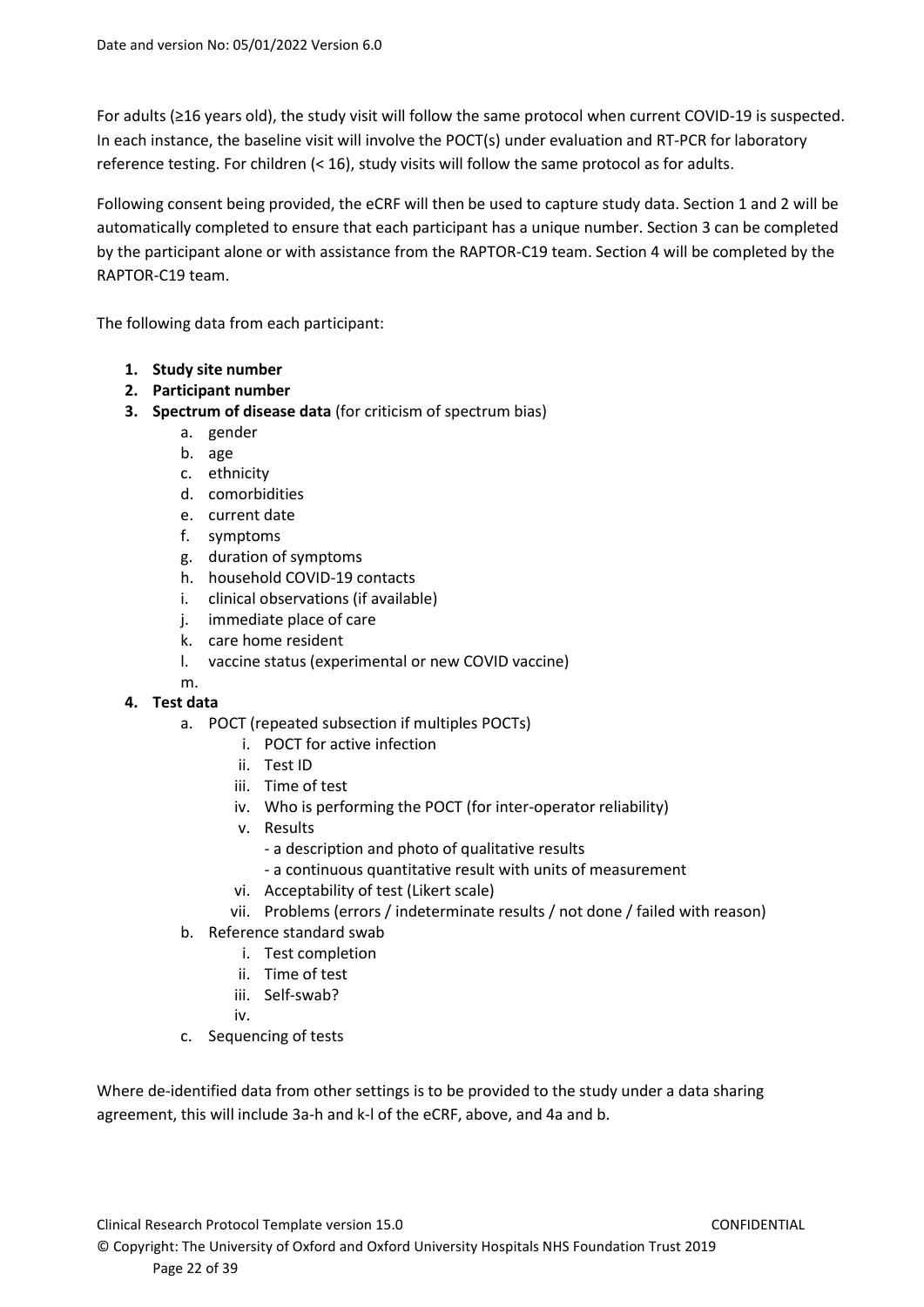# **Enhanced Follow-up.**

<span id="page-22-0"></span>The uMed research platform also supports symptom tracking, and patient reminders. Where feasible, symptom tracking will be used to gather additional contextual data. This is non-essential for the primary objective to assess standard diagnostic accuracy but contributory for the secondary objectives of enhanced diagnostic accuracy.

# 10.11. Sample Handling

<span id="page-22-1"></span>Sample handling is outlined in the parallel index and reference testing section above.

# **Early Discontinuation/Withdrawal of Participants**

<span id="page-22-2"></span>Each participant has the right to withdraw from the study at any time. Withdrawn participants will not be replaced. Participants are not required to give a reason for withdrawal. The Investigator may discontinue a participant from the study at any time if the Investigator considers it necessary for any reason including:

- ineligibility (either arising during the study or retrospectively having been overlooked at eligibility assessment)
- significant protocol deviation
- withdrawal of consent
- if the participant refuses to do any POCTs, or if an adult  $( \geq 16)$  refuses to give a venous blood sample

# **Definition of End of Study**

<span id="page-22-3"></span>The end of study will be the last data capture for the last participant for the last test evaluated. Recruitment will be reviewed by the RAPTOR-C19 team, using the latest prevalence data from UKHSA, as prevalence of SARS-CoV-2 is dynamic and affects the sample size required.

# <span id="page-22-4"></span>**11. Protocol procedures for the qualitative component**

The RAPTOR-C19 research team will determine which of the GP sites agree to participate in the study. Within each site, clinicians will be provided with material giving information about the study and its focus and be allowed to choose whether they wish to be observed.

All RAPTOR-C19 sites are currently following the current UKHSA infection prevention and control guidance regarding collection and processing of samples at all times including that regarding personal and protective equipment (PPE). Contact between the researcher and the clinicians will be minimised during the consent procedure. The availability of appropriate PPE for the researcher will be ensured.

Observations will be carried out for each of the new POCTs being conducted at the sites. Recruitment: It is anticipated that the study will be multicentre and that a number of testing sites will be able to take part. The sites will be approached by the RAPTOR-C19 team and informed about the qualitative study and its aims.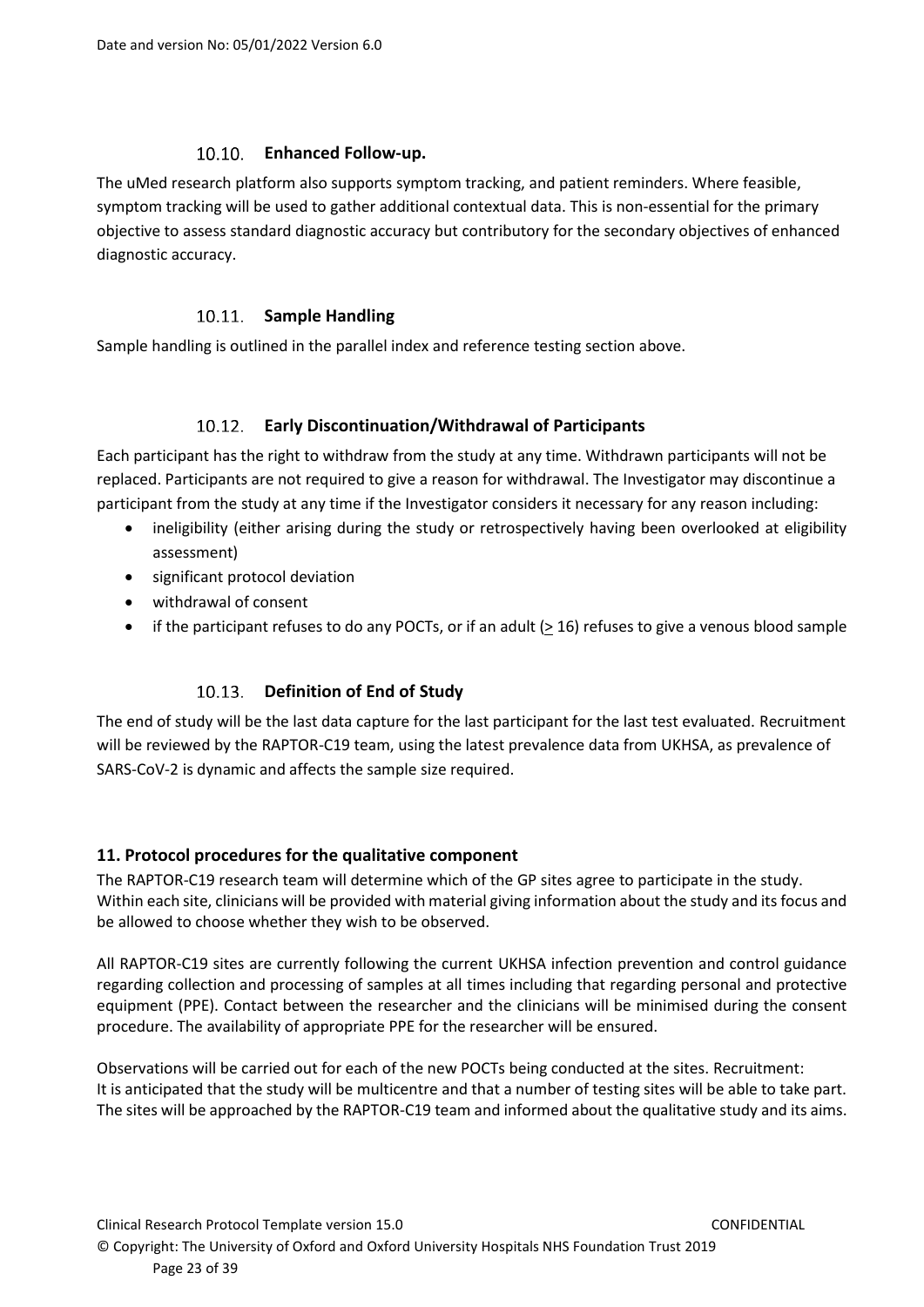The clinicians in the community sites which agree to take part will be made aware of the study and will be asked to give consent. They will be able to choose whether they want to be observed at the times of the researcher's visits.

Where sites agree to take part, a flyer will be circulated to make patients aware of what is happening at those sites and what it means for them (See Advertisement\_V 1.0\_28.01.2021). They will be able to choose whether or not they want the taking of their sample to be observed by the researcher.

# <span id="page-23-0"></span>**Informed Consent**

Before the study begins, clinicians taking part in the RAPTOR-C19 diagnostic accuracy study will be made aware of the exact nature of the qualitative study and what it will involve for them by the research team.

Before any observation begins, the researcher will make it clear to the clinicians that they can refuse to take part or can withdraw from taking part at any point, without the need to give a reason.

The clinicians will be allowed as much time as wished to consider the information, and will have the opportunity to question the researcher, the CI or other independent parties to decide whether they will participate in the study. Formal consent will be taken from each of the clinicians and they will be asked to sign a consent form. Names and signatures will be collected from clinicians as part of the consent process. This will be linked to an anonymised participant ID included in each of the observations so that clinicians will be able to withdraw any data pertaining to them if they choose.

# <span id="page-23-1"></span>**Qualitative Data Collection**

A combination of data collection methods will be used including observation and unscheduled/informal interviews exploring the process involved in conducting POCTs as they happen during the time of the researcher's visits to the community health care settings.

Observation is a central activity in ethnography. Often referred to as 'participant observation', although the extent of participation may vary considerably (12), it allows the researcher to spend time with a group of people, learning to see the world through their eyes (the 'emic' perspective') (13). However, as ethnography has been taken up as a methodology in the health care arena, the term 'participant observation' has been called into question. It is claimed that it is not possible for ethnographers to actively participate in ongoing situations and events in hospital or clinical settings *as* a patient or professional etc. (14). Instead it is argued that researchers should see their time in the field instead as 'negotiated interactive observation', placing the emphasis on interaction as a way for the open, sensitive ethnographer to be receptive to ongoing activities, in order to understand the experiences of the people under study.

Initial, broad observation will be guided a list of sensitising topics adapted from a schedule used in previous ethnographic explorations of Point-of-Care testing (included as Appendix C). In all the instances which bring the researcher into contact with patients, verbal consent from patients for the researcher to be present will be sought first. During observations the researcher will write field notes on a computer tablet provided by the research team for this purpose. Field notes will not include names of settings/clinicians or any other identifiable information, excluding any details which might compromise anonymity. Data will be collected on participation of different clinician groups (e.g. nursing staff, GPs) but it will be ensured that this will not compromise anonymity. The researcher will need to achieve a balance between recording immediate, accurate and comprehensive notes of events while not making staff or patients feel awkward or defensive. During the observations there may be occasions when it is appropriate for the researcher to ask the clinicians questions. Such informal interviews or conversations will be written up by the researcher as soon as possible after they take place.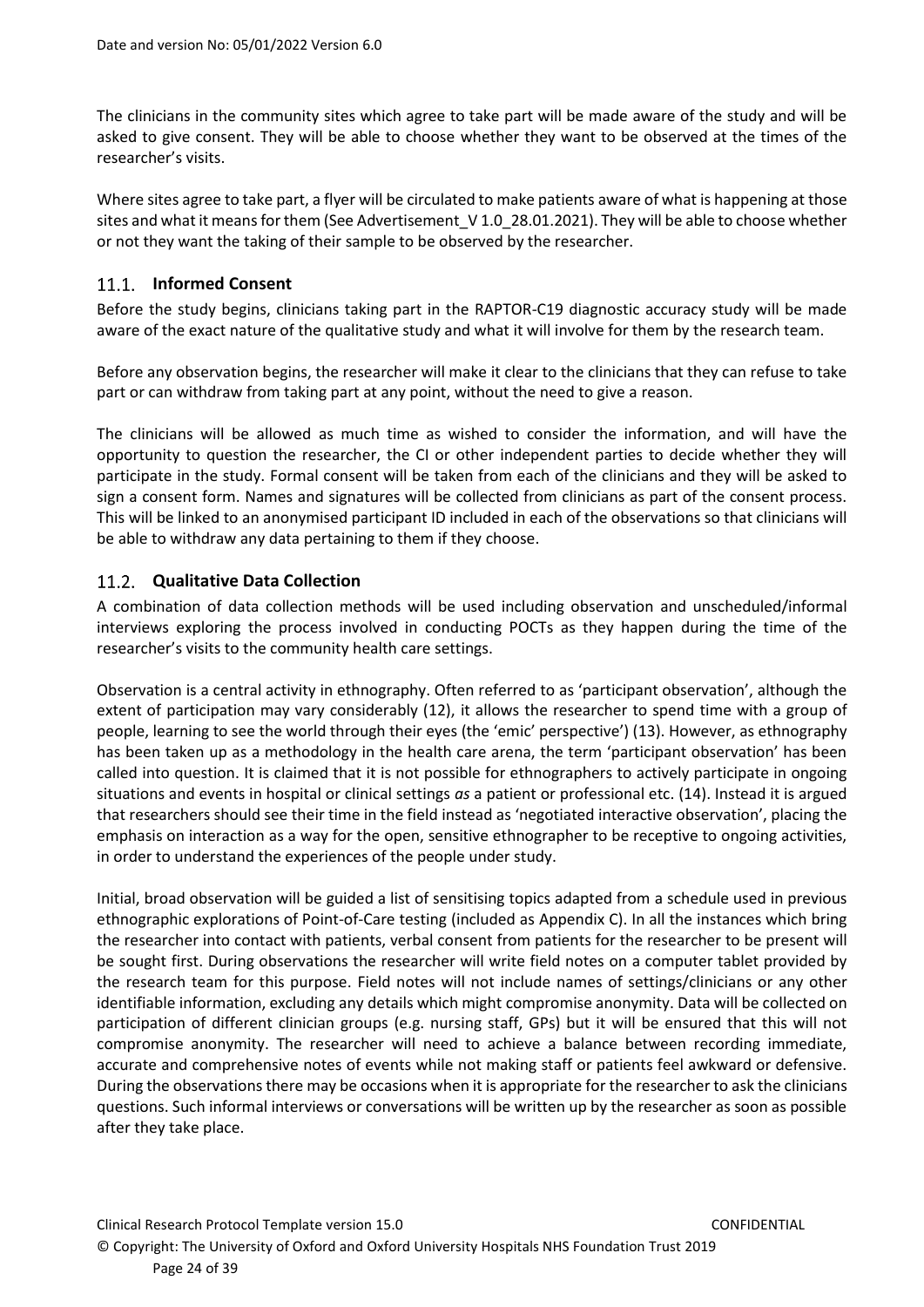Individual clinicians will be observed as they conduct POCTs during the researcher's site visits but it is not possible to anticipate the duration of each of the observations or how many clinicians will be observed during each visit. This is also dependent upon the number of tests being conducted during the time of the researcher's visit.

The researcher will aim to spread observation so that as many clinicians as possible can be involved and to ensure that no clinician is over-burdened by observation.

## <span id="page-24-0"></span>11.3. Subsequent Visits

If a number of visits are made to participating sites by the researcher it is possible that clinicians who were present on a previous visit will be asked to take part again. On any new occasions and where the clinician is observed more than once, the researcher will check that their original consent is ongoing.

Data collection activities will be exactly the same for subsequent visits to sites.

## <span id="page-24-1"></span>**Discontinuation/Withdrawal of Participants from Study**

During the course of the study a participant may choose to withdraw at any time. Clinicians can withdraw from the study but permit data obtained up until the point of withdrawal to be retained for use in the study analysis. No further data would be collected from them after withdrawal. Participants can withdraw completely from the study and withdraw the data collected up until the point of withdrawal. The data already collected would not be used in the final study analysis.

### <span id="page-24-2"></span>**Withdrawal of data by a clinician(s), may require additional observations to be**   $11.5.$ **conducted.**

The reason for withdrawal, if this information is volunteered by the participant, will be recorded by the researcher.

## <span id="page-24-3"></span>11.6. Definition of End of Sub-study

The end of the qualitative sub-study will be the date of the last site visit by the researcher.

## <span id="page-24-4"></span>**12. SAFETY REPORTING**

Nose and throat swabs cause some transient discomfort to patients, but there are no clinically significant risks associated with the procedure. Provision of saliva samples is unlikely to cause discomfort to any participants.

To mitigate these risks, self-sampling will be supported where appropriate, otherwise these procedures will be carried out by personnel who have received training in these procedures or who carry out these procedures as a routine element of their duties.

#### <span id="page-24-5"></span> $12.1.$ **Definition of Serious Adverse Events**

A serious adverse event is any untoward medical occurrence that:

- results in death
- is life-threatening

Clinical Research Protocol Template version 15.0 CONFIDENTIAL

© Copyright: The University of Oxford and Oxford University Hospitals NHS Foundation Trust 2019 Page 25 of 39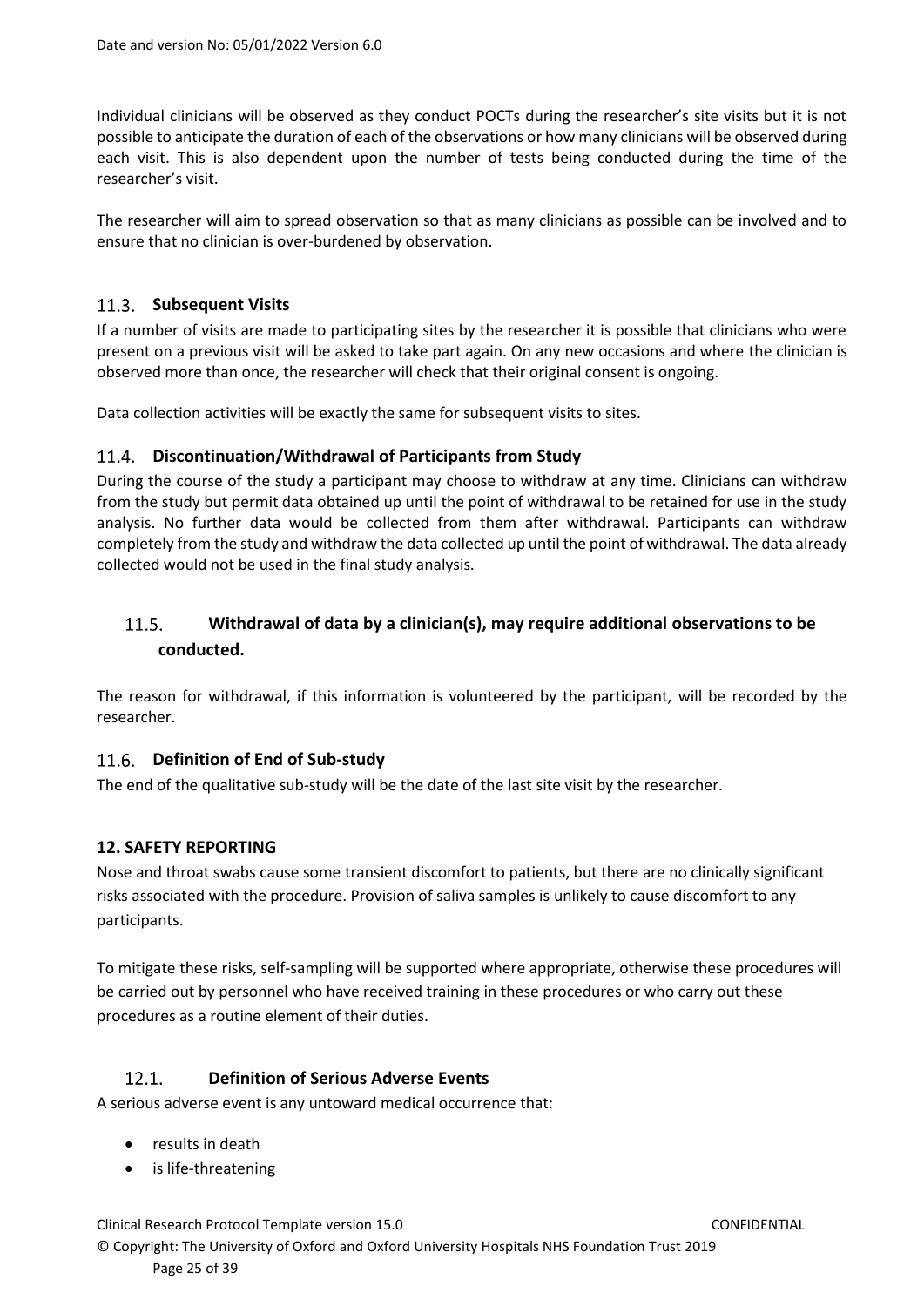- requires inpatient hospitalisation or prolongation of existing hospitalisation
- results in persistent or significant disability/incapacity
- consists of a congenital anomaly or birth defect.

#### <span id="page-25-0"></span> $12.2.$ **Reporting Procedures for Serious Adverse Events**

A serious adverse event (SAE) occurring to a participant should be reported to the REC that gave a favourable opinion of the study where in the opinion of the Chief Investigator the event was 'related' (resulted from administration of any of the research procedures) and 'unexpected' in relation to those procedures. Reports of related and unexpected SAEs should be submitted within 15 working days of the Chief Investigator becoming aware of the event, using the HRA [report of serious adverse event](http://www.nres.npsa.nhs.uk/docs/forms/Safety_Report_Form_(non-CTIMPs).doc) form (see HRA website).

# <span id="page-25-1"></span>**13. STATISTICS AND ANALYSIS**

The statistical aspects of the study are summarised here with details fully described in a statistical analysis plan (SAP). The SAP will be finalised before any analysis takes place.

#### $13.1.$ **Research Questions**

<span id="page-25-2"></span>RAPTOR-C19 will allow "Standard" and "Enhanced" diagnostic accuracy studies for active infection:

- Standard diagnostic accuracy of POCTs for active SARS-CoV-2 infection with reference to the UKHSA reference standard or equivalent
- •
- Standard diagnostic accuracy of POCTs for active influenza A/B infection, RSV infection, or any combination, where these pathogens form an element of a POCT multiplex panel or testing strategy which incorporates SARS-CoV-2
- Enhanced diagnostic accuracy of POCTs for active SARS-CoV-2 infection assessed against a composite reference standard using multiple tests data, linked EHRs data, and patient reported outcomes data
- •

#### $13.2.$ **Data Sources**

<span id="page-25-3"></span>Table 9.2 below outlines which data sources used to address each research question. It is important to stress, that de-identified data from other settings such as national testing centres will only be used to determine standard diagnostic accuracy of active infection.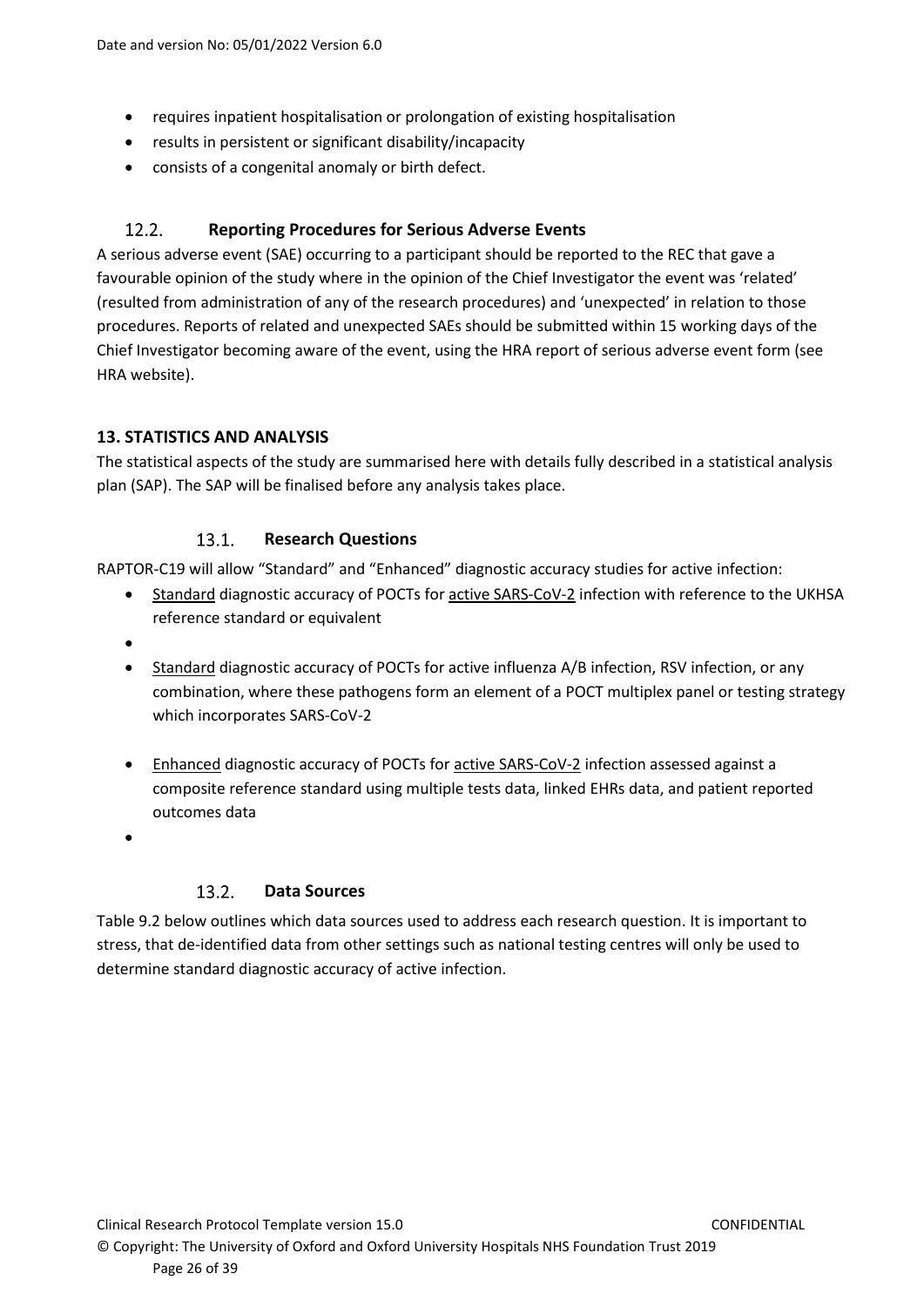**Table 9.2 Data sources.**

| Data<br>Source<br>Question                                          | eCRF | <b>POCT</b><br>index<br><u>test</u><br>for<br>active<br>COVID-19 | Laboratory<br>reference<br>test<br>for<br>active<br>respiratory<br>viruses<br>including<br>SARS-CoV-2 | POCT index<br>test for<br>active<br>influenza/R<br><b>SV</b> on panel<br><u>with</u><br>COVID-19 | Composite<br><u>reference</u><br>standard | De-identified<br>data from<br>other settings |
|---------------------------------------------------------------------|------|------------------------------------------------------------------|-------------------------------------------------------------------------------------------------------|--------------------------------------------------------------------------------------------------|-------------------------------------------|----------------------------------------------|
| Standard<br>diagnostic<br>accuracy of<br>active<br>infection        | Yes  | Yes – visit<br>$\mathbf{1}$                                      | $Yes - visit 1$                                                                                       | $Yes - visit 1$                                                                                  | No                                        | Yes                                          |
| <b>Enhanced</b><br>diagnostic<br>accuracy of<br>active<br>infection | Yes  | Yes – visit<br>1                                                 | $Yes - visit 1$                                                                                       | No                                                                                               | Yes                                       | No                                           |

### $13.3.$ **Composite Reference Standards to Mitigate Imperfections in the Reference Standard**

<span id="page-26-0"></span>An assumption of diagnostic accuracy studies is that the reference standard is infallible. This constrains the performance of the index test to the performance of the reference standard and assumes every time the tests get different results the reference is correct and the index is incorrect. In reality, the UKHSA reference standard or equivalent is unlikely to be perfect, so we will undertake further analyses using composite reference standards.

Composite reference standard 1 will be designed to minimise false negatives (FNs), and composite reference standard 2 will be designed to minimise false positives (FPs). Both composite reference standards will be constructed considering other test results (Table 9.3), patient reported outcomes, and linked EHRs for outcomes related to COVID-19, such as hospitalisation or death.

For POCTs for current infection:

- 1. A positive composite reference standard to *minimise the impact of a FN UKHSA reference (or equivalent) test result for current infection at visit one / increase sensitivity* will also include:
	- i. EHRs showing a confirmed COVID-19 diagnosis (in another setting), such as COVID-19 hospital related admission or death in the following 28 days, or
	- ii. a positive household contact within 14 days
- *2.* A positive composite reference standard *to minimise the impact of a FP UKHSA reference (or equivalent) test result for current infection at visit one / increase specificity will also include*:
	- i. at least two positive UKHSA reference tests for current infection
	- ii. EHRs showing COVID-19 hospital admission or death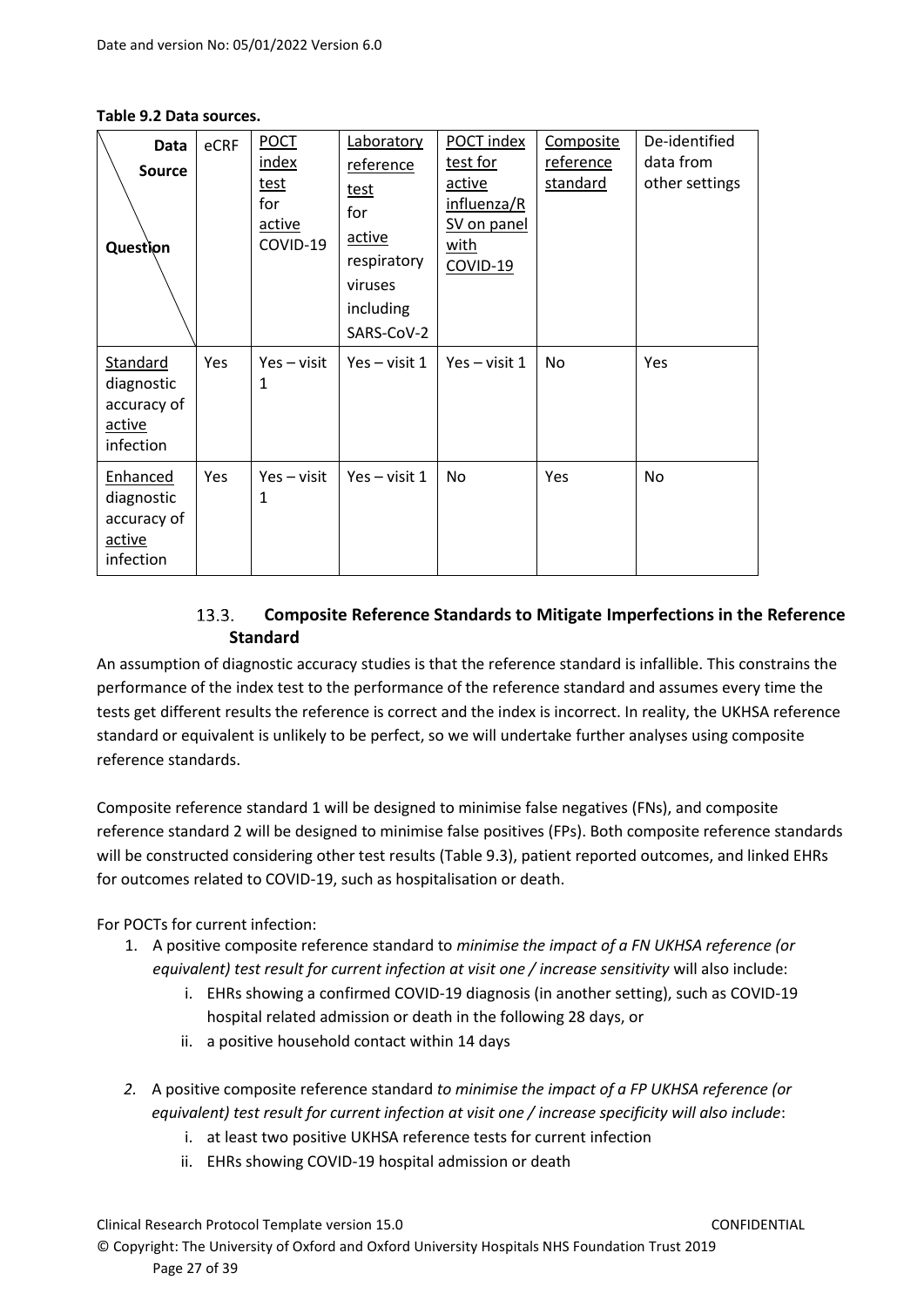#### $13.4.$ **Statistical analysis**

<span id="page-27-0"></span>Results will be presented according to the Standards for Reporting Diagnostic accuracy studies (STARD) guidelines for reporting diagnostic studies.

## *Descriptive analysis:*

Characteristics of recruited participants will be summarised using tables and graphs. If applicable, these will be compared to estimates from the general population. Number of total valid tests by POCT and reference standards will also be reported (actual and percentages), stratified by children vs adults and by age groups (if feasible dependent on total counts).

# *Summary statistics of diagnostic accuracy:*

Sensitivity, specificity, positive and negative predictive values for each POCT will be calculated with exact 95% confidence intervals. Results will be stratified for adults vs children and by age groups and spectrum of disease data (if feasible dependent on total counts).

For the primary outcome, first and second secondary outcomes: For consecutive POCTs for active infection, the diagnostic accuracy of each POCT will be summarised independently using 2x2 tables for POCT (+/-) and the current standard UKHSA reference test (+/-) or equivalent for active infection.

For the first secondary outcome:

For consecutive POCTs for active infection, the enhanced diagnostic accuracy of each POCT will be summarised independently using 2x2 tables for POCT (+/-) and the composite reference standards as defined in 13.3 (+/-).

# *Missing data*

Missing data for test results including reference tests will be reported. Potential associations between patient characteristics (e.g. age, gender, etc.) and pattern of missing will be evaluated and reported using tables and graphs. Robustness of the estimates for accuracy will be evaluated using sensitivity analyses.

#### $13.5.$ **Number of Participants**

<span id="page-27-1"></span>Required sample sizes will be calculated using standard methodology based on minimum clinically relevant sensitivity or specificity (whichever is the most critical for the intended placement in the care pathway), instead of expected values from preliminary work. Where POCTs are evaluated which incorporate SARS-CoV-2 and other respiratory viruses, such as influenza A/B or RSV, sample size calculations will be appropriate for the SARS-CoV-2 element of the assay, with data collected opportunistically for other panel elements only.

For example, based on POC-test desired performance, thresholds for minimum sensitivity and specificity of 80% and 98% respectively (value for the lower limit of the 95% Confidence Interval), can be used to determine sample size requirements and a strategy for early identification of poorly performing tests.

Assuming a test with 90% Sensitivity, a 99% Specificity, and a pre-test probability (prevalence) of 30%, we would require 600 participants to meet the minimum thresholds as stated above. This would also mean that tests with more than 19 false negatives OR five false positives could be immediately dropped from the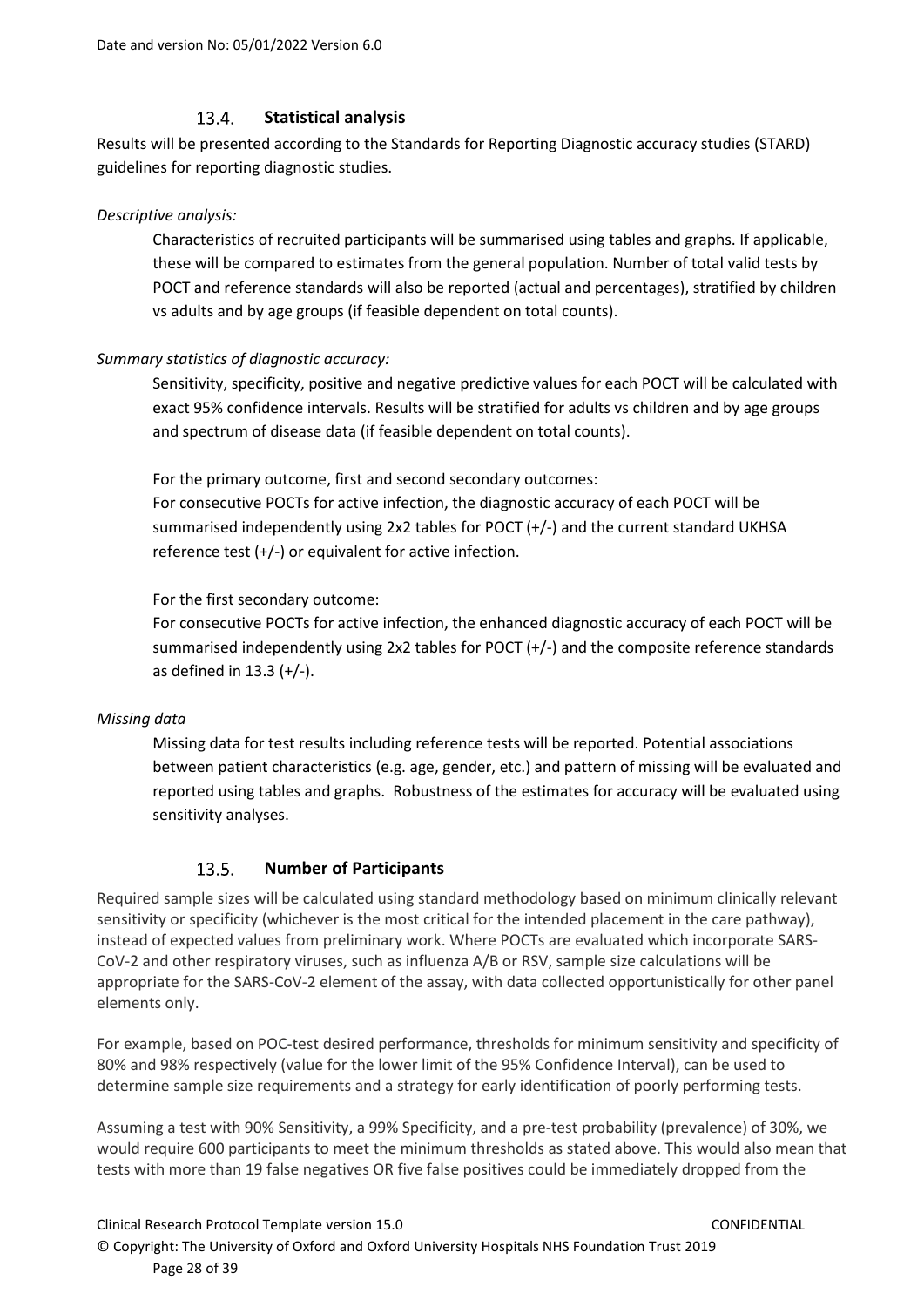study. This would allow us to exclude tests with sensitivities of 50%, 60%, 70%, or 80% after the first 130, 160, 210, and 320 participants recruited. For tests with poor specificities of: 80%, 85%, 90% or 95% these would be identified after 35, 50, 70, and 145 participants recruited.

This sample of 600 would still be adequate based on small changes in prevalence. For example, a change from 30% to 15% would mean that the minimum threshold for sensitivity would move from 85% to 82% while for specificity it would shift marginally upwards from 97.5% to 97.7%.

Table 9.5.1. presents illustrative sample sizes to achieve a range of POCT sensitivities based on a standard error of 2.5%. A standard error of 2.5% will give a confidence interval of 5% on either side of the sensitivity estimate.

|             | Prevalence      | 40% | 35% | 30%  | 25%  | 20%  | 15%  | 10%  | 5%   |
|-------------|-----------------|-----|-----|------|------|------|------|------|------|
| Sensitivity | 95% (76 cases)  | 190 | 218 | 254  | 304  | 380  | 507  | 760  | 1520 |
|             | 90% (144 cases) | 360 | 412 | 480  | 576  | 720  | 960  | 1440 | 2880 |
|             | 85% (204 cases) | 510 | 583 | 680  | 816  | 1020 | 1360 | 2040 | 4080 |
|             | 80% (256 cases) | 640 | 732 | 854  | 1024 | 1280 | 1707 | 2560 | 5120 |
|             | 75% (300 cases) | 750 | 858 | 1000 | 1200 | 1500 | 2000 | 3000 | 6000 |
|             | 70% (336 cases) | 840 | 960 | 1120 | 1344 | 1680 | 2240 | 3360 | 6720 |

Table 9.5.2. presents the expected standard error if the sample size was fixed 200:

|             | Prevalence | 40% | 35% | 30% | 25% | 20% | 15% |
|-------------|------------|-----|-----|-----|-----|-----|-----|
| Sensitivity | 95%        | 2.4 | 2.6 | 2.8 | 3.1 | 3.4 | 3.9 |
|             | 90%        | 3.4 | 3.6 | 3.8 | 4.2 | 4.7 | 5.4 |
|             | 85%        | 3.9 | 4.3 | 4.6 | 5.0 | 5.6 | 6.5 |
|             | 80%        | 4.5 | 4.8 | 5.2 | 5.7 | 6.3 | 7.3 |
|             | 75%        | 4.8 | 5.2 | 5.6 | 6.1 | 6.8 | 7.9 |
|             | 70%        | 5.1 | 5.5 | 5.9 | 6.4 | 7.2 | 8.4 |

In the tested UK population there have been 8.5 tests performed for every case of COVID-19 confirmed: a prevalence of COVID-19 in the tested population of 12% (15). RAPTOR-C19 will focus on sites identified as higher prevalence surveillance sites including community "Hot-Hubs".

Our World

Figure 9.5.1. Number of COVID-19 tests per confirmed case, April 21, 2020.

Total number of COVID-19 tests per confirmed case, May 30, 2020 The chart shows the average number of tests for each confirmed case across the whole outbreat



Clinical Research Protocol Template version 15.0 CONFIDENTIAL © Copyright: The University of Oxford and Oxford University Hospitals NHS Foundation Trust 2019 Page 29 of 39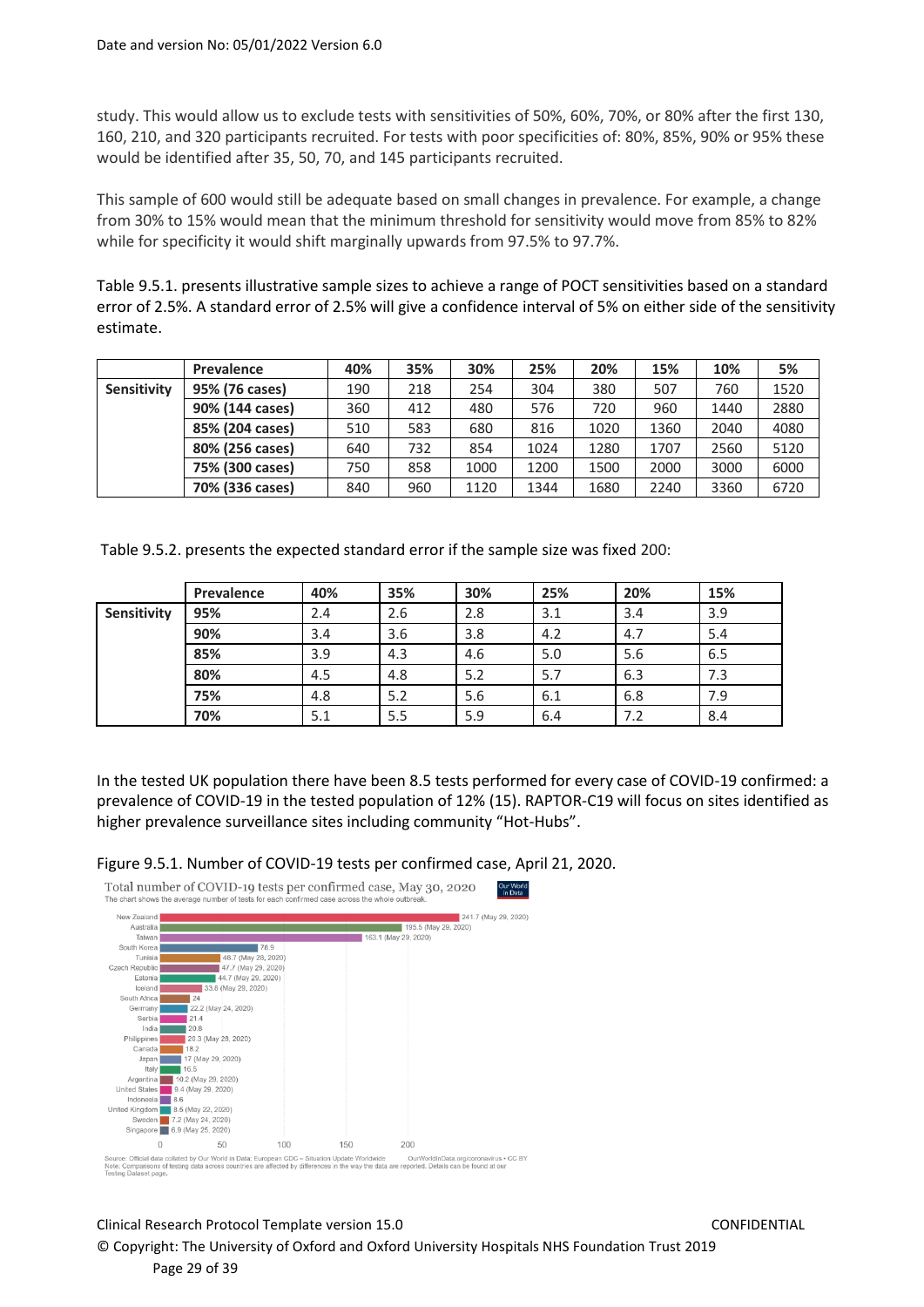#### <span id="page-29-0"></span>**Description of analysis of the qualitative component** 13.6.

The ethnographic data from observations in the form of field notes and data from interviews/conversations with clinicians will form the basis of the analysis. The only participant data used in the analysis will be the field notes of observations and informal conversations with the clinicians, as well as indications of which staff groups are involved. No personal data will be included in the analysis.

The researcher will draw on the clinical expertise and research experience of the RAPTOR-C19 team in developing the coding framework and critically discussing ideas for categories emerging from the data, to ensure trustworthiness (16).

The thematic analytic approach chosen will take into account issues identified from the literature and clinical research context, as well as inductively allowing new themes and ideas to emerge from the data (17). Analysis will be guided by the constant comparative method (17, 18), which will include reading and familiarisation with the field notes and transcripts, noting and recording initial themes and then conducting systematic and detailed open coding using NVivo, a qualitative data analysis software package which assists in the organisation and retrieval of data. Analysis will be iterative, where initial data collected will be analysed to inform ongoing data collection and analysis. Thus, the coding of the first set of notes/conversations will generate an initial coding framework, which will be further developed and refined as observation and analysis proceed.

This will involve consideration of the following issues:

- *Credibility – t*he emerging findings from the study will be checked, in terms of how they resonate with the experiences of other clinicians in the research team and with the existing literature around clinician experiences of using POCTs.
- *Transferability* careful description of the context in which the study took place will enable others to determine the extent to which the research study's findings are applicable to other contexts, including similar clinicians and similar settings.
- *Confirmability* a careful audit trail setting out the decisions taken in data collection and data analysis will be made, which will enable the wider research team to examine the study findings and confirm their basis in the participants' responses and not in the personal biases or motivations of the researcher conducting the ethnography.

## <span id="page-29-1"></span>**14. DATA MANAGEMENT**

The plan for the data management of the study are outlined below. There is not a separate Data Management document in use for the study.

#### <span id="page-29-2"></span> $14.1.$ **Source Data**

Source documents are where data are first recorded, and from which participants' CRF data are obtained. These include, but are not limited to, hospital records (from which medical history and previous and concurrent medication may be summarised into the CRF), clinical and office charts, laboratory and pharmacy records, diaries, microfiches, radiographs, and correspondence.

Source documents are where data are first recorded, and from which participants' eCRF data are obtained. eCRF entries will be considered source data if the eCRF is the site of the original recording (e.g. there is no other written or electronic record of data). All eCRF data will be uploaded to a server within the NDPCHS secure network. On all study-specific documents except the consent form, the participant will be referred to by the study participant ID number, not by name.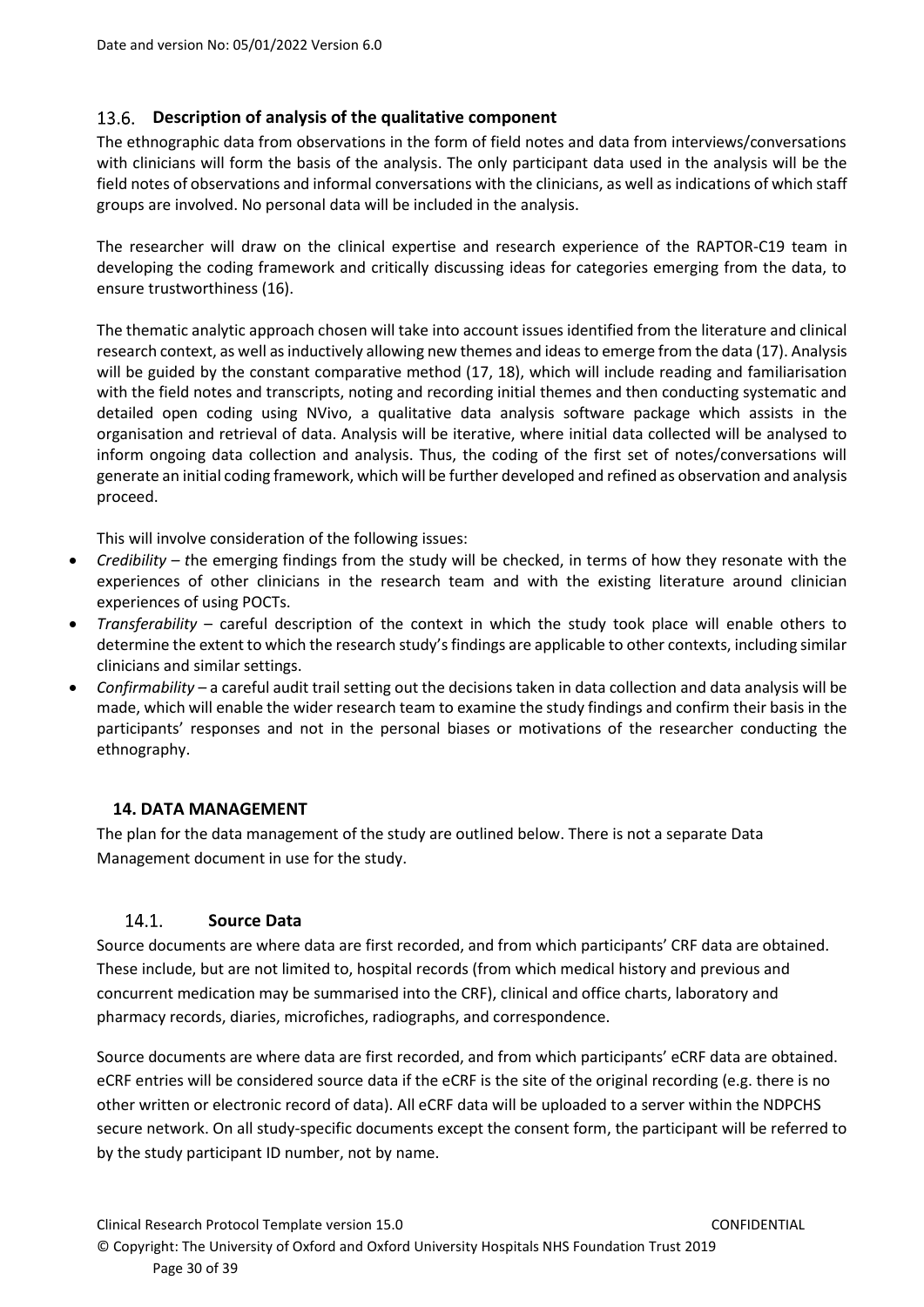#### $14.2.$ **Access to Data**

<span id="page-30-0"></span>Direct access will be granted to authorised representatives from the Sponsor and host institution for monitoring and/or audit of the study to ensure compliance with regulations.

#### <span id="page-30-1"></span>**Data Handling and Record Keeping** 14.3.

uMed conforms to the requirements of UK General Data Protection Regulation (UK GDPR), the NHS Data Protection & Security Toolkit, and ISO 27001. The core principle applied throughout the RAPTOR-C19 study and across the wider uMed platform is that uMed always acts as a data processor on behalf of the sites that are taking part in this study. This data processing agreement allows uMed to capture and utilise EHR data from the practice to provide services to support delivery of studies. uMed therefore cannot use or share provider data with any third party without the permission from the practice (data controller in respect of clinical data and care). Consequently, the uMed platform includes provision for an authorisation workflow to enable the practice to give permission(s) for engagement and/or sharing of data in-line with the RAPTOR study protocol. This process also ensures that an audit trail is created such that the Sponsor is able to confirm all required permissions have been given by each site. eCRF data collected by uMed will be uploaded to a server within the NDPCHS secure network at least once a week.

All data handling and management will follow University of Oxford SOPs. All eCRFs will be completed electronically and uploaded using a secure web based system. Currently, the ORCHID hub will be hosted by NHSX in the Azure environment. This platform allows for a rapid implementation of both storage and computation while ensuring data integrity through network segmentation and encryption. This has the advantage of allowing the service to be flexible in reacting to the demands of the data flows and compute requirements, through bringing on additional servers to improve data processing throughput.

Each unique patient within the ORCHID hub is anonymised at source before their data is extracted from individual practices using a computer generated patient ID number. The ORCHID hub holds no identifiable data and only hashed NHS number. This pseudonymised patient level data extracted from general practice CMR systems such as EMIS (Egton Medical Information Systems, UK) and SystemOne TPP (The Phoenix Partnership, UK),will include demographic data, clinical event data coded with SNOMED CT (SNOMED International, UK), medication data coded with dm+d and free text entries. Encrypted data will be transported securely to the protected ORCHID hub, initially through providers such as the Azure environment (Microsoft Corporation, USA) hosted by NHSX. In this environment, we will create an extract, transform, and load (ETL) process that will convert the EMIS and TPP data in to the OMOP Common Data Model (CDM) and map to the Standardized Vocabularies (19). The implementation will be carried out using a collection of automated scripts (i.e. SQL) to enable the ETL process to be repeatable.

Data shared by non-RSC settings under scenario 3 (section 7) will be de-identified. There will be no linkage to ORCHID or any other data.

# <span id="page-30-2"></span>**Data Security**

uMed applies the latest cloud based security principles to ensure that data is held securely on uMed's Amazon Web Service (AWS) infrastructure. In addition to conforming to the standards set by NHS Digital, the uMed platform goes beyond this to create a gold standard for information security of health data. It achieves this by ensuring patient identity information is always separated from the sensitive health data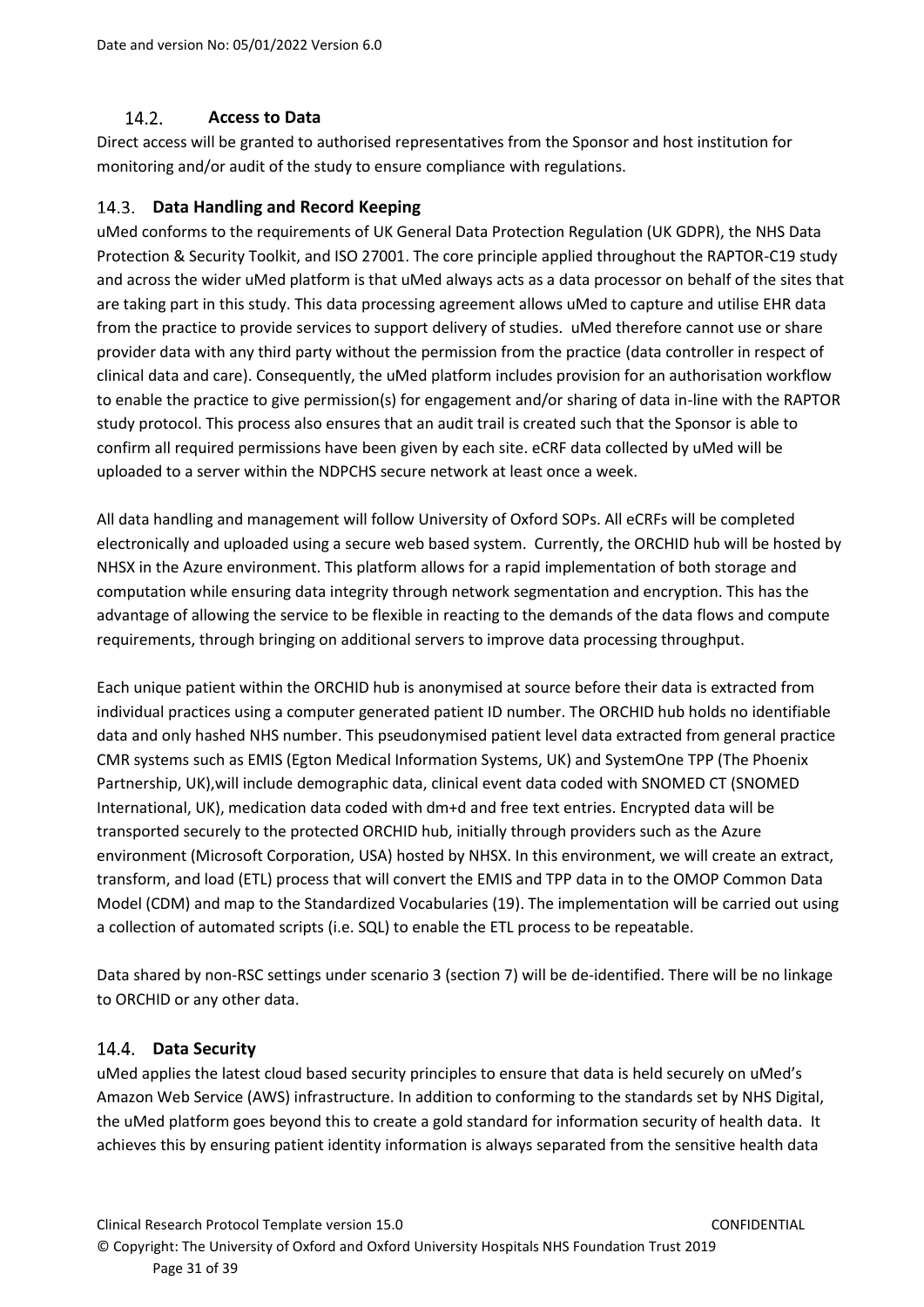with a multi-stage encrypted communication layer that prevents the complete, identifiable patient record from being accessed by a legitimate or maleficent actor (including uMed's internal staff).

The ORCHID Hub is compliant with Data Protection Legislation, which relates to the protection of individuals with regards to the Processing of Personal Data to which a Party is subject, including the Data Protection Act 2018 and EC Directive 95/46/EC, and the subsequent UK General Data Protection Regulation (UKGDPR). It is also compliant with the NHS Digital Data Security and Privacy policy and is subject to data sharing agreements with all concerned such as NHSX. The University of Oxford are Data Security and Privacy toolkit (DSP) compliant. Pseudonymisation of data will ensure that the work meets the common law right to privacy.

Patient level databases are held in the database server within the NDPCHS secure network which is sited behind a firewall within the University of Oxford's network. It is a standalone, independent network, all inbounded connections are block, but out-bounded connections are allowed. All staff members of the research group working within the team base work from secure workstations or secure laptops with encrypted drive. Only substantive employees of the University of Oxford will have access to the data and only for the purposes described in this document.

De-identified data shared by settings such as testing centres will be held securely on the database server within the NDPCHS secure network.

# <span id="page-31-1"></span><span id="page-31-0"></span>**15. Data management for the qualitative component**

## *Access to Data*

Direct access will be granted to authorised representatives from the Sponsor or host institution for monitoring and/or audit of the study to ensure compliance with regulations.

## <span id="page-31-2"></span>*Data Recording and Record Keeping*

Hard copies of data (such as consent forms) will be securely stored in a lockable filing cabinet in the NDPCHS. Where it is not practical to immediately store data at this location a lockable filling cabinet in the researcher's home will be used for the shortest time possible. Observation data will be related to individual participants so an identifier key will be required.

Field notes and records of conversations/informal interviews will be made during visits to the community sites on a University-owned tablet computer (which can be wiped clean to reduce possibility of transmission of SARS-CoV-2). The notes will include anonymised participant ID only and will not contain information which could identify individual participants.

Field notes will be checked and written up in password protected Word documents and the original notes deleted from the tablet computer. The original field notes and written up versions will be stored on the researcher's University-owned hard-disk encrypted laptop and transferred if possible onto a study-specific University shared drive. The relevant files will be uploaded into NVivo12 on the same University laptop for analysis.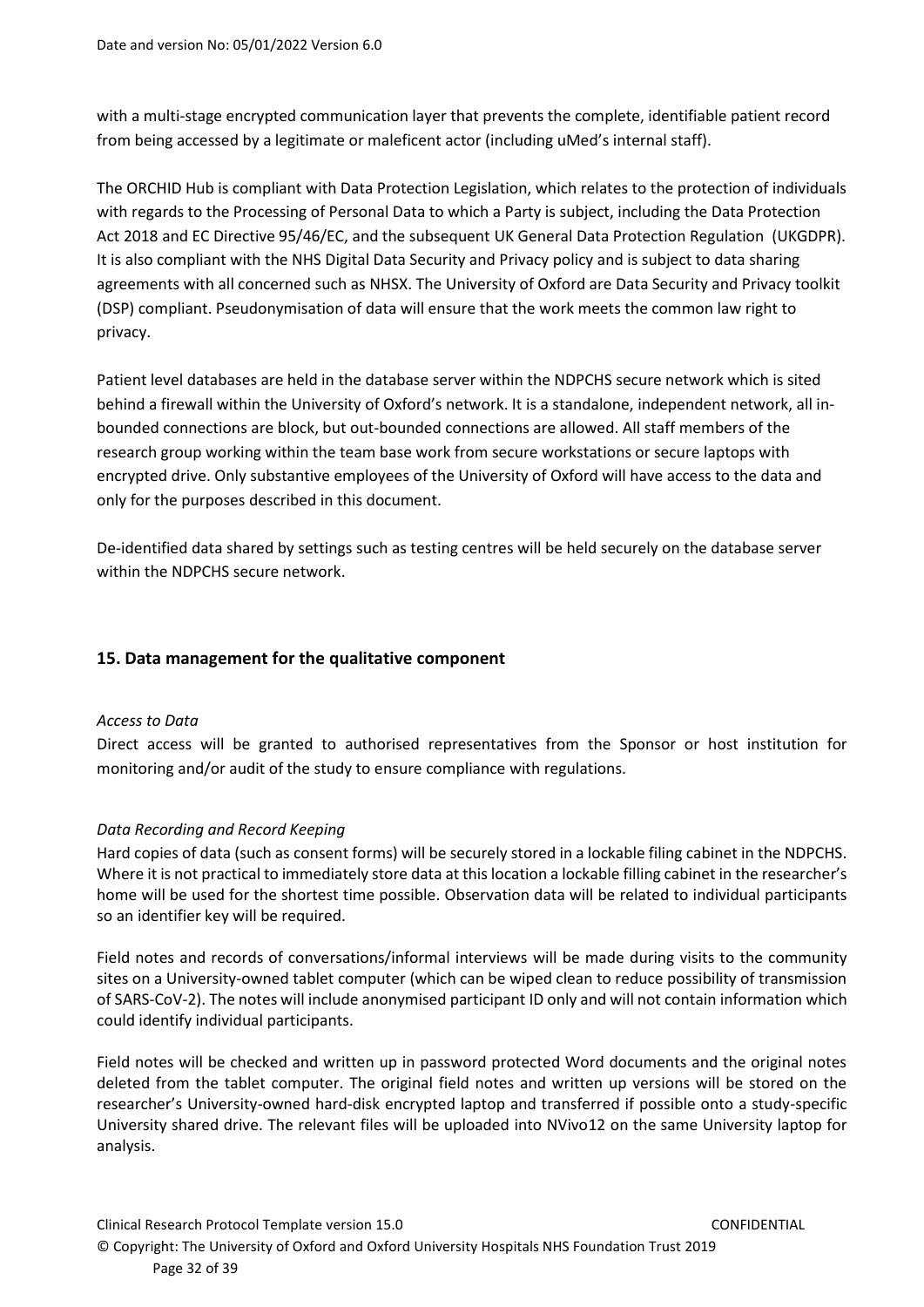No transcription is required in this study.

Anonymised data will be available to other members of the research team where this is necessary. All data will be destroyed within 10 years of completion of the study.

### <span id="page-32-0"></span>**16. QUALITY ASSURANCE PROCEDURES**

The study may be monitored, or audited in accordance with the current approved protocol, GCP, relevant regulations and standard operating procedures. The study and its records will be monitored by members of the research team.

The study will be conducted in accordance with the current approved protocol, relevant regulations and standard operating procedures.

### <span id="page-32-1"></span>**17. Study Committees**

### **Study Management Committee**

Prof FD Richard Hobbs (Chair) Dr Brian D Nicholson (Deputy Chair) Prof Gail Hayward Prof Simon de Lusignan Prof Rafael Perera Dr Philip Turner Ms Mary Logan

### <span id="page-32-2"></span>**18. PROTOCOL DEVIATIONS**

A study related deviation is a departure from the ethically approved study protocol or other study document or process (e.g. consent process or administration of study intervention) or from Good Clinical Practice (GCP) or any applicable regulatory requirements. Any deviations from the protocol will be documented in a protocol deviation form and filed in the study master file.

### <span id="page-32-3"></span>**19. SERIOUS BREACHES**

A "serious breach" is a breach of the protocol or of the conditions or principles of Good Clinical Practice which is likely to affect to a significant degree –

- (a) the safety or physical or mental integrity of the trial subjects; or
- (b) the scientific value of the research.

In the event that a serious breach is suspected the Sponsor must be contacted within 1 working day. In collaboration with the C.I., the serious breach will be reviewed by the Sponsor and, if appropriate, the Sponsor will report it to the approving REC committee and the relevant NHS host organisation within seven calendar days.

Clinical Research Protocol Template version 15.0 CONFIDENTIAL © Copyright: The University of Oxford and Oxford University Hospitals NHS Foundation Trust 2019 Page 33 of 39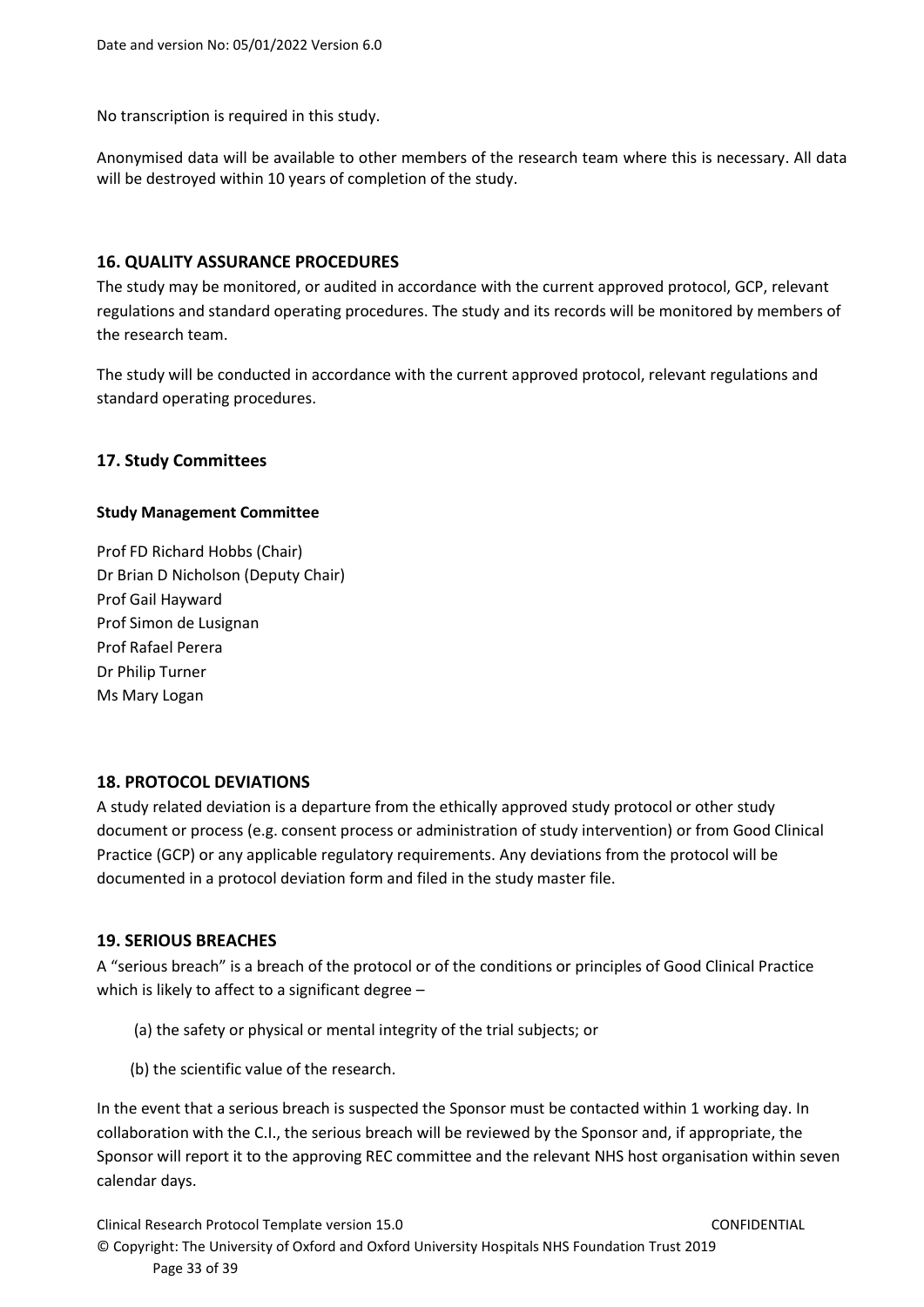# <span id="page-33-1"></span><span id="page-33-0"></span>**20. ETHICAL AND REGULATORY CONSIDERATIONS**

#### $20.1.$ **Declaration of Helsinki**

The Investigator will ensure that this study is conducted in accordance with the principles of the Declaration of Helsinki.

#### <span id="page-33-2"></span> $20.2.$ **Guidelines for Good Clinical Practice**

The Investigator will ensure that this study is conducted in accordance with relevant regulations and with Good Clinical Practice.

#### <span id="page-33-3"></span> $20.3.$ **Approvals**

Following Sponsor approval the protocol, informed consent form, participant information sheet and any proposed advertising material will be submitted to an appropriate Research Ethics Committee (REC), and HRA (where required) and host institutions for written approval.

The Investigator will submit and, where necessary, obtain approval from the above parties for all substantial amendments to the original approved documents.

#### <span id="page-33-4"></span> $20.4.$ **Reporting**

The CI shall submit once a year throughout the study, or on request, an Annual Progress report to the REC Committee, HRA (where required) host organisation, Sponsor and funder (where required). In addition, an End of Study notification and final report will be submitted to the same parties.

#### <span id="page-33-5"></span> $20.5.$ **Transparency in Research**

Prior to the recruitment of the first participant, the study will have been registered on a publicly accessible database.

#### <span id="page-33-6"></span> $20.6.$ **Participant Confidentiality**

The study will comply with UK General Data Protection Regulation (UK GDPR) and Data Protection Act 2018, which require data to be de-identified as soon as it is practical to do so. The processing of the personal data of participants will be minimised by making use of a unique participant study number. All documents will be stored securely and only accessible by study staff and authorised personnel. The study staff will safeguard the privacy of participants' personal data.

#### <span id="page-33-7"></span> $20.7.$ **Expenses and Benefits**

RAPTOR-C19 sites will be reimbursed per patient recruited for their participation in the research. Participants will not be paid for their participation in the research.

## <span id="page-33-8"></span>**21. FINANCE AND INSURANCE**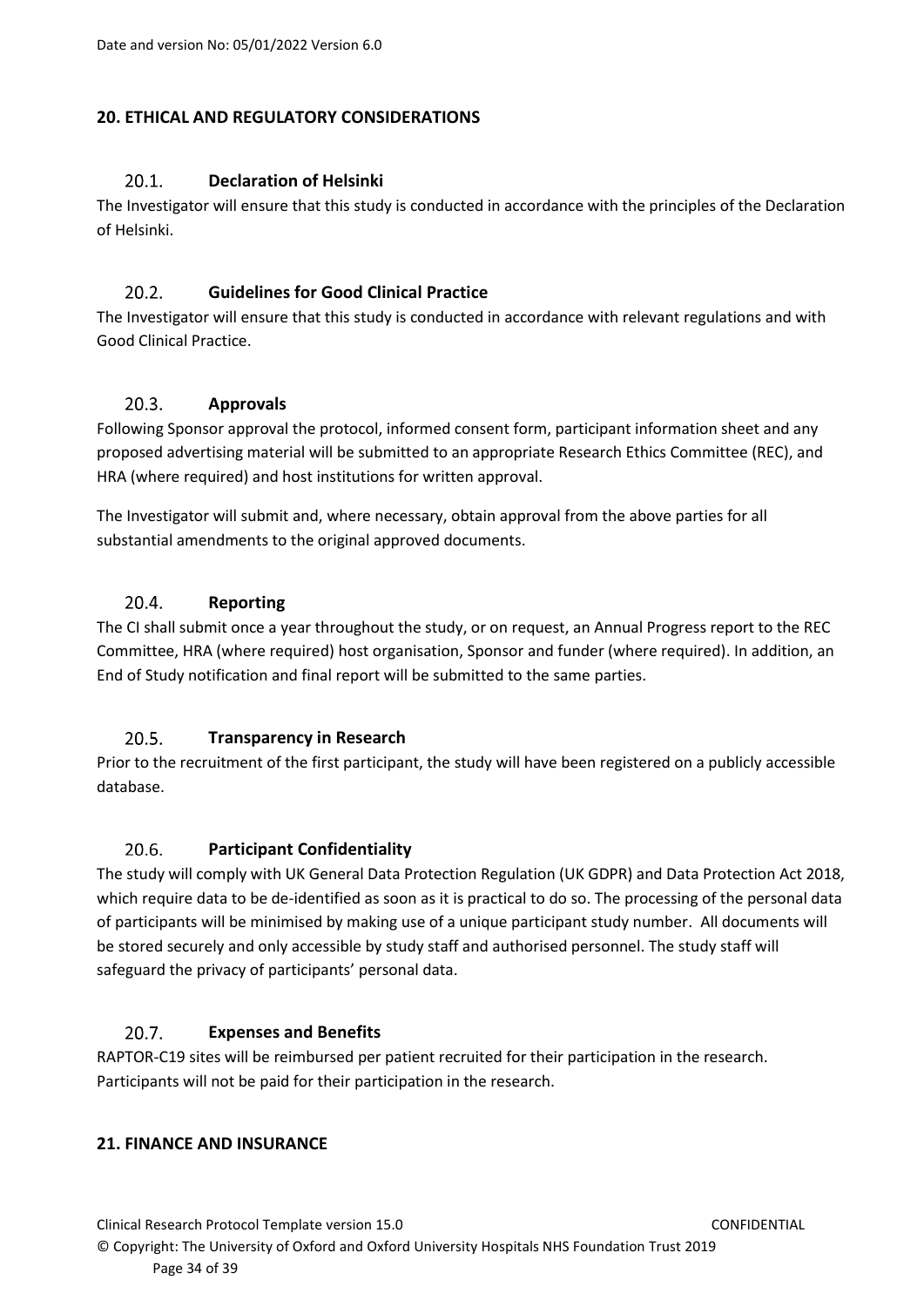#### $21.1.$ **Funding**

<span id="page-34-0"></span>Funding for RAPTOR-C19 has been secured through NIHR, UK Research and Innovation, Asthma UK, British Lung Foundation, and the University of Oxford MSD COVID-19 Research Response Fund

#### <span id="page-34-1"></span> $21.2.$ **Insurance**

The University has a specialist insurance policy in place which would operate in the event of any participant suffering harm as a result of their involvement in the research (Newline Underwriting Management Ltd, at Lloyd's of London).

#### <span id="page-34-2"></span> $21.3.$ **Contractual arrangements**

Appropriate contractual arrangements will be put in place with all third parties.

# <span id="page-34-3"></span>**22. PUBLICATION POLICY**

The Investigators will be involved in reviewing drafts of the manuscripts, abstracts, press releases and any other publications arising from the study. Authors will acknowledge that the study was funded by UKRI-MRC and any other funding that is secured. Authorship will be determined in accordance with the ICMJE guidelines and other contributors will be acknowledged.

# <span id="page-34-4"></span>**23. DEVELOPMENT OF A NEW PRODUCT/ PROCESS OR THE GENERATION OF INTELLECTUAL PROPERTY**

Not applicable.

# <span id="page-34-5"></span>**24. ARCHIVING**

Research data will be archived for 10 year after the completion of the project.

# <span id="page-34-6"></span>**25. REFERENCES**

1. Feinstein AR (2002) Misguided efforts and future challenges for research on "diagnostic tests". J Epidemiol Community Health **56**:330-332.

2. Reeves S, Kuper A, Hodges BD (2008) Qualitative research methodologies: ethnography. BMJ **337**: a1020.

3. Savage J (2000) Ethnography and health care. BMJ **321**: 1400-1402.

4. Mays N, Pope C (1995) Qualitative research: observational methods in health care settings. BMJ **311**: 693.

5. Pope C, Mays N (2009) Critical reflections on the rise of qualitative research. BMJ **339**: 737-739.

6. Lambert H, McKevitt C (2002) Anthropology in health research: from qualitative methods to multidisciplinarity. BMJ **325**: 210–213.

7. Knoblauch H (2005) Focused Ethnography. Forum: Qualitative Sozialforschung/Forum: Qualitative Social Research **6**: Art. 44.

8. Higginbottom GMA, Pillay JJ, Boadu NY (2013) Guidance on performing focused ethnographies with an emphasis on healthcare research. The Qualitative Report **18** (17): 1-16.

Clinical Research Protocol Template version 15.0 CONFIDENTIAL

© Copyright: The University of Oxford and Oxford University Hospitals NHS Foundation Trust 2019 Page 35 of 39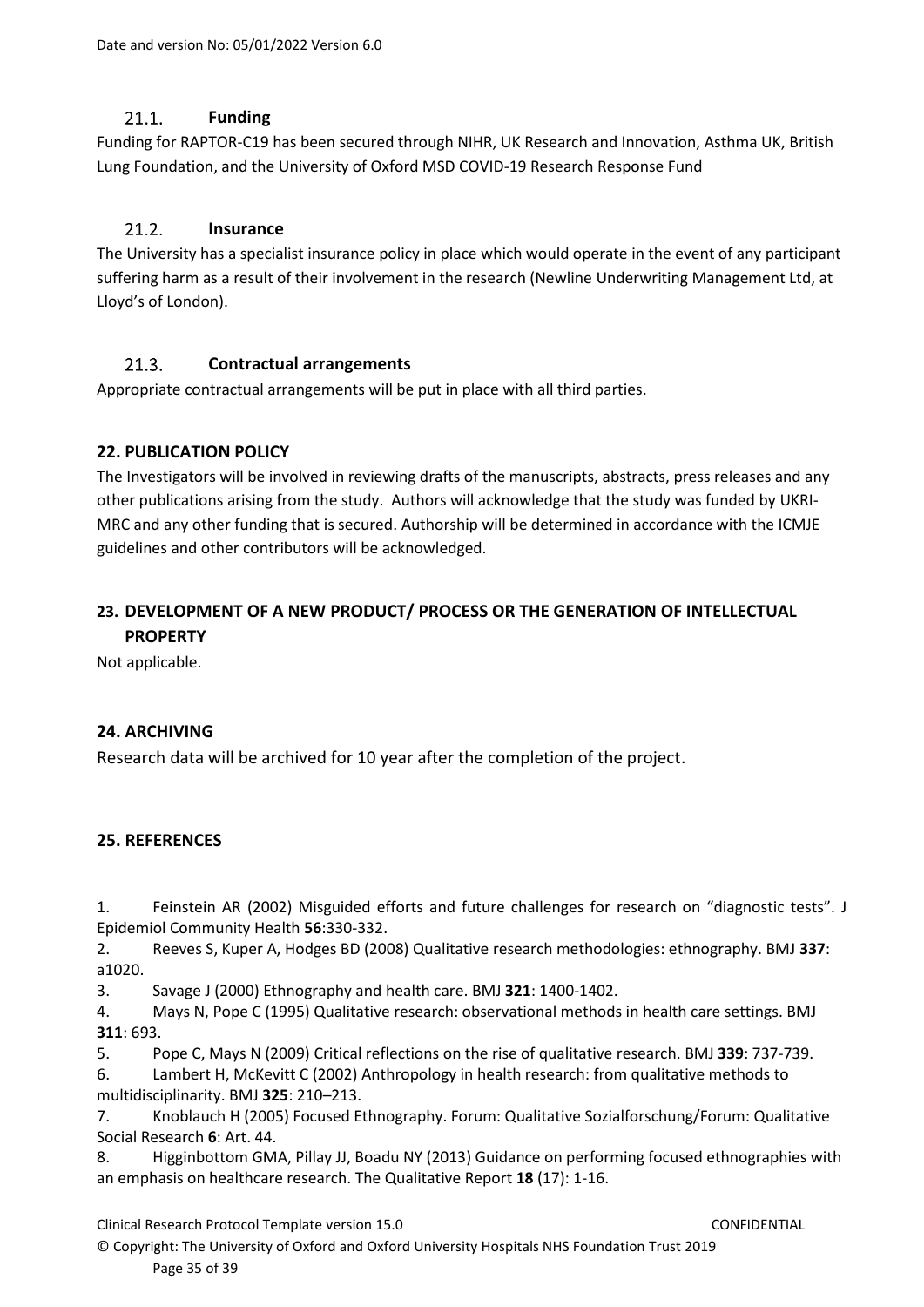9. Public Health England. COVID-19: investigation and initial clinical management of possible cases 2020 [Available from: [https://www.gov.uk/government/publications/wuhan-novel-coronavirus-initial](https://www.gov.uk/government/publications/wuhan-novel-coronavirus-initial-investigation-of-possible-cases/investigation-and-initial-clinical-management-of-possible-cases-of-wuhan-novel-coronavirus-wn-cov-infection)[investigation-of-possible-cases/investigation-and-initial-clinical-management-of-possible-cases-of-wuhan](https://www.gov.uk/government/publications/wuhan-novel-coronavirus-initial-investigation-of-possible-cases/investigation-and-initial-clinical-management-of-possible-cases-of-wuhan-novel-coronavirus-wn-cov-infection)[novel-coronavirus-wn-cov-infection.](https://www.gov.uk/government/publications/wuhan-novel-coronavirus-initial-investigation-of-possible-cases/investigation-and-initial-clinical-management-of-possible-cases-of-wuhan-novel-coronavirus-wn-cov-infection)

10. The Evidence COVID-19 Service. COVID-19 Signs and Symptoms Tracker 2020 [Available from: [https://www.cebm.net/covid-19/covid-19-signs-and-symptoms-tracker/.](https://www.cebm.net/covid-19/covid-19-signs-and-symptoms-tracker/)

11. Razai MS, Doerholt K, Ladhani S, Oakeshott P. Coronavirus disease 2019 (covid-19): a guide for UK GPs. BMJ. 2020;368:m800.

12. Hammersley M, Atkinson P (1995) Ethnography. Principles in Practice.  $2^{nd}$  edition. London: Routledge.

13. Helman CG (2001) Culture, Health and Illness. 4<sup>th</sup> Edition. London: Arnold.

14. Wind G (2008) Negotiated interactive observation: Doing fieldwork in hospital settings. Anthropology & Medicine **15 (**2): 79-89.

15. Our World in Data. Total number of COVID-19 tests per confirmed case, May 30, 2020 2020 [Available from: [https://ourworldindata.org/grapher/number-of-covid-19-tests-per-confirmed-case.](https://ourworldindata.org/grapher/number-of-covid-19-tests-per-confirmed-case) 16. Lincoln YS, Guba EH (1985) Naturalistic inquiry. Beverly Hills: Sage.

17. Strauss A, Corbin J, (1990) Basics of Qualitative Research: Techniques and Procedures for Developing Grounded Theory. 2nd edition. Thousand Oaks, CA: Sage.

18. Silverman D (2010) Doing Qualitative Research. 3<sup>rd</sup> Edition. London: Sage.

19. Abedtash H, Ascha M, Beno M, Blacketer C, Blatt D, Christian B, et al. The Book of Observational Data Sciences and Informatic[s https://ohdsi.github.io/TheBookOfOhdsi/2020.](https://ohdsi.github.io/TheBookOfOhdsi/2020)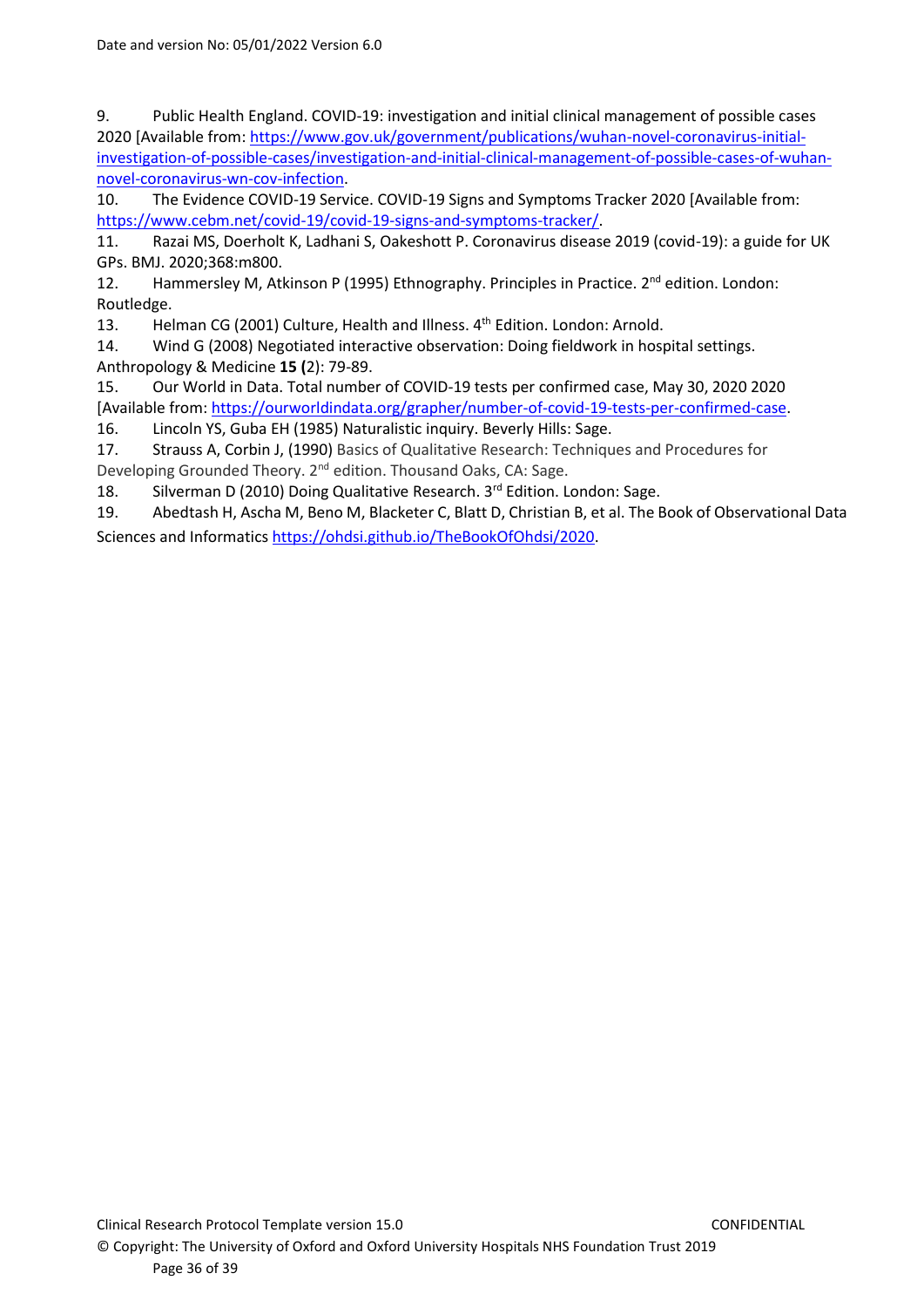## APPENDIX A: AMENDMENT HISTORY

| <b>Amendment</b> | Protocol       | <b>Date</b> | Author(s) of changes   | <b>Details of Changes made</b>                                      |
|------------------|----------------|-------------|------------------------|---------------------------------------------------------------------|
| No.              | <b>Version</b> | issued      |                        |                                                                     |
|                  | No.            |             |                        |                                                                     |
| 1                | 2.0            | 13/08/20    | <b>Brian Nicholson</b> | Add testing centres, remote                                         |
| [substantial     |                |             |                        | consent, collection of ethnicity                                    |
| amendment 1]     |                |             |                        | and comorbidity data, and test 1                                    |
|                  |                |             |                        | (SD Biosensor).                                                     |
| $\overline{2}$   | 2.0            | 15/10/20    | <b>Brian Nicholson</b> | Modification of detail about                                        |
| [minor           |                |             |                        | current data processing                                             |
| amendment 1]     |                |             |                        | arrangement of RCGP-RSC                                             |
|                  |                |             |                        | database.                                                           |
| $\overline{3}$   | 2.0            | 22/10/20    | <b>Brian Nicholson</b> | Addition of Dudley Integrated                                       |
| [amendment       |                |             |                        | Health and Care NHS Trust and                                       |
| 3]               |                |             |                        | North Cumbria Integrated Care                                       |
|                  |                |             |                        | NHS Foundation Trust as study                                       |
|                  |                |             |                        | sites.                                                              |
| 4                | 3.0            | 06/01/21    | <b>Brian Nicholson</b> | Add test 2 (BD Veritor)                                             |
| [substantial     |                |             |                        |                                                                     |
| amendment 2]     |                |             |                        |                                                                     |
| 5                | 4.0            | 28/01/21    | <b>Brian Nicholson</b> | Add qualitative component,                                          |
| [substantial     |                |             |                        | qualitative researcher, and                                         |
| amendment 3]     |                |             |                        | recruitment poster.                                                 |
| 6                | 5.0            | 14/03/21    | <b>Brian Nicholson</b> | Add testing centres as point of                                     |
| [substantial     |                |             |                        | recruitment, with attendant                                         |
| amendment 4]     |                |             |                        | participant information materials;                                  |
|                  |                |             |                        | genericise reference standard<br>information, add test 3 (Abbott ID |
|                  |                |             |                        | Now), and extend study duration.                                    |
| $\overline{7}$   | 6.0            | 17/12/21    | <b>Brian Nicholson</b> | Add text relevant to the inclusion                                  |
| [substantial     |                |             |                        | of multiplex POCTs which                                            |
| amendment 5]     |                |             |                        | incorporate SARS-CoV-2 and                                          |
|                  |                |             |                        | other respiratory pathogens.                                        |
|                  |                |             |                        | Remove references to past SARS-                                     |
|                  |                |             |                        | CoV-2 infection and associated                                      |
|                  |                |             |                        | blood sampling and serology. Add                                    |
|                  |                |             |                        | test 4 (LumiraDx). Extend study                                     |
|                  |                |             |                        | duration.                                                           |

List details of all protocol amendments here whenever a new version of the protocol is produced.

Protocol amendments must be submitted to the Sponsor for approval prior to submission to the REC committee and HRA (where required).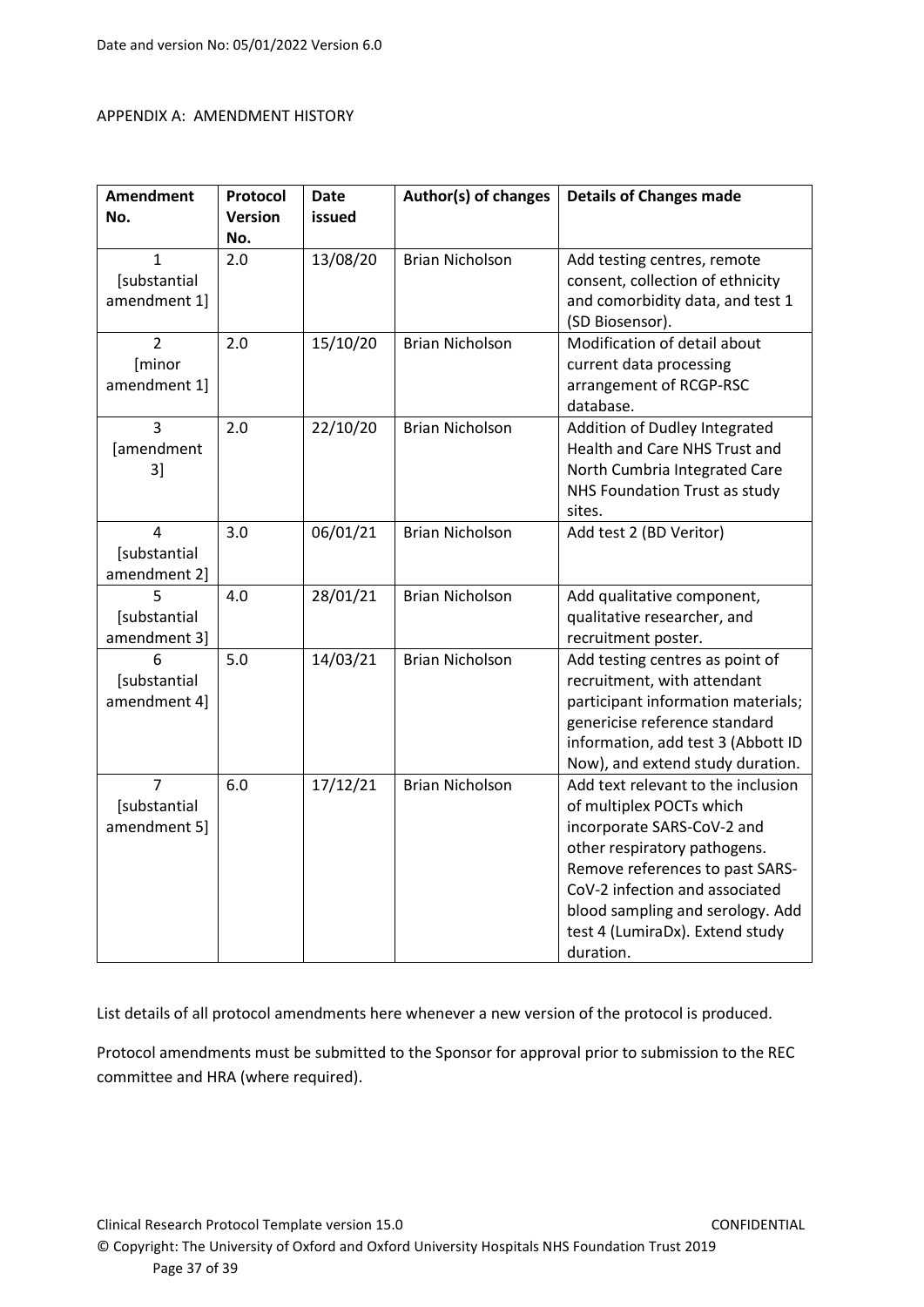# <span id="page-37-0"></span>**24. APPENDIX B: POCT DETAILS**

| <b>POCT</b>                                 | Manufacturer                                 | <b>Type</b>                                                                                              | <b>CE</b>   | <b>Detail</b>                                                                                                                                                                                                                                                                                                                                                                                                                                         | <b>Supporting</b>                                                                                                     |
|---------------------------------------------|----------------------------------------------|----------------------------------------------------------------------------------------------------------|-------------|-------------------------------------------------------------------------------------------------------------------------------------------------------------------------------------------------------------------------------------------------------------------------------------------------------------------------------------------------------------------------------------------------------------------------------------------------------|-----------------------------------------------------------------------------------------------------------------------|
|                                             |                                              |                                                                                                          | <b>Mark</b> |                                                                                                                                                                                                                                                                                                                                                                                                                                                       | document                                                                                                              |
| <b>STANDARD</b><br>Q COVID-19<br>Ag         | SD Biosensor                                 | LFIA                                                                                                     | Yes         | STANDARD Q COVID-19 Ag<br>Test is a CE marked test that<br>is reported to be a POCT that<br>can quickly and easily<br>diagnose SARS-CoV-2<br>structural antigen from an NP<br>swab within 15-30 minutes<br>using a format similar to a<br>pregnancy test. It requires<br>minimal training and no<br>additional laboratory<br>equipment for the testing.                                                                                               | $\frac{1}{\text{PDF}}$<br>COVID19Q<br>Ag_EN.pdf                                                                       |
| <b>BD Veritor</b>                           | Becton,<br>Dickinson and<br>Company          | LFIA with<br>reader                                                                                      | Yes         | The BD Veritor <sup>™</sup> System for<br>Rapid Detection of SARS-CoV-<br>2 is a chromatographic digital<br>immunoassay intended for<br>the<br>direct and qualitative<br>detection of SARS-CoV-2<br>nucleocapsid antigens in nasal<br>swabs from individuals who<br>are suspected<br>of COVID-19 by their<br>healthcare provider within<br>the first five days of the onset<br>of symptoms.                                                           | $\blacktriangleright$<br>PDF<br>500050809(01)_CE-I<br>VD VERITOR_SARS-C<br>PDF<br>8091498_Veritor<br>Plus_IfU(06).pdf |
| Abbott ID<br><b>Now</b>                     | Abbott<br>Diagnostics<br>Scarborough,<br>Inc | Instrument-<br>based<br>isothermal<br>test<br>(molecular)<br>for the<br>detection<br>of SARS-<br>$Cov-2$ | Yes         | The Abbott Diagnostics ID<br>Now COVID-19 is a rapid,<br>automated, instrument-based<br>assay that employs<br>isothermal amplification<br>technology for the qualitative<br>detection of SARS-CoV-2<br>nucleic acids (RNA) from<br>nasal, nasopharyngeal and<br>throat swabs taken from<br>patients suspected of COVID-<br>19. The assay is comprised of<br>disposable, receiver, transfer,<br>and reaction cartridges, and<br>the ID Now Instrument. | 斋<br>IN191000 v1.0 ID<br>NOW COVID-19 Test                                                                            |
| LumiraDx<br>SARS-CoV-2<br>& Flu A/B<br>Test | LumiraDx<br>Limited                          | Instrument-<br>based viral<br>antigen<br>detection<br>test for                                           | Yes         | The LumiraDx SARS-CoV-2 &<br>Flu A/B test is an instrument-<br>interpreted rapid microfluidic<br>immunofluorescence assay<br>for the simultaneous                                                                                                                                                                                                                                                                                                     | e.<br>pdf<br>flu-ab-product-inse<br>rt-ce-english.pdf                                                                 |

Clinical Research Protocol Template version 15.0 CONFIDENTIAL

© Copyright: The University of Oxford and Oxford University Hospitals NHS Foundation Trust 2019 Page 38 of 39